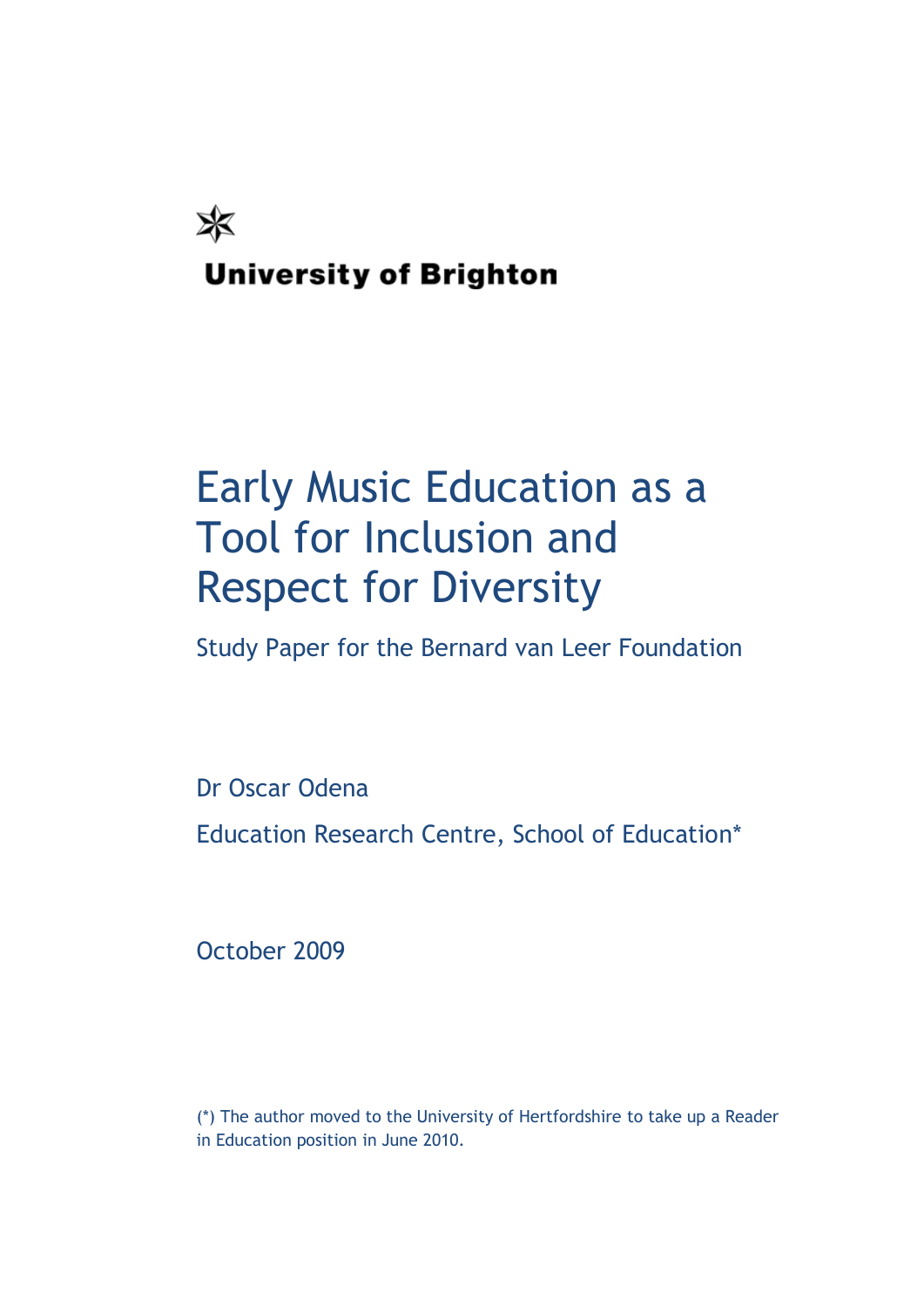## **Contents**

| <b>Abstract</b>                                                                                                                                | 3                       |
|------------------------------------------------------------------------------------------------------------------------------------------------|-------------------------|
| <b>Acknowledgments</b>                                                                                                                         | $\overline{\mathbf{4}}$ |
| 1. Introduction                                                                                                                                | 5                       |
| 1.1 Theoretical underpinnings of the study: music, identity and young<br>people's development of prejudice<br>1.2 The Northern Ireland context | 5<br>$\overline{7}$     |
| 2. Literature review                                                                                                                           | 9                       |
| 2.1 Musical development from prenatal to eight years of age<br>2.2 Using music education to reduce prejudice and promote inclusion             | 9<br>13                 |
| 3. The empirical study                                                                                                                         | 16                      |
| 3.1 A two stage data collection: adults' and children's views                                                                                  | 16                      |
| 3.2 Findings from the interviews with key practitioners                                                                                        | 16                      |
| Methodology<br>3.2.1                                                                                                                           | 16                      |
| Discussion of results<br>3.2.2                                                                                                                 | 17                      |
| Cross-community perceptions: stereotypes and alienation<br>3.2.3                                                                               | 17                      |
| Views on social and economic factors<br>3.2.4                                                                                                  | 19                      |
| Project advice: what works and what doesn't<br>3.2.5                                                                                           | 20                      |
| The potential of music education activities<br>3.2.6                                                                                           | 21                      |
| 3.3 Findings from the focus groups with children                                                                                               | 23                      |
| Methodology<br>3.3.1                                                                                                                           | 23                      |
| Discussion of results<br>3.3.2                                                                                                                 | 24                      |
| Children's views on music in integrated classrooms<br>3.3.3<br>Children's preferences and personal uses of music<br>3.3.4                      | 24<br>26                |
| 4. Conclusions                                                                                                                                 | 29                      |
| 4.1 Implications for the design and implementation of early music<br>education activities as a way to address social inclusion and             |                         |
| respect for diversity                                                                                                                          | 29                      |
| 4.2 Recommendations                                                                                                                            | 30                      |
| 4.3 Questions for further study                                                                                                                | 31                      |
| <b>References</b>                                                                                                                              | 33                      |
| <b>Appendix I - Examples of questions</b>                                                                                                      | 43                      |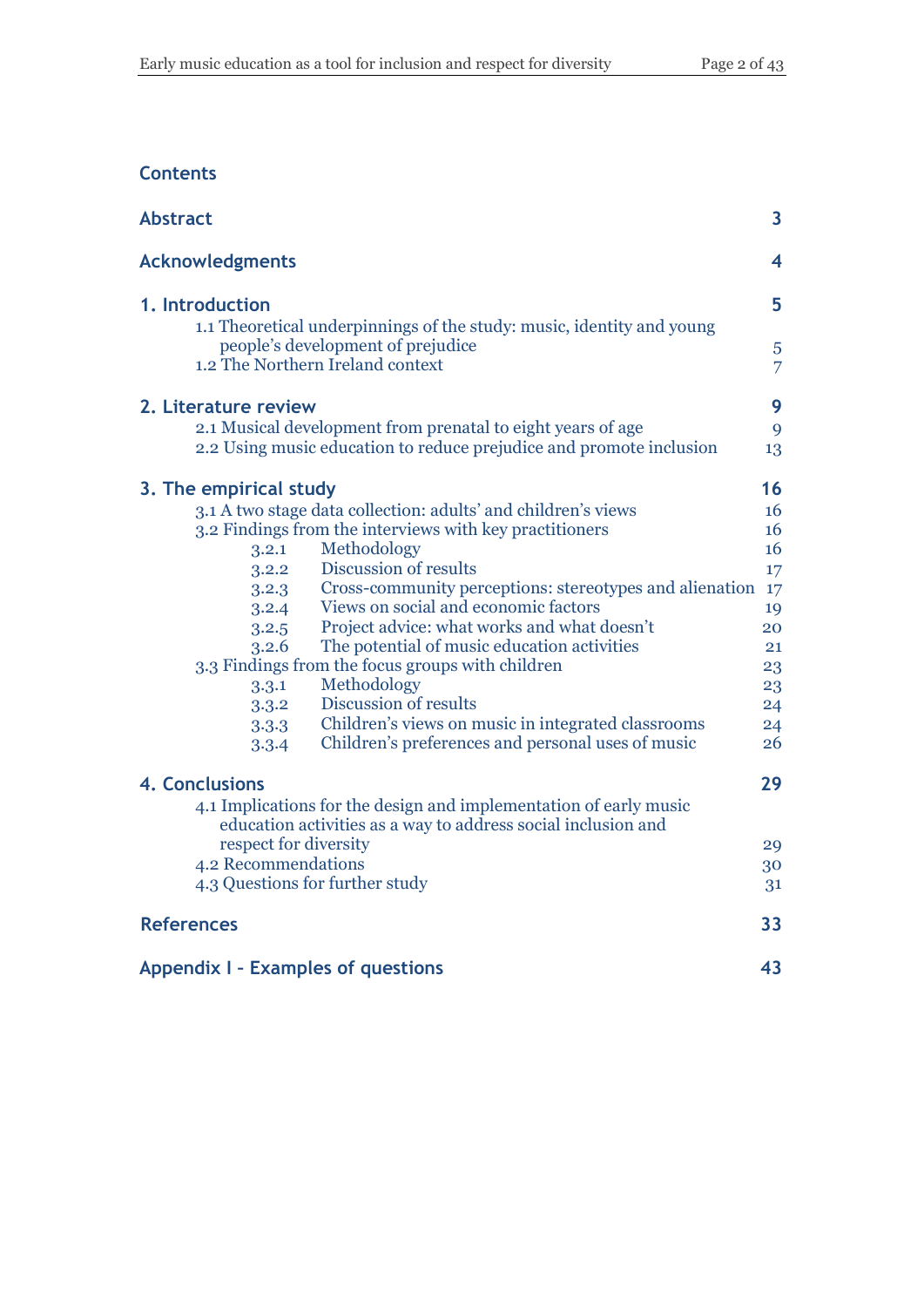#### **ABSTRACT**

This paper explores the topic of using music education activities as a way to address inclusion and respect for diversity with children. It is intended to inform the development of appropriate activities and indicators for the Bernard van Leer Foundation's *Social inclusion and respect for diversity* issue area, particularly those which address the use of music in projects with young children. The study starts with an overview of musical development from prenatal to eight years of age and provides a review of the significant processes and outcomes of music education activities aimed at bringing together children in divided contexts. It is apparent that crosscommunity development of music skills has been and continues to be an effective means of addressing prejudice with young people. The study includes the analysis of interviews with sixteen experienced practitioners in Northern Ireland regarding ways in which music plays a part in facilitating respect and inclusion with young people, and an analysis of five children's focus groups. It concludes with recommendations to bring this knowledge to the early childhood and lower primary school sector and some questions for further study.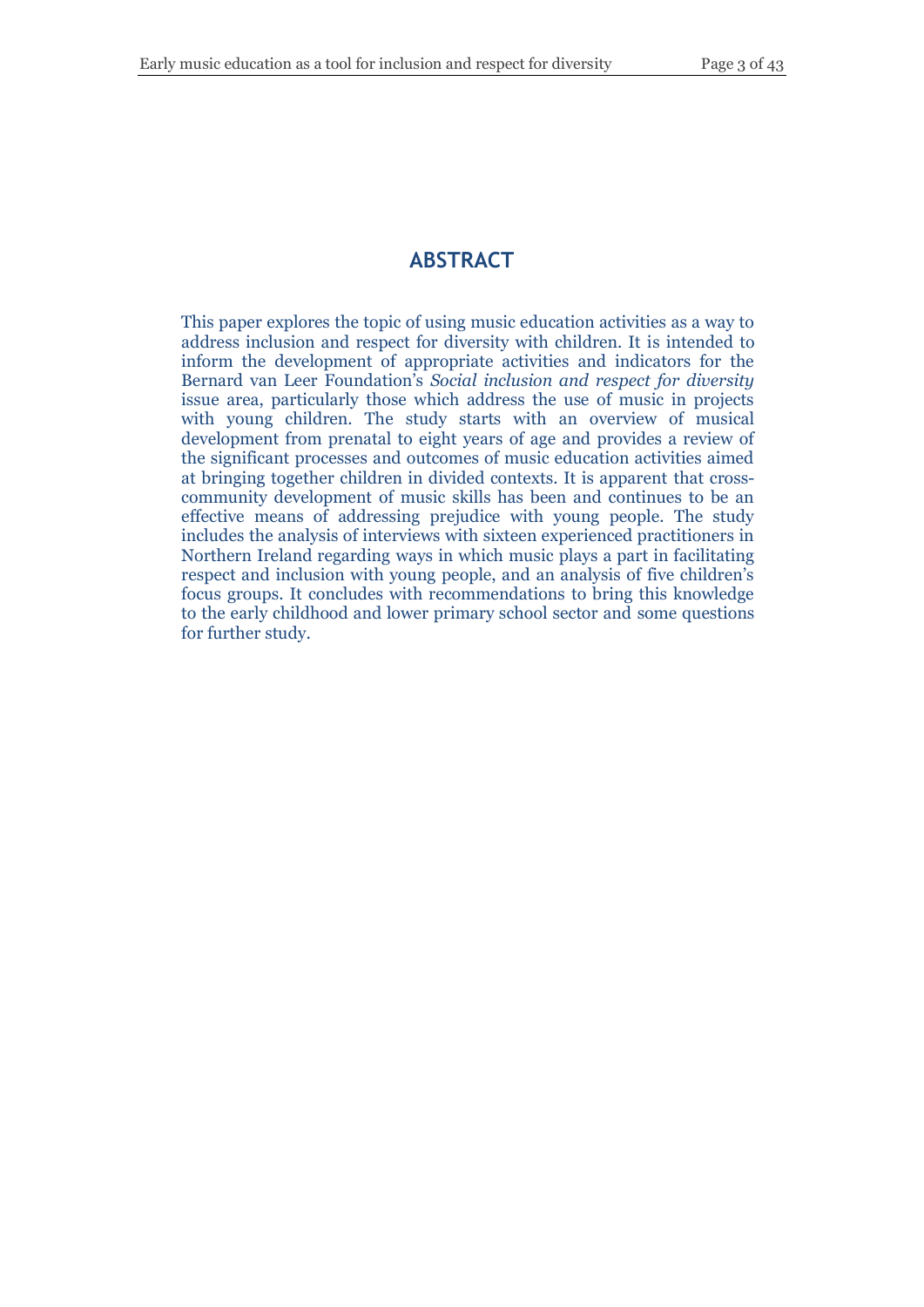## **Acknowledgements**

This study was funded by the Bernard van Leer Foundation.

An earlier version of the analysis of a sample of the interviews was published in the *British Educational Research Journal* as 'Practitioners' views on cross-community music education projects in Northern Ireland: alienation, socio-economic factors and educational potential' (available at [www.tandf.co.uk/journals\)](http://www.tandf.co.uk/journals/carfax/01411926.html).

Some sections of part one and three were included abridged in *Proceedings of the 22nd International Seminar on Research in Music Education* (Malbrán & Mota, 2008).

The author is most grateful to all participants for their willingness to share their experiences, to Michelle Millar and Adrian Mulgrew for their transcription skills, to professors Joanne Hughes and Paul Connolly at Queen's University Belfast for their advice during the research study, and to the Education Research Centre staff at the University of Brighton for their support in the last stage of the project. Special thanks to the following institutions, which facilitated information and contacts:

Bernard van Leer Foundation, The Hague, The Netherlands City of Belfast School of Music, Belfast Education and Training Inspectorate Northern Ireland Forge Integrated Primary School, Belfast Grove Nursery, Belfast Hazelwood Integrated Primary School, Newtownabbey, Belfast Methodist College, Belfast Northern Ireland Council for Integrated Education Queen's University Belfast Shimna Integrated College, Newcastle, Northern Ireland St Malachy's College, Belfast St Mary's University College, Belfast Stiching Memorabele Momenten, Amsterdam, The Netherlands Stranmillis University College, Belfast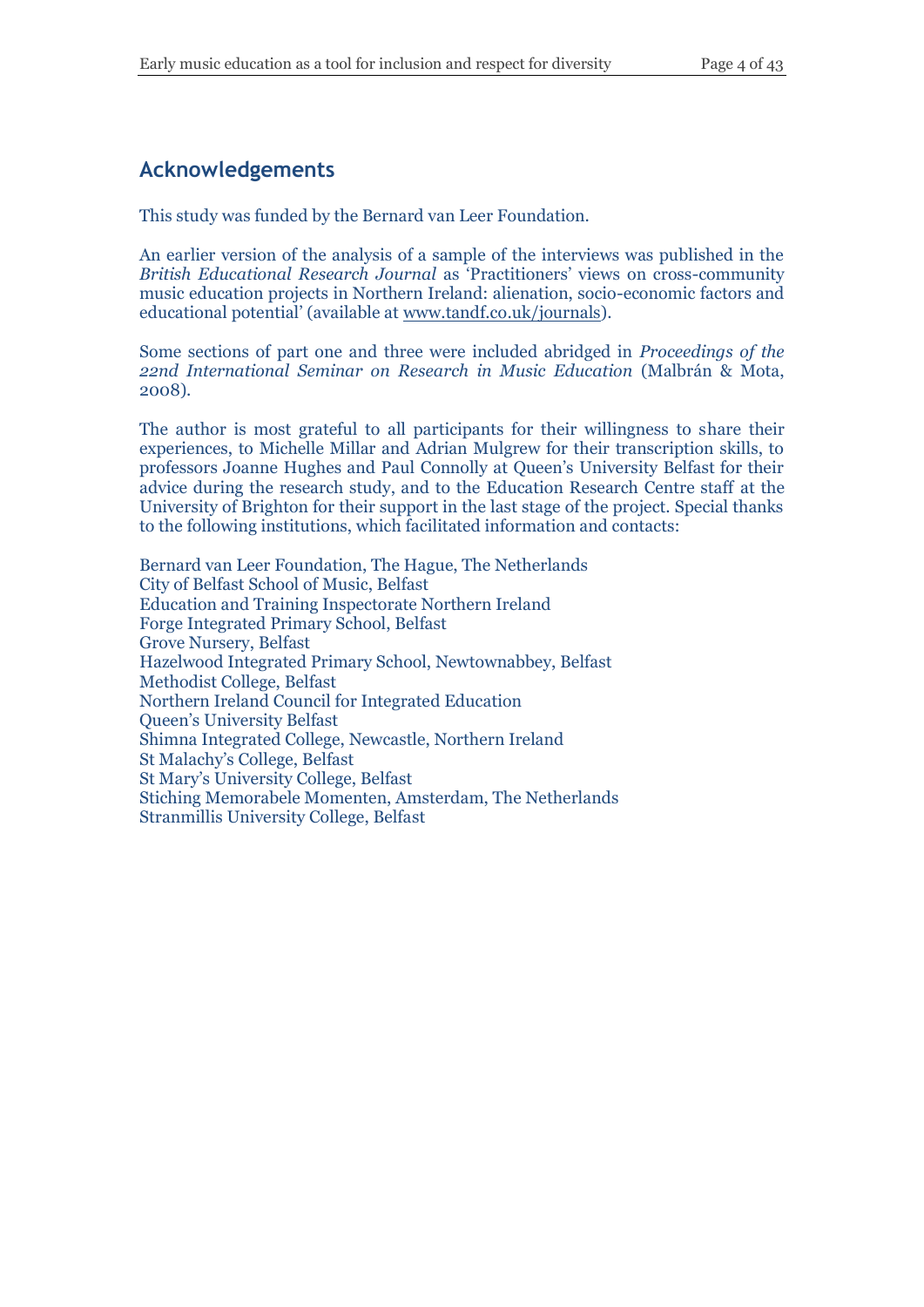## **1.Introduction**

This paper is set out to explore the potential of music and music education activities to address social inclusion and respect for diversity with young children. As explained in the Bernard van Leer Foundation's issue area framework, 'social inclusion' and 'respect for diversity' are symbiotic and mutually reinforcing terms with different emphases:

*Social inclusion aims to ensure that all young children have a fair and equal access to resources, services and facilities which are conducive to their development and wellbeing. Respect for diversity aims to ensure that young children are exposed to and develop positive attitudes to diverse social identities. This includes promoting such ideals as pro-social behaviours, open and responsive interactions, social awareness, empathy, perspective taking, negotiation, anger management, conflict management and conflict resolution – among relevant adults, as well as children.* (Bernard van Leer Foundation, 2009, p. 1)

When referring to the above definition, 'social inclusion' and 'inclusion' are used throughout the text interchangeably. For the sake of clarity, acronyms, as well as technical language and Latinisms, are avoided as much as possible.

The paper is organised in four parts. The first explains the theoretical background of the study and the Northern Ireland context. After outlining the theoretical underpinnings of the study, the musical development from prenatal to eight years of age is summarised, and a number of international projects that used music to address inclusion and respect for diversity are reviewed. The third part presents the results of a study that looked in more detail at the realities and scope of using music with young people in post-conflict Northern Ireland, comprising children focus groups and interviews with practitioners involved in music activities in cross-community contexts<sup>1</sup> . The fourth and final part outlines a number of implications for practice, recommendations and questions for further study.

### **1.1 Theoretical underpinnings of the study: music, identity and young people's development of prejudice**

Recent research demonstrates that music is a defining element in the formation of young people's identities (Hargreaves *et al*., 2006; MacDonald *et al.*, 2002; North *et al*., 2000; Warwick, 2006). Warwick (2006), in a consultation of 533 young people living in England, found that 'Music' was the third source of hope after 'Family' and 'Friends', and was more valued than 'Faith/religion', 'Television' or 'Sport'. North *et al.* (2000) studied the questionnaire responses from 2,465 adolescents and found that music allowed them to satisfy their emotional needs, was preferred to other indoor activities and was listened to an average of 2.45 hours per day.

Music education research has shown how music is a powerful tool for individuals and communities (Hallam, 2001; Veblen & Olsson, 2002) and how educational institutions can be successful spaces to develop relevant music learning (Welch & Adams, 2003), hence contributing to the development of individuals' identities.

 $\overline{a}$ 

<sup>1</sup> This report builds on a previous Study Paper that focussed on a sub-sample of the adults' interviews and was produced by the author while working at Queen's University Belfast (Odena, 2007a). For the present paper the literature review and the adults' sample was enlarged and complemented with five children focus groups.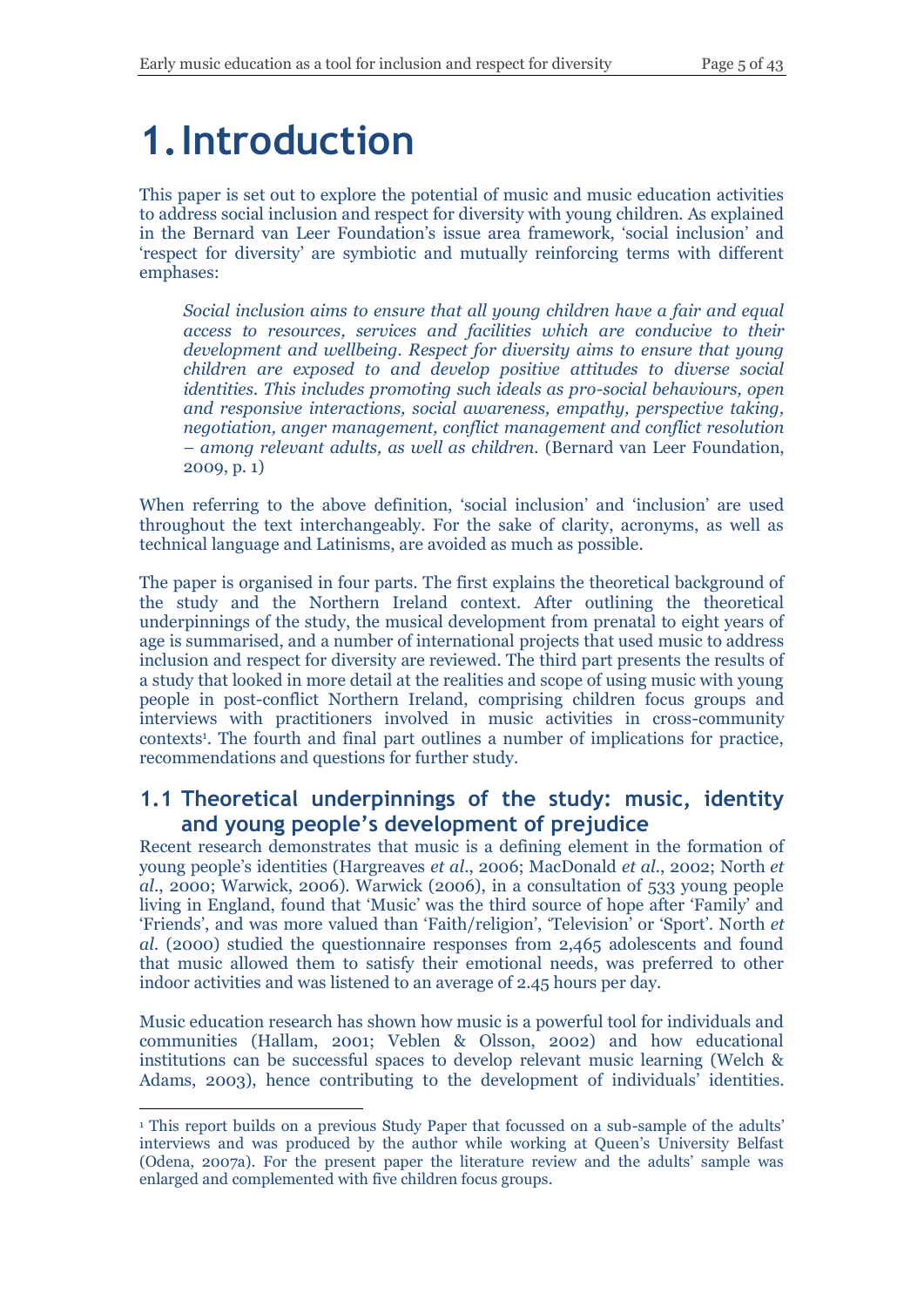Welch (2006) has identified infancy and early childhood as a critical period for the development of musical abilities and the formation of musical identity.

Children in divided societies due to internal conflict, nevertheless, grow up in segregated neighbourhoods and are likely to develop prejudices against the cultural forms of 'the others', such as flags, colours, sports, songs and folklore. Several investigations in Northern Ireland highlight how this systematically happens with children aged 6 to 8, and that respect towards 'different' cultural forms such as sporting traditions and flags can be increased with early intervention (Connolly *et al*., 2006; Connolly & Healy, 2004). While the importance of early intervention is clearly highlighted in the literature (Connolly & Hayden, 2007) it is also observed that the influence of the adults involved in cross-community education is paramount. Cairns (2007) argues that without changing the adults' attitudes young children have little hope of succeeding changing theirs in the long term. Johnson and Johnson (2000: 239-240) observe that in order to reduce prejudice in schools, children must live and learn within a 'culture that promotes the development of caring, personal relationships among diverse individuals'. Such schools, they observe, are built around three '**C**s':

- Resolving conflicts **C**onstructively;
- Internalising **Civic values**;
- Establishing a **C**ooperative community.

In Northern Ireland the promotion of civic values in schools was addressed by the educational authorities until August 2007 with a statutory cross-curricular theme peculiar to Northern Ireland circumstances: Education for Mutual Understanding. This theme was not a school subject, but rather a topic whose scope was defined by a series of objectives which were taught through the medium of the compulsory school subjects (Department of Education, 2005a). The objectives of Education for Mutual Understanding were 'fostering self-respect, respect for others, and the improvement of relationships between people of differing cultural traditions' (Department of Education, 2005b: 4-6). In the current Revised Curriculum the old Education for Mutual Understanding objectives are reworded and included within the area of 'Personal Development & Mutual Understanding' (Department of Education, 2007). Nevertheless, how civic values and respect for diversity are promoted depends on the individual school (Smith, 2001).

In terms of appropriate approaches to dealing with issues of diversity with children, Connolly (2007a: 20) advocates for programmes that deal 'specifically and explicitly' with issues of prejudice related to ethnicity, including culture and religion. He observes that 'much can be gained from critically engaging with children directly and encouraging them to reflect' upon their attitudes more explicitly (see also Connolly, 1998; Van Ausdale & Feagin, 2001). Nevertheless, more studies would be required to determine 'the most beneficial sequence' in which these activities may need to be introduced in different contexts with different levels of conflict and prejudice (Niens & Cairns, 2005: 342).

A number of researchers have identified the ideal conditions for activities in which children from different communities participate side by side, also referred to in the literature as intergroup or cross-community activities (Allport, 1954; Pettigrew & Tropp, 2000, 2006; Tausch *et al*., 2005). These ideal conditions include that participants of similar status need to work collaboratively to achieve common goals,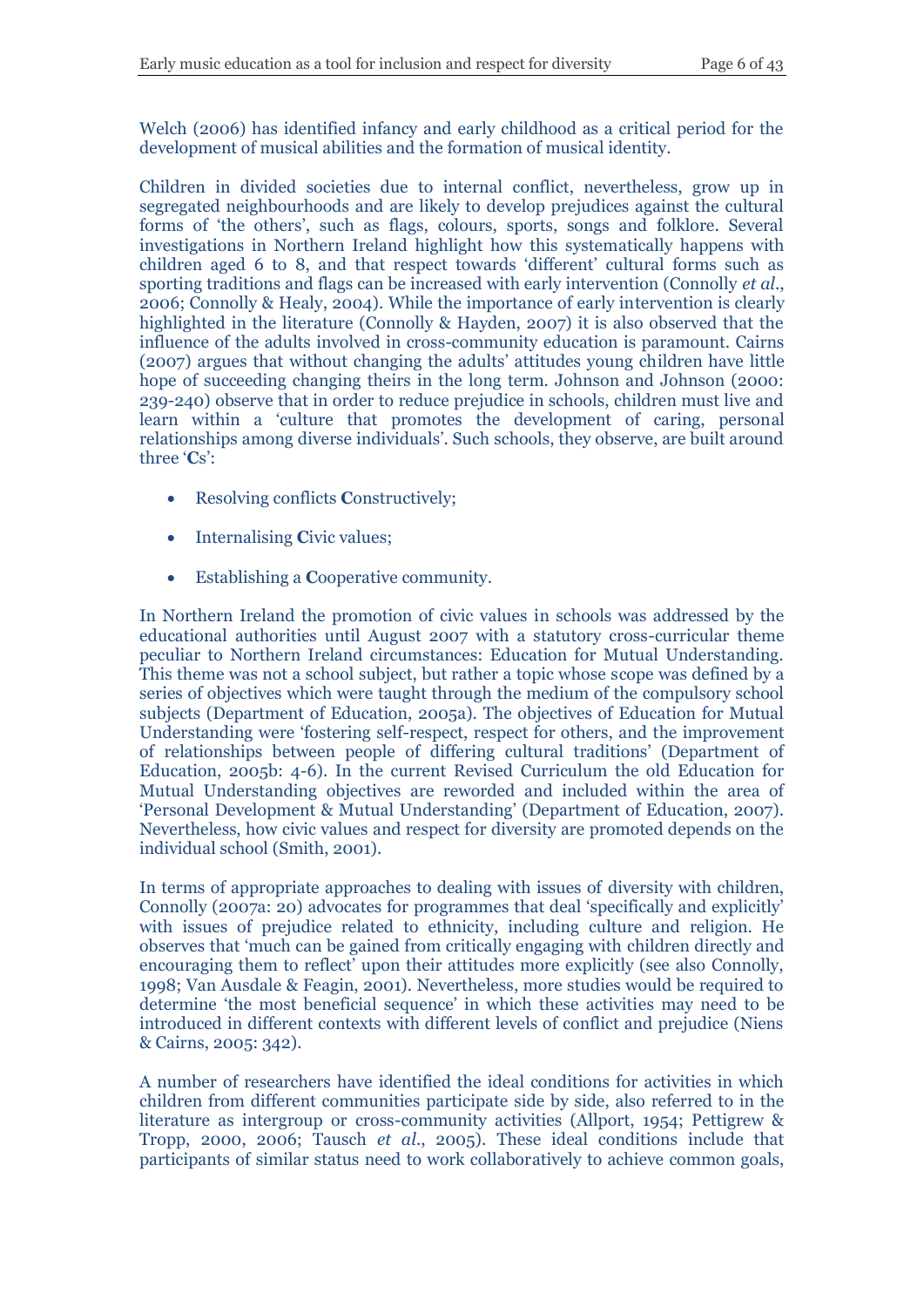competition is to be avoided, backing from senior management and their institutions is needed, and sustained contact yields best results.

The social psychologist T. F. Pettigrew (1998) proposes a sequential model to reduce conflict between communities. He does not refer specifically to diversity in terms of different ethnicities but more in terms of communities in conflict generally and the salient characteristics of their members. The model contains three stages:

- First, the initial contact, where anxiety is likely to be more pronounced and where personal identity and inter-personal interaction are emphasised in an effort to 'de-categorise' the individual;
- Second, the stage when contact is well established, which affords an optimal situation with less anxiety in which the old salient categorization of belonging to a particular group is highlighted, resulting in weakened prejudices that are generalised beyond the activity;
- And a third and final stage in which, after extended contact, individuals begin to think of themselves as part of a redefined new larger group that comprises all communities (involves the development of the idea of a new community, or a 're-categorisation' of the old ones).

The above three stages may be used when considering practical activities and will be referred to in part four when discussing the implications of the empirical part of the study.

## **1.2 The Northern Ireland context**

Over the last three decades Northern Ireland has become 'a useful testing ground for educational practices that can contribute to the reduction of community divisions' (Niens & Cairns, 2005: 342). Below the surface of normality and reconciliation after the peace process, Northern Ireland remains a deeply segregated society: in 13 out of 26 local government districts, Protestants are the overwhelming majority (in six they make up more than three quarters of the population) whereas 11 districts are inhabited mostly by Catholics (UK Office for National Statistics, 2004). Segregation is most acute in areas which were so called 'hot spots' during 'the troubles', where prejudice remains and is coupled with internal violence exacerbated by socioeconomic problems such as high unemployment (Northern Ireland Statistics and Research Agency, 2005; Lloyd, 2009).

During the period known as 'the troubles', from the late 1960s through to the late 1990s, over 3,700 people were killed and tens of thousands injured within a population of 1.6 million people, due to direct fighting between (and often within) Republican groupings, Loyalist groupings, the British army and the local police (McEvoy *et al*., 2006; Muldoon, 2004). Understandably, the wounds of 'the troubles' are taking a long time to heal (Feeney, 2004; McKittrick *et al*., 2007; Myers, 2006). The school system still reflects the segregation due to the recent conflict with approximately 94% of children attending schools that can be classified as Protestant or Catholic due to the homogeneity of staff and students. Only over 60 schools out of more than 1,000 Primary, Secondary and Grammar schools are currently classified as 'Integrated', balancing their intake between the two main communities, a movement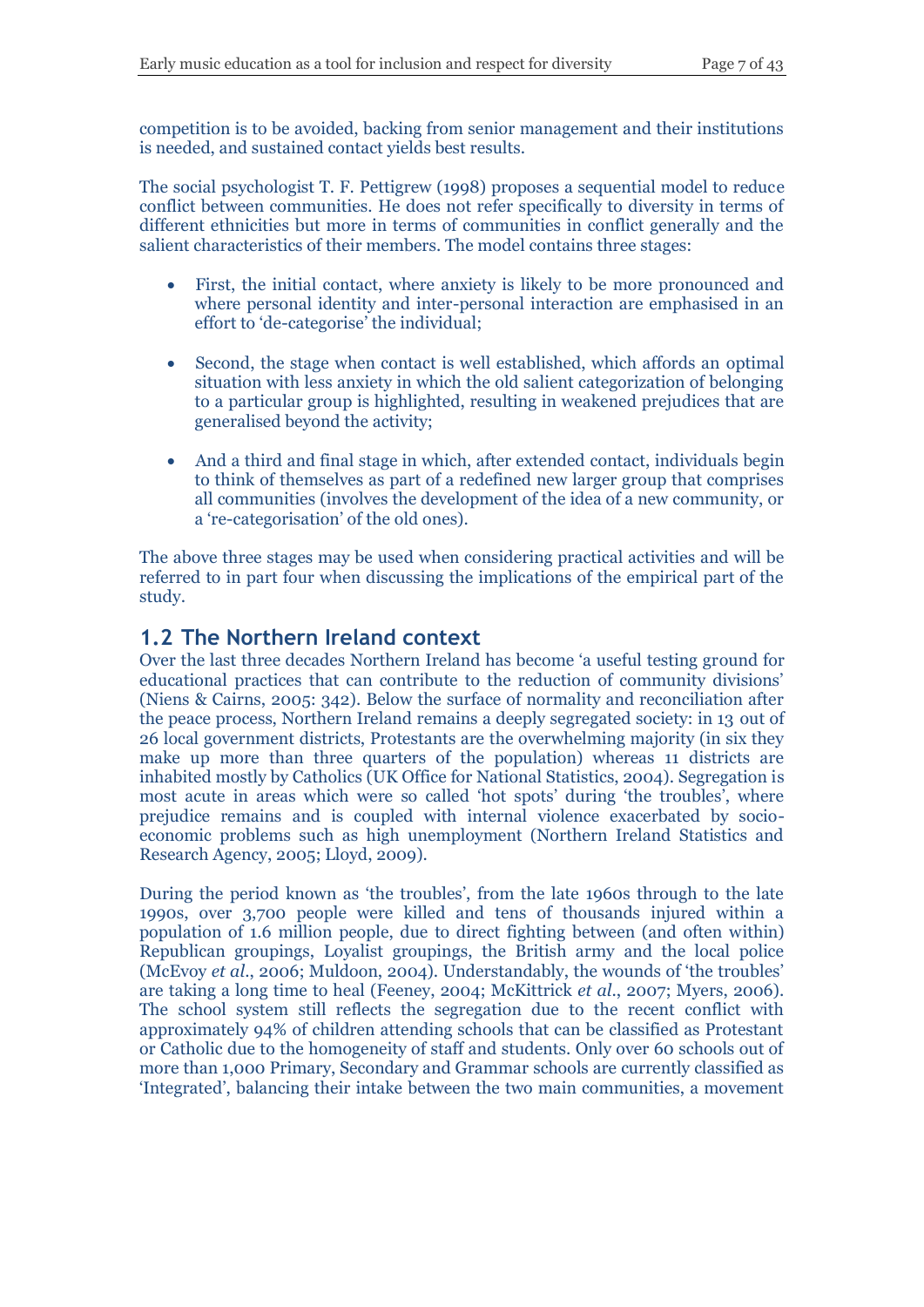that was started as early as 1981 as a response to the conflict<sup>2</sup>. This *de facto* segregation of the school system and other facets of society has been labelled as 'benign apartheid' (Cairns, 2007).

While some scholars argue that religious tensions reflected in the local media are not a feature of music education because all schools have to implement the same Northern Ireland curriculum (Drummond, 1999), others discuss the 'politization of music' (Hastings, 2003: 77-78) observing that, over the years, 'the two communities have developed an attitude of alienation from part of their culture, and folk music has developed political overtones' (Jarvis, 1990: 276). In an earlier analysis of Northern Ireland music teacher education, Jarvis (1990) noted that many teachers were simply not familiar with even one of the main traditional musics (the Irish folk music tradition, often associated with Catholics, and the flute band tradition, associated with Protestants). Local ethnomusicologists observe that, historically, music has been a forceful device for the expression of ethnic, national and transnational identities in Northern Ireland, and that the perception of the co-existing diverse musical traditions has been used to create a sense of identity that is culturally exclusive (Forker, 2002; Ramsey, 2003; Reily, 2006).

The quotation below depicting a recent violent attack (with a reference to a Loyalist song) is an example of the low-key violence that still exists but rarely appears on the international media. Nevertheless, similar non-deadly sectarian attacks are regularly reported in the local newspapers:

*Much was made during the week about claims by travel writer Simon Calder that the 'Troubles Murals' are world class tourist attractions…Better not tell about the 18-year-old Protestant motorcyclist who was knocked down by a hit and run driver on the Shankill* [a notoriously Loyalist area] *during the week. He managed to struggle to his feet in spite of a fractured leg and other injuries. He was approached by three people who wanted to know if he was Catholic or Protestant. They asked him to sing the Sash. He did not know the words. Notwithstanding his fractured leg and no doubt traumatised state, they attacked him. He managed to get away and, while running for his life on his fractured leg, he heard them shouting that they were going to wreck his bike. And if he had made it to an ambulance, it would probably have been attacked by nationalist youths because it had just left the Shankill.* (Anderson, 2007)

The empirical data discussed in this paper and its recommendations may be useful to other societies where community divisions pose obstacles for inclusion and mutual respect amongst the diverse peoples that share the same geographical space.

Before discussing the empirical data, the next two sections outline the musical development of children and a number of international projects that have used music as a tool for inclusion and respect for diversity.

 $\overline{a}$ 

<sup>2</sup> For more information on the segregation of the Northern Ireland education system please see Connolly (2009), Gallagher (2003, 2004a, 2004b, 2007), Integrated Education Fund (2007), Kilpatrick and Leitch (2004), and McClenahan *et al*. (2003).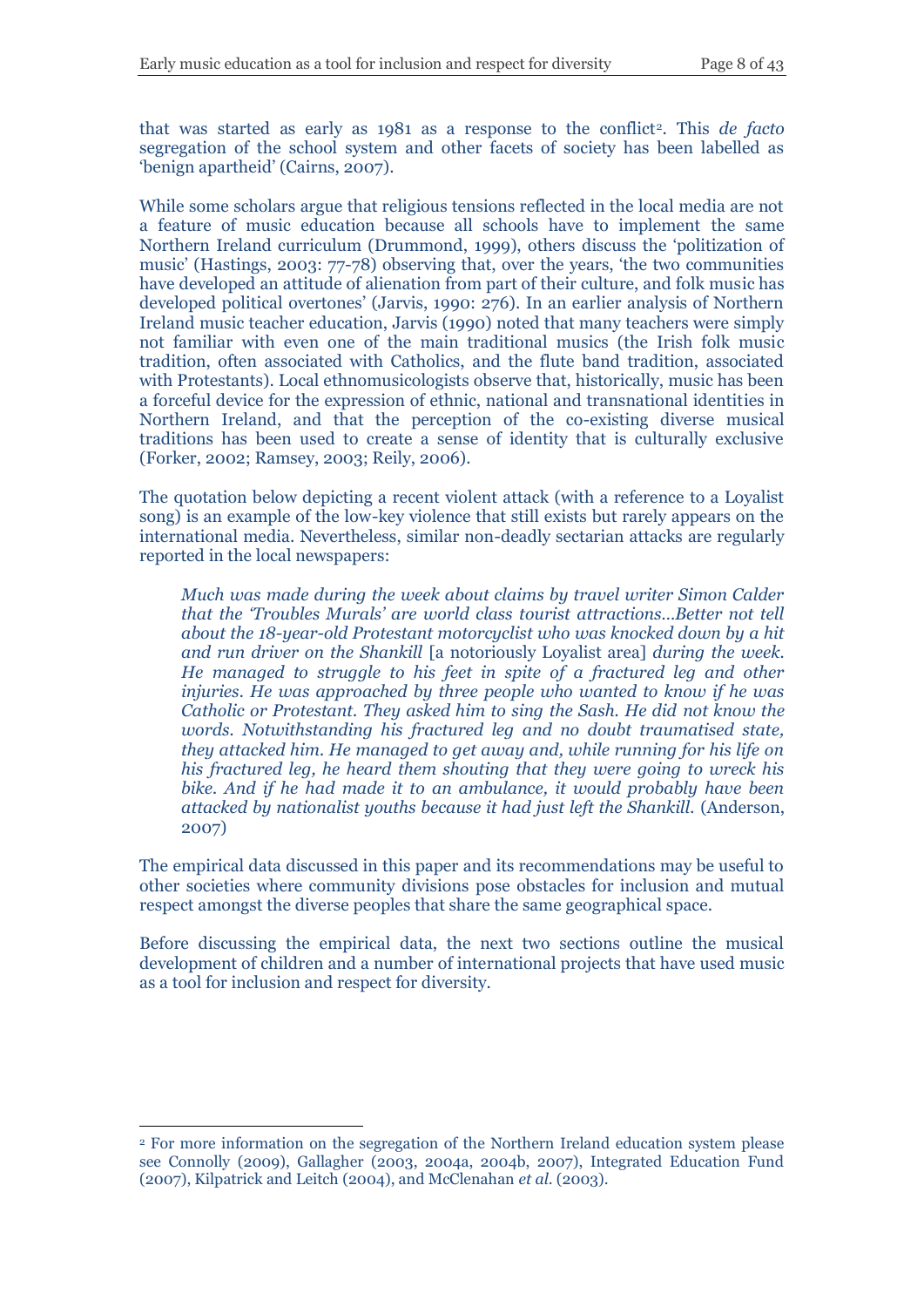## **2.Literature review**

## **2.1 Musical development from prenatal to eight years of age**

Prior to reviewing successful projects that have used music to address inclusion and respect for diversity, we need to consider what the literature in music education and music psychology has uncovered regarding early musical development. This knowledge is important in order to know about the music activities that can be implemented with young children. Due to the length and nature of this paper only the most relevant studies will be mentioned here – interested readers are encouraged to go to Deliège and Sloboda (1996), McPherson (2006), Hallam, Cross and Thaut (2009) and McPherson and Welch (forthcoming) for more research-based literature.

Recent studies have explored to what extent children can hear before they are born. It is nowadays accepted that foetus have a certain hearing ability as well as motor reactions to auditory stimuli in general and to musical stimuli in particular. Tafuri (2008: 10) summarises some essential points uncovered from recent research as follows:

- *The auditory system starts to function at around the 24th week in some foetuses and after the 30th week in all of them (Parncutt, 2006);*
- *The foetus reacts to sounds in the interior environment (intrauterine sounds of various kinds, form the mother's heartbeat to the ripple made by their own movements) and from the exterior environment (voices, sounds, music), with variations in heartbeat (acceleration/deceleration) and with movements, varying from brusque to gentle, of the eyelids, the head, the limbs and the trunk;*
- *The quality and quantity of the reactions depend on the sound quality of the stimulus, of the behavioural state of the foetus (deep sleep, active sleep, quietly awake, actively awake) and, in the case of musical stimuli, also probably on the effects of music on the mother;*
- *During the foetal stage it is possible already to bring about habitual reactions to certain stimuli. For example, babies who have spent the prenatal period near an airport do not wake up or give a start if an aeroplane takes off nearby. This phenomenon shows discriminatory ability of the foetus and the possible effects on learning that can be detected subsequently at the postnatal stage.*

Newborns are sensitive to sounds and music and recent studies have demonstrated the following facts:

- *The newborn demonstrate with various gestures their sensitiveness to sound and music stimuli. For example, they bat their eyelids, open their eyes wide and stare, turn their head towards the source of the sound and stop crying.*
- *They demonstrate and ability to distinguish sounds by reacting in different ways to the changes in any of the qualities of the stimulus - such as intensity, speed, timbre or melody – and they soon demonstrate that they have preferences.*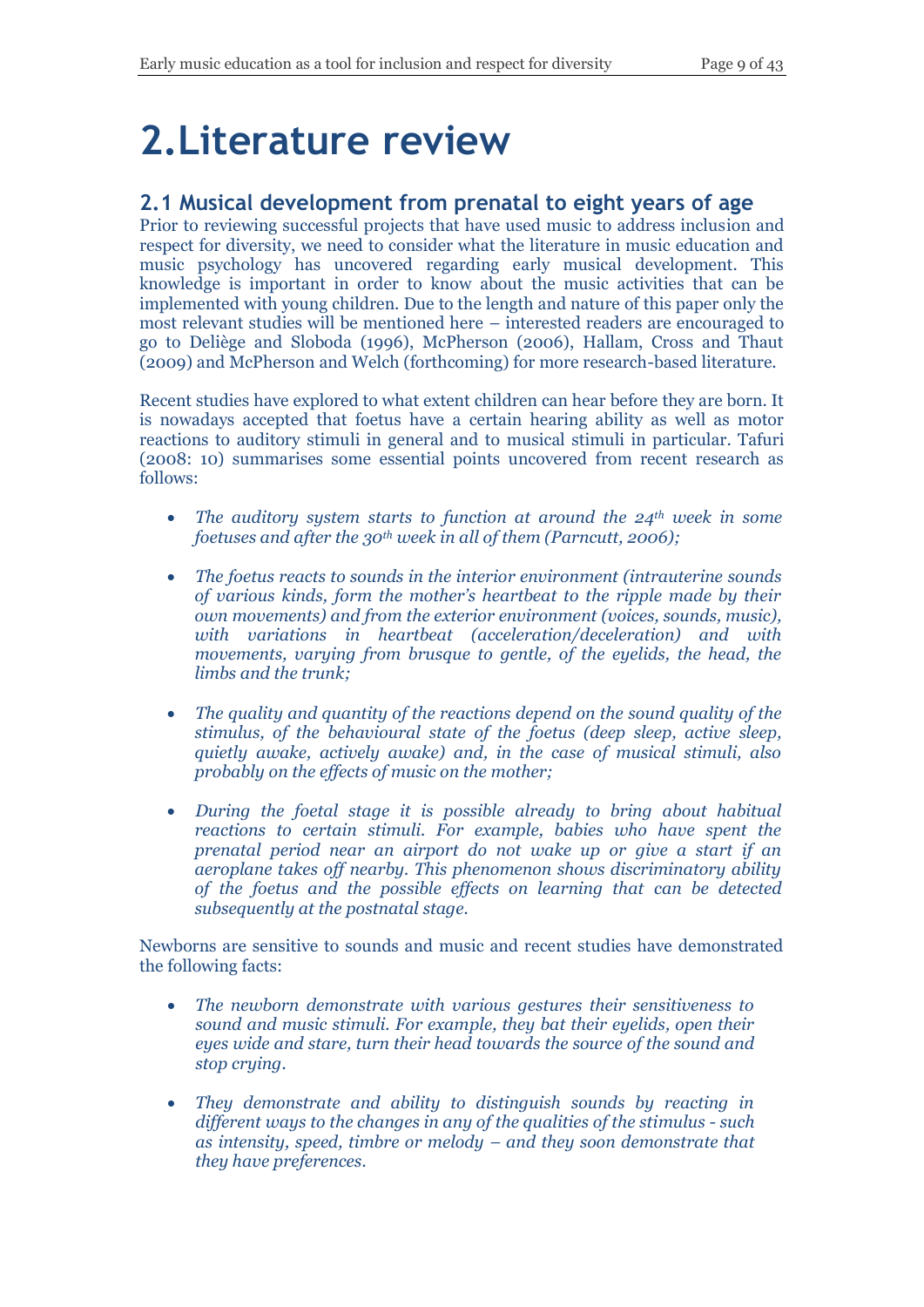*Some reactions by newborns seem to reveal a kind of memory and learning with respect to prenatal auditory experiences. For example, they prefer their mother's voice, they are soothed by recordings of the mother's heartbeat and by music that they have heard during the prenatal phase, and they show familiarity with loud noises that they seem to have heard before* (Tafuri, 2008: 10-11)

Because newborns can develop sensitiveness to music linked with the mother's emotional reaction to it, experts recommend group activities with mothers and newborns and early musical stimulation (Tafuri, 2008; Welch, 2006). The musical development that follows up until the age of eight may be summarised in stages, as in Table 1 below. Nevertheless, these stages should not be interpreted as fixed thresholds, but rather, as sets of skills that different children can develop at different paces as they grow up, depending on the musical experiences encountered throughout their upbringing.

#### **Table 1. Music skills development from zero to eight years of age (translated and adapted from Alsina, 2002: 32-36)**

| Age                 | <b>Music skills development</b>                                                                                                                                                                                                                                                                                                                                                                                                                                                                                                                                                    |
|---------------------|------------------------------------------------------------------------------------------------------------------------------------------------------------------------------------------------------------------------------------------------------------------------------------------------------------------------------------------------------------------------------------------------------------------------------------------------------------------------------------------------------------------------------------------------------------------------------------|
| $0 - 4$<br>months   | Children at this age experiment with producing and reproducing sounds,<br>repeating them for pleasure, and generating the first coordination of body<br>movements with sounds. They are also able to: produce sounds at different<br>pitches (glissandos) and follow and sing basic melodies (around 4 months of<br>age); recognise sounds from their environment; follow the rhythmic rocking<br>movements of the mother independently, which will be a starting point for<br>their development and understanding of rhythmic patterns.                                           |
| $4 - 8$<br>months   | At this age, children discover they can: obtain from adults things they like,<br>such as the signing of a song by their mothers; move within their environment<br>to produce sound, for instance playing a rattle; babble the sounds that they<br>have been storing and classifying so far (the first oral communication between<br>parents and child appears).                                                                                                                                                                                                                    |
| $8 - 12$<br>months  | Around this age children start doing things intentionally, coordinating their<br>movements and predicting the effect of their actions, for example, when<br>regulating their cry to maintain attention. They also start showing the skill to:<br>give rhythmic responses; pronounce the sounds of the vowels (around 9<br>months) and the consonants (12 months); sing, often repetitively, precise<br>sounds (for example, a minor third).                                                                                                                                        |
| $12 - 18$<br>months | At this age children develop the skill to react with body movements to sound<br>and music (their <i>tempo</i> is between 110 and 120 bits per minute). Spontaneous<br>syllabic singing generally appears around this period.                                                                                                                                                                                                                                                                                                                                                       |
| $18 - 24$<br>months | Signing songs and melodies becomes the focus of their musical expression.<br>Children discover the use of the objects around them due to their<br>characteristics, and at two years of age they do not need to manipulate the<br>objects to know what are they used for. Following something that may be<br>labelled as intuition, children seek the solution to simple problems without a<br>long series of trial and error actions. At this age, the song rhythm and the body<br>movement produced by it are more important than the intonation of the lyrics<br>and its melody. |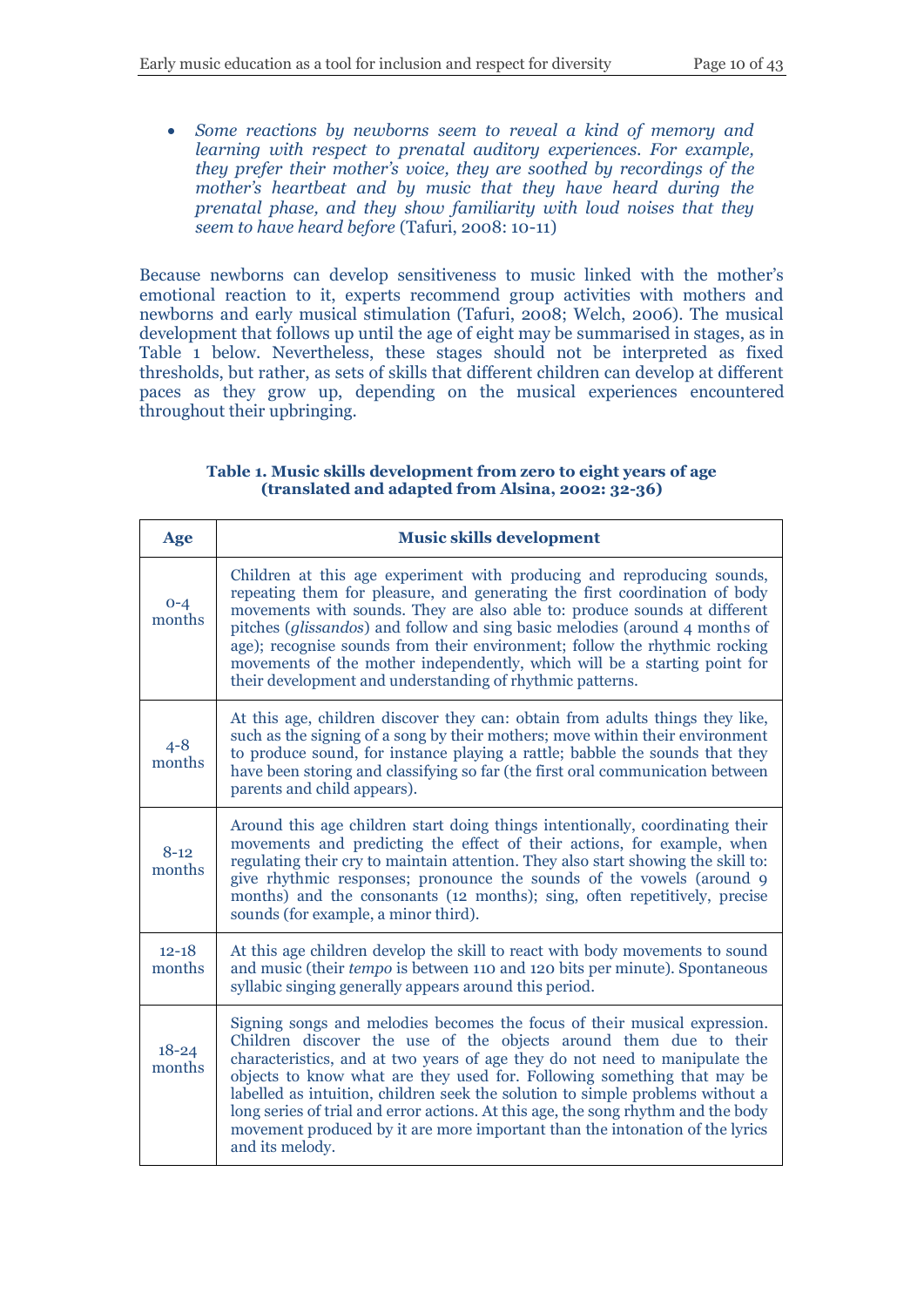| $24 - 36$<br>months | This period is characterised by the rapid development of a number of musical<br>skills including: increased coordination of body rhythmic movements;<br>increased control in the production of high and low pitch sounds; body<br>awareness and skill to follow a marching rhythm (of around 110 to 120 bits per<br>minute); increased coordination of arms and of body parts when close to the<br>body axis; songs with movements acquire meaning, as children are able to<br>match particular body movements with specific parts of songs; increased<br>imitation skills in terms of music as well as body movements; improvisatory<br>skills using repetitive melodies; their voice range is approximately one octave<br>(between D <sub>3</sub> and D <sub>4</sub> ) and they can easily sing ascending and descending<br>intervals of up to 4 notes.                                                                                                                                                                                                                                                                                                                                                                                                                                                                                              |
|---------------------|--------------------------------------------------------------------------------------------------------------------------------------------------------------------------------------------------------------------------------------------------------------------------------------------------------------------------------------------------------------------------------------------------------------------------------------------------------------------------------------------------------------------------------------------------------------------------------------------------------------------------------------------------------------------------------------------------------------------------------------------------------------------------------------------------------------------------------------------------------------------------------------------------------------------------------------------------------------------------------------------------------------------------------------------------------------------------------------------------------------------------------------------------------------------------------------------------------------------------------------------------------------------------------------------------------------------------------------------------------|
| $3$ to $4$<br>years | At this age children develop an increasing curiosity about everything they hear<br>and see, and it is possible to start representing with doodles their visual and<br>musical environment, but without a strict code (it is the beginning of their<br>graphic representation of sounds). Children also start showing the capacity to:<br>invent songs, dances and instruments; control their general body movements<br>in relation with the surrounding space; increased control of their legs and<br>their body parts further away from their body centre (for instance, they can<br>follow with their feet the beat of a musical piece); awareness of left and right<br>can be developed and with this, sequences of movements can be learned; they<br>can sing whole songs, some with onomatopoeias in their lyrics; they discover<br>the words' rhythmic possibilities (for example, it is easier to follow the rhythm<br>of a song with the words); they differentiate between different tempos with<br>relative ease.                                                                                                                                                                                                                                                                                                                            |
| $4$ to $5$<br>years | This period is characterised by the continuing development of a number of<br>musical skills, including: increased symbolic awareness that allow children a<br>range of graphic possibilities to represent sounds (which can become a code<br>and be used in communication); increased capacity for musical intonation;<br>capacity to arrange a number of sounds following a criteria if played<br>separately (but not simultaneously), although children are not yet able to infer<br>general criteria.                                                                                                                                                                                                                                                                                                                                                                                                                                                                                                                                                                                                                                                                                                                                                                                                                                               |
| $5$ to $6$<br>years | Increased awareness of their body parts (in songs with movement); increased<br>skill in combining different pencil strokes, which allows them to develop their<br>graphical repertoire; capacity to follow the beat and the music rhythm with<br>their upper body. Around this age the children start making relationships<br>between different sounds and different shapes, their voices range from<br>approximately C <sub>3</sub> to E <sub>4</sub> , and they can sing ascending and descending intervals<br>of up to 6 notes.                                                                                                                                                                                                                                                                                                                                                                                                                                                                                                                                                                                                                                                                                                                                                                                                                     |
| $6$ to $7$<br>years | Around this age children continue to quickly develop a range of skills<br>including: ease in musical intonation; increased interest for the graphic<br>representations of sound and music; capacity to classify different <i>tempos</i> and<br>to identify the music beat and accent (for example, to differentiate between<br>binary and ternary rhythms); increased awareness and preference towards<br>strong characteristics of music/sounds, such as speed and volume; increased<br>graphic precision; developed inventiveness in making up rhythms and<br>melodies; preference for irregular and syncopated rhythms, and general<br>development of rhythmic level; capacity to synchronise the movement of<br>upper and lower body parts with music, with increased balance and spatial<br>control this will be a good time to start playing percussion instruments (see<br>for instance Odena, 2008); the voice range opens up naturally approximately<br>from B2 up to F4, with the possibility to sing intervals of up to an octave; the<br>singing intonation becomes more accurate (this is the time to reinforce the<br>intonation with any children with difficulties); two-part canons can be<br>introduced; at this stage children value songs that tell a story and the lyrics<br>become more important than the rhythm or the melody. |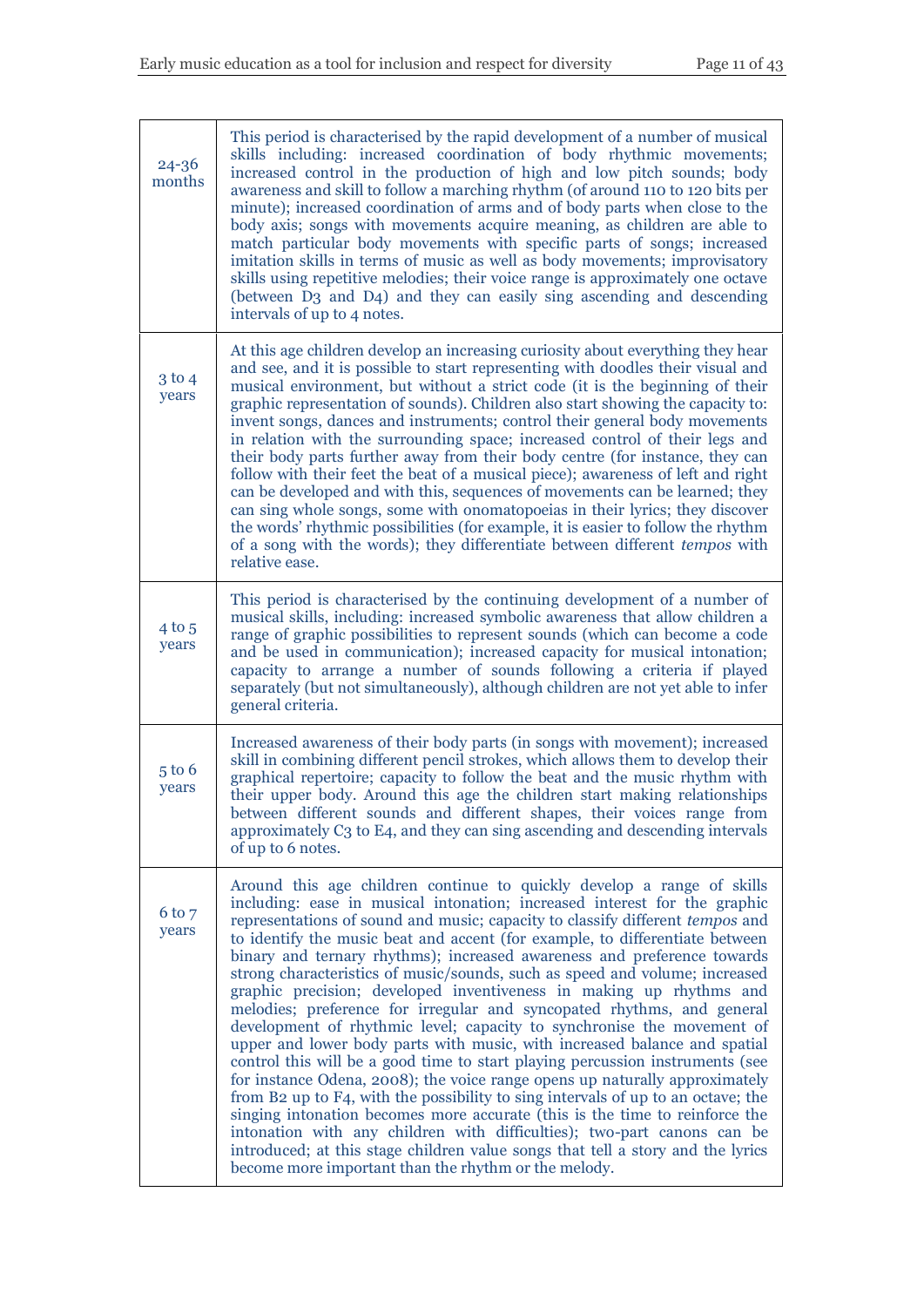| $7$ to $8$<br>years | This period is characterised with the children's development of the following<br>capacities: development of their representative schemata to follow basic rules;<br>enhanced listening skills allowing them to hear simultaneously two music<br>parts (harmony); increased dexterity to classify, arrange, order and generate<br>conceptual maps; increased capacity to listen to music quietly for a longer<br>period of time; increased capacity to coordinate body movements with music<br>(choreography); capacity to differentiate pitch variations down to a semitone;<br>the tendency to accelerate the tempo starts to diminish; developed<br>appreciation of more sophisticated percussion instruments requiring a level of<br>precision for playing; increased intuitive development of harmonic perception,<br>for example, changes of mode (Major, Minor), harmonisations, cadences, |
|---------------------|--------------------------------------------------------------------------------------------------------------------------------------------------------------------------------------------------------------------------------------------------------------------------------------------------------------------------------------------------------------------------------------------------------------------------------------------------------------------------------------------------------------------------------------------------------------------------------------------------------------------------------------------------------------------------------------------------------------------------------------------------------------------------------------------------------------------------------------------------------------------------------------------------|
|                     | conclusions or in-conclusions of music pieces.                                                                                                                                                                                                                                                                                                                                                                                                                                                                                                                                                                                                                                                                                                                                                                                                                                                   |

In addition to the development of the music skills outlined in the table above, research has shown that the opportunities children have to experience different musics from the wider community will be influential in the maturation of their music behaviours. Welch (2006) highlights the following key messages from the literature, for education policy makers, early childhood educators and parents:

- *The first year of life is characterised by socialisation into the dominant*  musical culture(s). The broader the range of experiences, the greater the *likelihood that musical skill development will be enhanced.*
- *Assuming normal development, all children are musical and capable of a diverse range of musical behaviours.*
- *Encouraging participation in musical activities can have non-musical benefits, such as in the development of verbal memory, motor control, emotional awareness, and communication skills.*
- *Teachers of young children should look out for, encourage, and celebrate a diversity of different signing behaviours from the age of 2 years onward.*
- *Children progress through a variety of phases in their musical development. Adults need to be sensitive to the musical behaviours that characterise such phases and open to the possibility of growth. Rich musical experience can foster progression through these phases and may accelerate development.*
- *Young children should be provided with opportunities to compose and improvise, such as in invented songs and exploratory play with simple musical instruments. These experiences can provide the basis of the development of early, preschool musical symbolisation and notation. Teachers should remember that the sound should precede the sign.*
- *Young children are likely to demonstrate good signing skills if they have been sung to since birth. If singing skill needs to be developed, teachers should focus on mastery of the different elements (melodic contour, pitch patterns, rhythmic patterns, text) before the combination of these into the whole song.*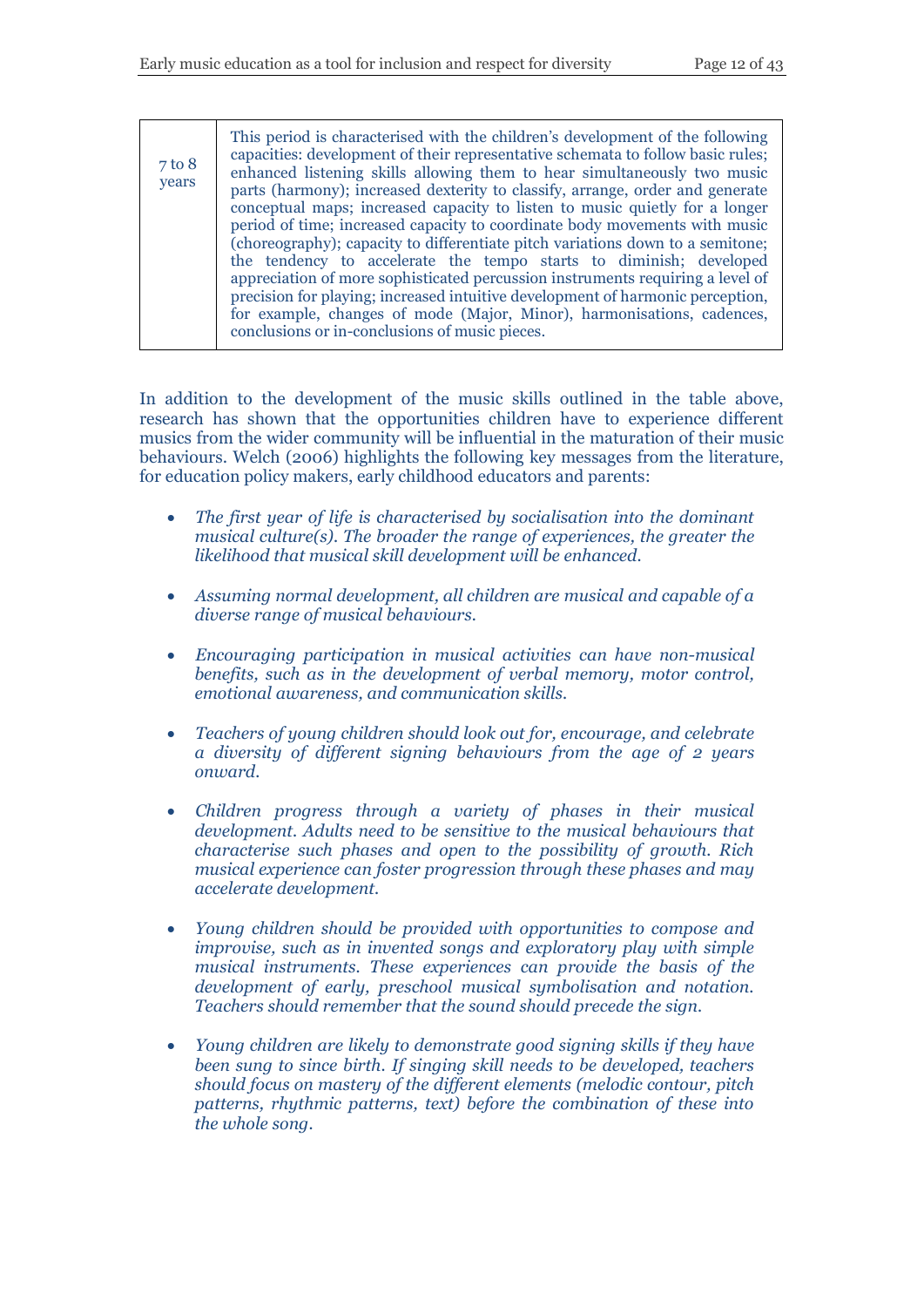- *Early inappropriate disapproval of current signing abilities can lead to lifelong negative self-labelling of perceived musical disability.*
- *Girls often appear to develop musical skills earlier than boys. Parents and teachers need to be proactive in seeking opportunities to foster young boys' musical development and to counter any suggestion that certain musical behaviours are feminine.*
- *Policy makers for schools and the wider community should encourage parental participation with their children in early musical activities. In particular, early childhood settings and schools should have clear policies to promote a wide range of developmental phase-sensitive musical activities.*
- *The challenge for the early years music teacher is to celebrate the child's developing musical competencies and to provide a nurturing framework for musical activity, especially creative musical activity, that enables the child to draw on, share and extend their existing musical knowledge.*
- *Such a framework should include opportunities and time to make music, with lots of sound making materials and simple instruments, to create, review, polish, and perform* (adapted from Welch, 2006: 262).

The above messages would need to be taken into account when designing and implementing effective musical activities with young children, if their aim is to fully engage all the children.

### **2.2 Using music education to reduce prejudice and promote inclusion**

With the recent improvement of the Northern Ireland political scenario since the *Good Friday Agreement* (1998) - also known locally to Protestants as *The Belfast Agreement* - a few music projects are bringing together schools from both communities in a way that would have been unthinkable two decades ago. For instance, the project *A Marvellous Medicine* (Ulster Orchestra, 2007) recently brought together Primary school children of both denominations for a big final concert in Belfast; and the current activities of The Sharing Education Programme encourage 'cross-sectoral collaborations' between some school music departments [\(www.schoolsworkingtogether.co.uk\)](http://www.schoolsworkingtogether.co.uk/). Musical experiences during childhood appear to create lasting 'bridges' between communities thus diminishing prejudices. Often, the main aim of these projects seems to be to bring young people to do musical activities together rather than to teach them a formulated set of civic values.

Music education activities have also been used successfully in other international contexts where there was an acute need for increasing inclusion and respect for diversity. Some of these activities and projects have been reviewed by the author for the European Union's 6th Framework Programme Project *INCLUD-ED. Strategies for Inclusion and Social Cohesion in Europe from Education* [\(www.ub.edu/includ-ed\)](http://www.ub.edu/includ-ed). For example, in Spain, festivals comprising public music student performances have been used for reducing the absenteeism of Roma children (Almau, 2005) and for promoting the inclusion of disaffected school learners (Rusinek, 2008; Burnard, Dillon & Ballantyne, 2008). In England, creative music projects and digital technology have been used to re-engage disaffected students (Burnard, 2008). In Holland, music workshops providing 'Memorable Moments' are being employed to promote respect for diversity in nurseries with a high percentage of migrant children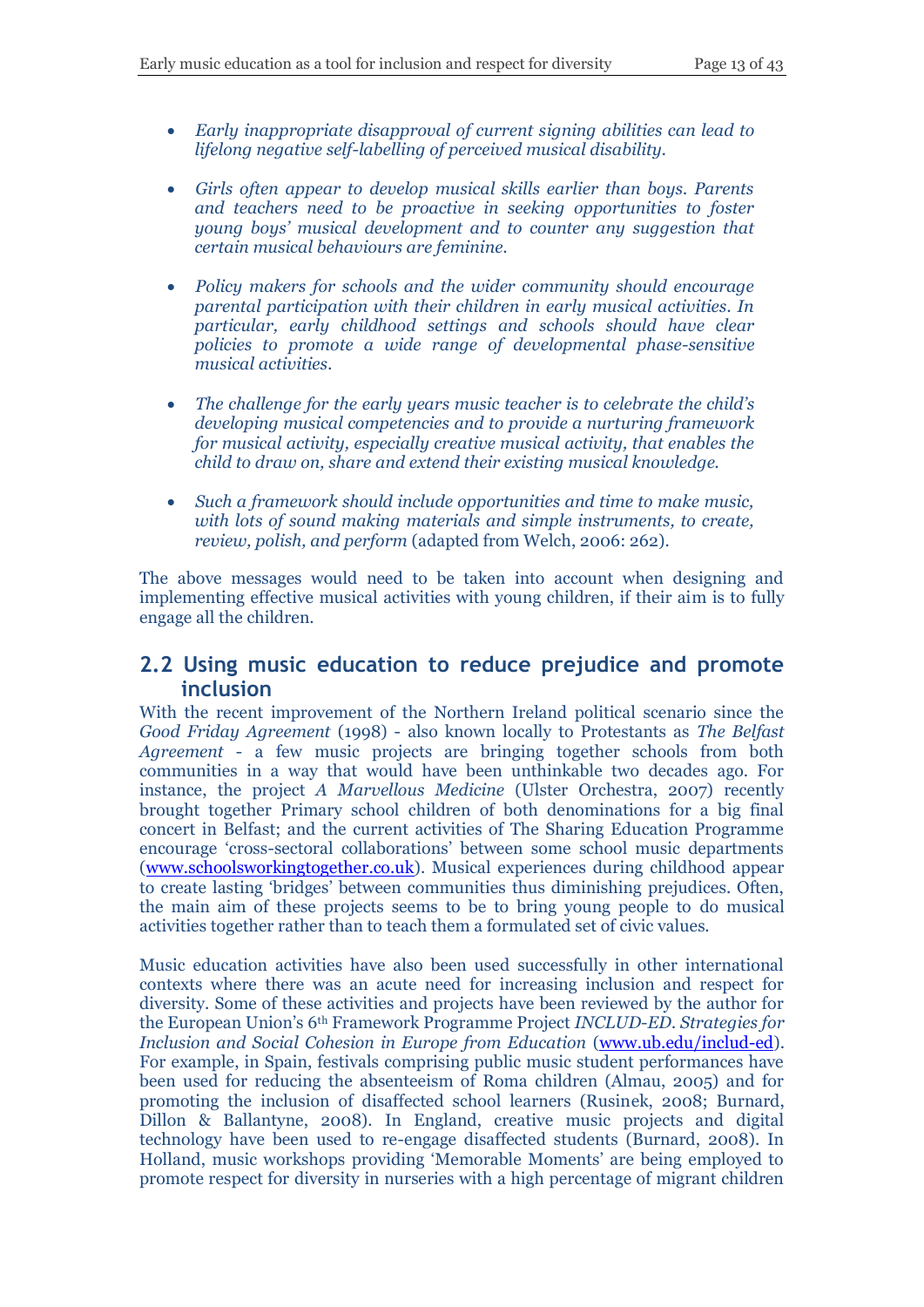(Brenman, 2007). And in Israel, folklore is being used to bring Palestinian and Jewish pupils and their families together in activities undertaken during periodical cross-community school visits (Lichman 2006; Lichman & Sullivan, 2000).

In formal music education in schools and nurseries across Western democracies, rhythms and songs are introduced from a variety of countries to promote intercultural music education (Bonal *et al*., 2005; Campbell, 2004, 2008). Bonal *et al.* (2005) used this type of resources to promote inclusion and respect for diversity amongst children in Barcelona's *Raval* neighbourhood, which houses several economic migrant communities. In England, where the history of migration is longer than in other younger European democracies, the integration of different musical cultures in the music curriculum is required by statutory guidelines, which are supported by the publication of an increasing amount of books and resources – see, for example, the book on *Music Education and Muslims* by Harris (2006), or the examples of African songs and rational for music education in a pluralist society by Kwami (1995, 1998, 2001). This trend is advocated worldwide by the International Society for Music Education, whose publications aim to disseminate research and materials to help internationalise music curricula<sup>3</sup> .

Another area that addresses social inclusion and which has a special Commission within the International Society for Music Education is Music Therapy [\(www.isme.org\)](http://www.isme.org/). There are a variety of music therapy research and practice approaches. Some studies deal with the clinical applications of recorded music, for example in reducing anxiety in hospitals, while other studies explore the use of sound and music to develop social and communication skills, such us the investigations with children on the Autistic Spectrum (Bunt, 2006; Darnley-Smith & Patey, 2003). The latter studies understand music therapy as a means to develop inclusion and fall within the scope of this study. One of the techniques widely employed in this approach is the use of activities with percussion instruments involving sound exploration, free improvisation, question and answer, and many other games and exercises (King, 2004).

The use of percussion instruments, sometimes self-made, is a technique that is also used in mainstream elementary music education because it facilitates the following aspects:

- It allows for direct manipulation of the object that produces the sound (a string, a membrane, a sound box, etc.) thus facilitating the understanding of how it works to all children;
- It facilitates the participation and inclusion of all learners regardless of differing abilities, that is, without the negative labelling of any student;
- It promotes musical collaboration amongst equals.

 $\overline{a}$ 

This approach to inclusive music education has also been employed with success in the initial teacher education of nursery school teachers (see picture below), many of

<sup>3</sup> The flagship publication of the International Society for Music Education is the *International Journal of Music Education*, published by SAGE. Articles focussed on research and materials from different music cultures regularly appear in this journal – see, for instance, the articles by Dontsa (2008), McCarthy (1997), Minott (2008) and Prescott *et al*., (2008).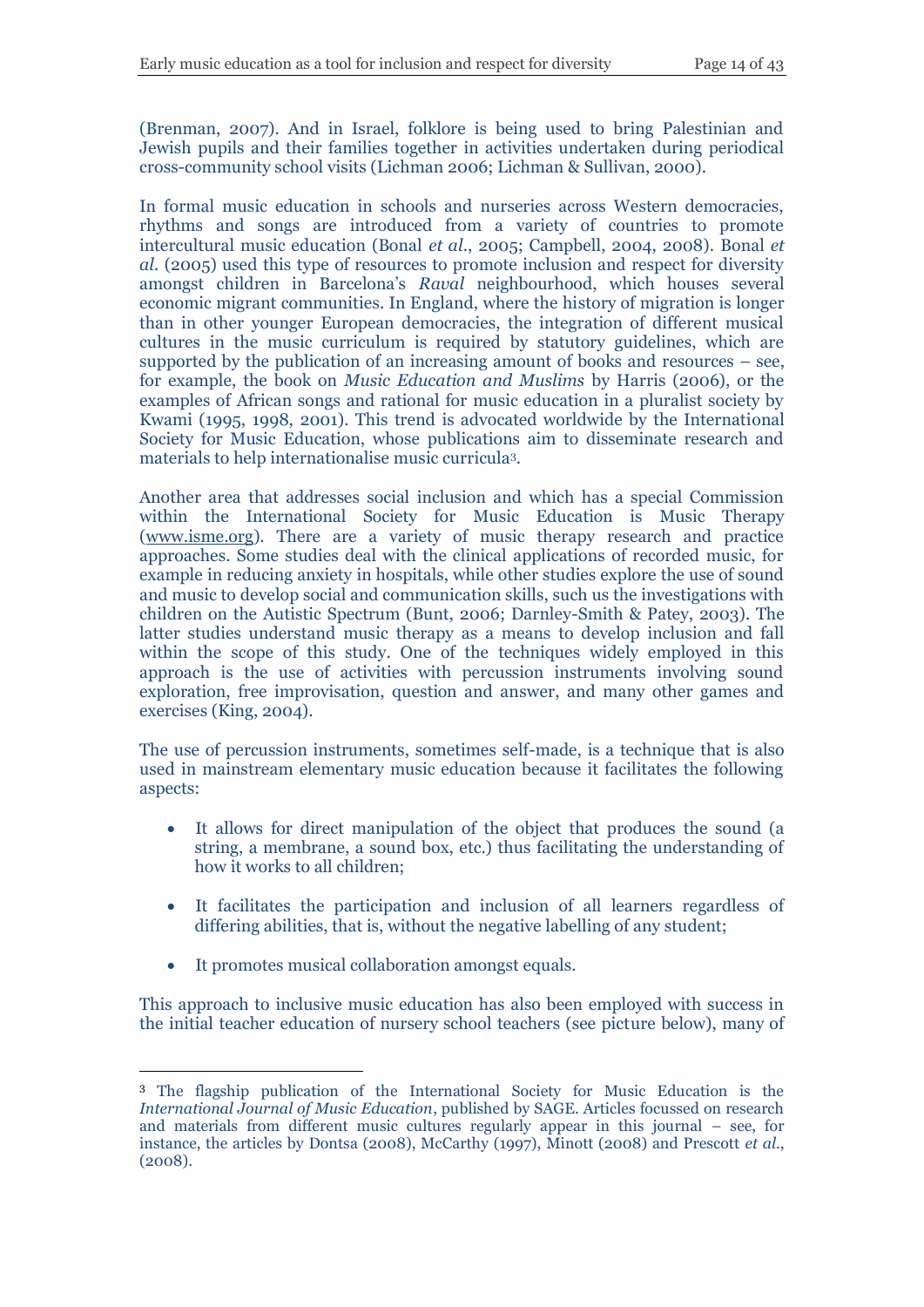whom perceived themselves as non-musical at the start of their course (Odena, 2008).

**A collection of instruments hand-made by nursery student teachers at the University of Barcelona.**



As exemplified in this section, the terms 'social inclusion' and 'respect for diversity' have different interpretations in music education comprising, at least, (a) the inclusion of students of different abilities in mainstream and special education, and (b) the respect for and inclusion of music of different cultures. A variety of terms are used in different areas of knowledge such as psychology, sociology and education, and it seems crucial for any project addressing inclusion and diversity to agree a definition of such terms from the outset between all those involved, including teachers, parents and project designers.

The next two sections discuss the adults and children's perceptions of some of these issues, collected in the empirical part of this study.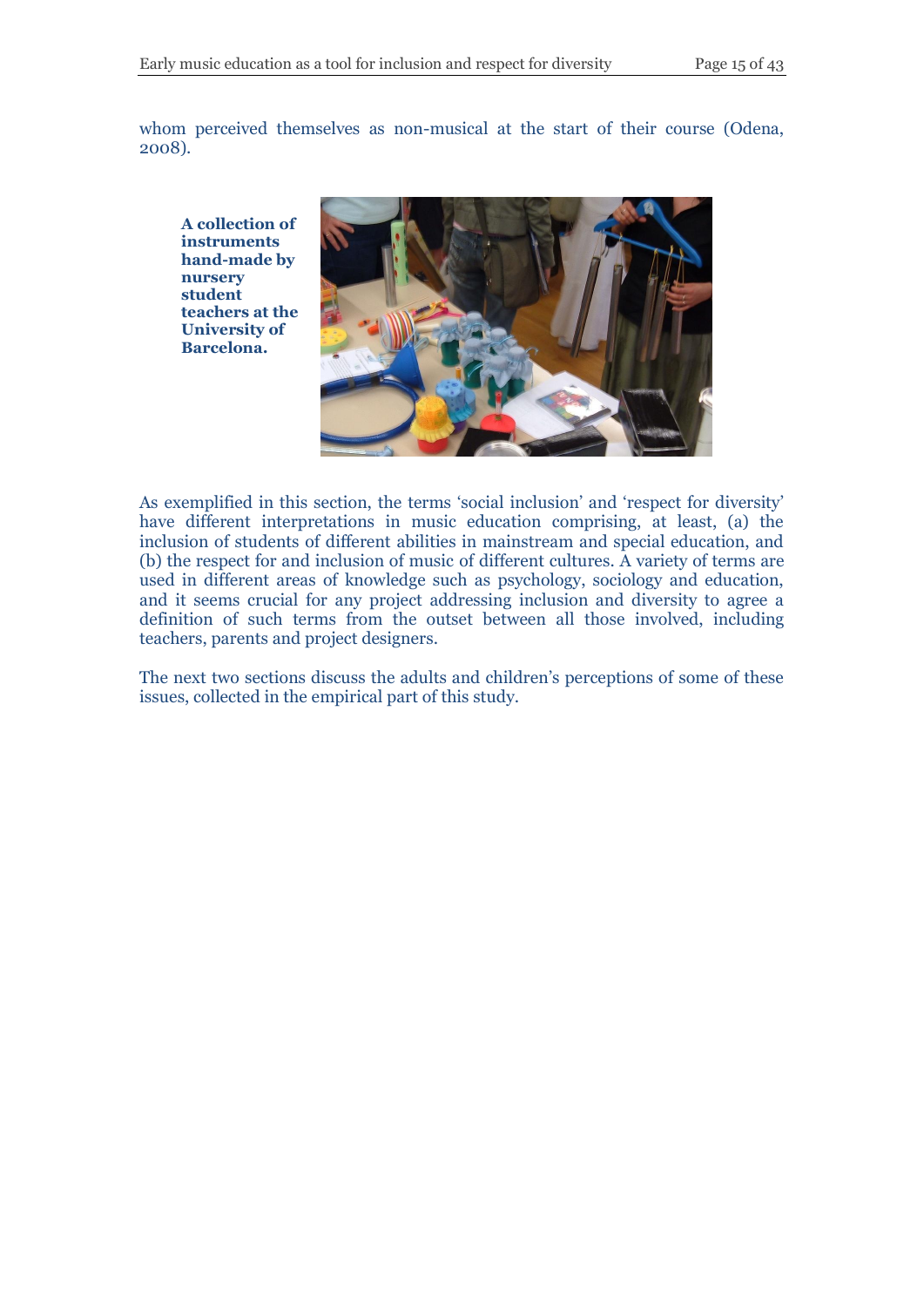# **3.The empirical study**

## **3.1 A two stage data collection: adults' and children's views**

The above review shows that in contexts where there are underling tensions and lack of social inclusion, there is potential for developing music projects to ameliorate the problems. With the recent political improvement in Northern Ireland, important knowledge may be gained here with relevance for the design of cross-community projects elsewhere. However, there is a lack of information on what works, what are the keys for successful collaborative music education activities across the Northern Ireland divide, and how to adapt the projects for young children – as 'respect for diversity' initiatives with younger children have been proven to maximise the intervention's results (Connolly, 2007b; Connolly, Hayden & Levin, 2007; Hayden & Odena, 2008).

Therefore, one of the main aims of this study was to explore the keys of *how to develop music skills while bringing young children form Protestant and Catholic communities together* – thus addressing inclusion and respect for diversity. In order to gather valuable first-hand information currently missing from the research literature, the task of interviewing key practitioners with cross-community music education experience seemed the logical step to follow. In a second stage, focus groups with children in cross-community settings were also carried out. The methodology and results of both stages are discussed in the following sections.

## **3.2 Findings from the interviews with key practitioners**

### **3.2.1 Methodology**

After the review of previous and current projects and relevant documents, a number of practitioners involved in music education activities with young people were approached and sixteen were finally interviewed. The sample was 'purposive', starting with music teacher educators from the main colleges in Northern Ireland, and was increased by asking all participants for more contacts. The Northern Ireland Council of Integrated Education also facilitated contact details of teachers and schools. The final sixteen interviewees were selected following a 'maximum variation' sampling approach, taking into account their potential as 'key informants' (Cohen, Manion & Morrison, 2000; Kvale, 1996; Lincoln & Guba, 1985). They were chosen in line with the following criteria: having extended experience in cross-community educational activities; and having worked in at least two different contexts. Participants included practitioners with experience of Nursery, Primary and postprimary contexts. Two of them provided continuing development courses for teachers in the biggest Education and Library Board (the Northern Ireland equivalent of the English 'Local Education Authorities'), and visited Catholic, Protestant and Integrated schools on a regular basis. Another participant did her teacher education in England and, on her return, had worked in denominational and integrated schools. One interviewee was a composer/workshop leader with a well-known reputation for designing and delivering music education projects with children from different socioeconomic backgrounds across the divide. Four participants were teaching children under the age of 8 in nursery and lower primary school classes.

Interviews were confidential and always set in a place chosen by the interviewee, and lasted between 25 and 65 minutes (with one exception which was shorter due to work commitments). In two instances participants were interviewed in pairs using a focus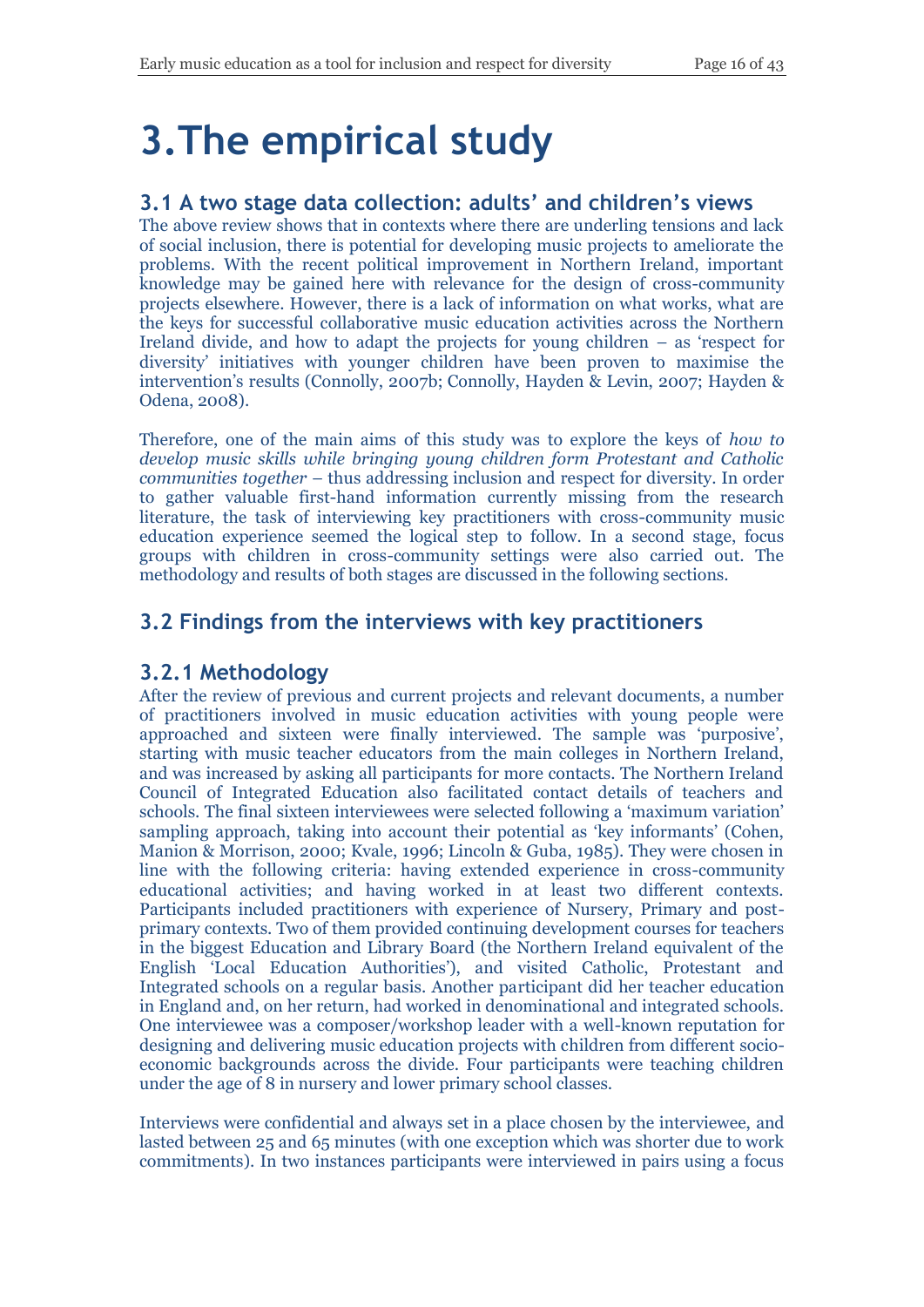group format, allowing for interaction between them, which explains their extended length. Difficulties regarding 'insiders' researching mixed groups in Northern Ireland, such as a tendency to relate to one community more than another (Donnelly, 2004) and the need to keep one's own background undisclosed (Carlisle, 2007) were avoided due to the researcher's 'outsider' Catalan/Spanish status.

The interviews explored the participants' musical backgrounds, their work, and their views and advice on cross-community music activities with young people. Questions varied depending on the work and experiences of each interviewee (see examples of questions in Appendix I). In addition, further clarification of issues and ideas as they appeared throughout the interviews were obtained, hence interviews developed into 'conversations with a purpose' (Burgess, 1988; Odena *et al*., 2005).

Interviews were digitally recorded and transcribed verbatim, with the exception of one teacher whose responses were written on a notebook. Transcripts were analysed with the assistance of the specialist software for qualitative data analysis NVivo, using thematic/recursive comparative analysis<sup>4</sup> . This process consisted of repeated readings of all transcripts, looking for commonalities and themes, which were tested with each new reading and evolved into a number of provisional categories. In successive analyses the provisional categories were compared with each other, which resulted in some re-organisation, merging and refining until settling into the final categories. The categorisation was discussed with a colleague researcher and a group of postgraduate students from Queen's University Belfast, which gave further reliability to the analysis.

Over two hundred and thirty pages of double spaced transcripts were analysed and thirteen categories emerged within and beyond the original research question, for instance, containing comments on the alienation towards the other's culture, the intergenerational differences, and the potential of music education for working together.

In the next sections the interviewees' talk is presented, as much as possible, in indented quotations or inverted comas within the text. This reporting style is intended to provide the reader with rich descriptions of the participants' experiences in their own words (Eisner, 1991; Cox, 1999).

### **3.2.2 Discussion of results**

 $\overline{a}$ 

Following analyses the four more relevant categories to illustrate the topic of this study are *Stereotypes and alienation*, *Socio-economic factors, Project advice* and *Music education potential.* These will be discussed in the following four sub-sections.

### **3.2.3 Cross-community perceptions: stereotypes and alienation**

The participants that grew up in Northern Ireland felt that segregation was much more acute in previous decades. For them music education activities, often attended outside their denominational schools, had been a good way of addressing their own stereotypes:

Growing up here in Northern Ireland you were either a Catholic or Protestant, it was very much a definition of who you were, and the first time that I met a

<sup>4</sup> For more information on this analysis approach see Gibbs (2002), Leitch *et al*. (2006, 2007a, 2007b, 2008a, 2008b), Odena (2001, 2005, 2006, 2007b, 2009) and Odena & Welch (2007, 2009).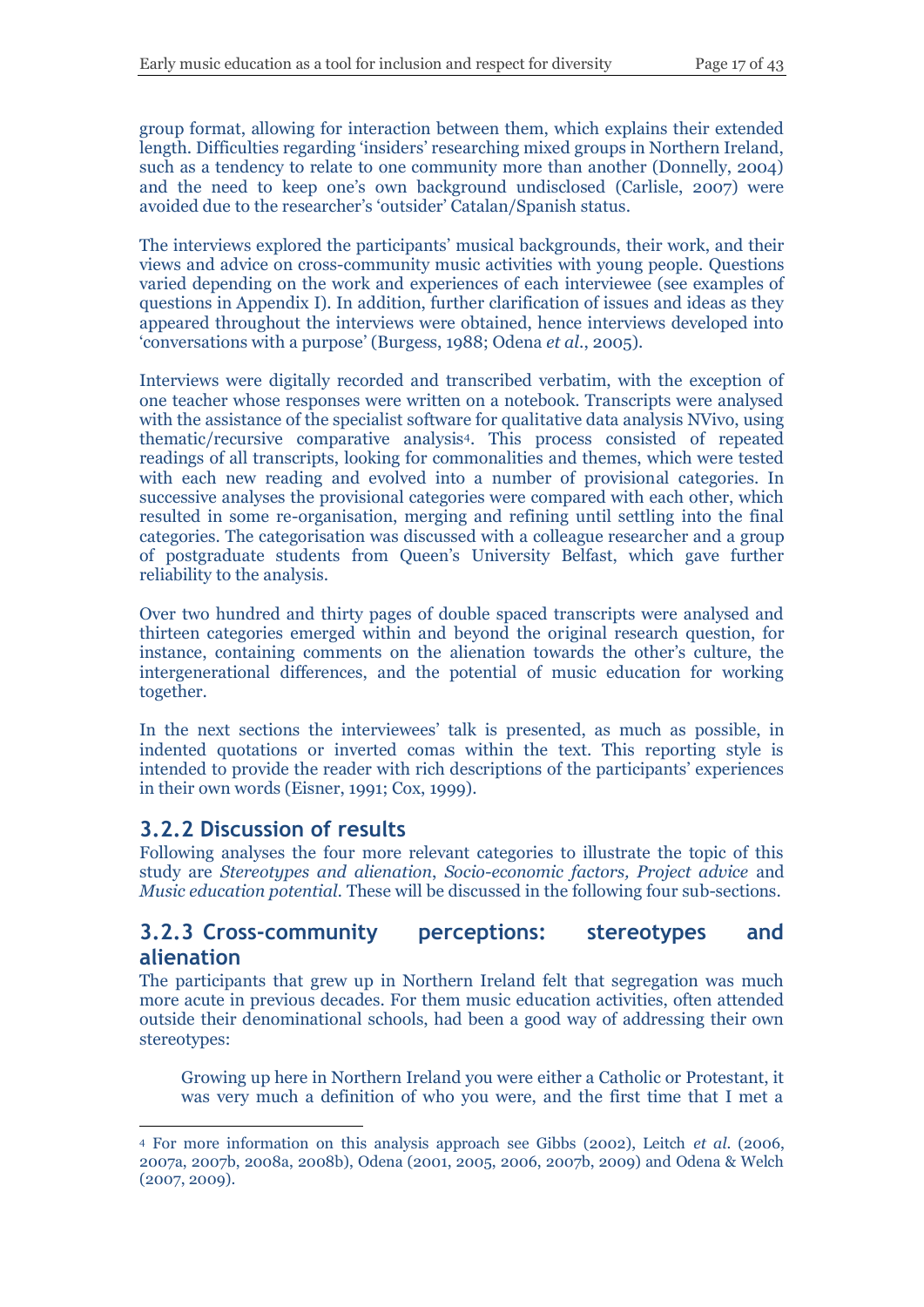Protestant was through the School of Music on Saturday mornings, and you suddenly realised they didn't have two heads and their eyes weren't closer together…it's very funny, but we had an awful lot of banter and I think a real realisation that these people were not that different from us.

However, the same teacher was still encountering alienation between cultures in some of her school visits for her current work. She recalled an illustrative instance with a nine-year-old boy during one school visit:

I nearly dropped because his poem was about how he hated the Brits and I said, "Have you ever met a British person?" and he went, "No"…and it was along the lines of, "If I met one I would kill him and shoot him dead"…and I said, "But why?" and he said, "Because they're horrible" and I said, "But you've never met them so how would you know?" and he says, "Awk, well, everybody knows that!" and it was just this absolute, to him it was an absolute truth that all English people are bad and there were no two ways round it, you know, and it struck me at how entrenched the views were…it struck me that we have so far to go.

Different musical traditions are still very much alive and these are sometimes perceived as exclusive for one community. Two interviewees expressed this divide as follows:

The historical background of brass bands is in the British military system and following regimental bands from England…so that tends to attract more Protestants than Roman Catholics. And similarly Irish traditional music is part of the folk culture of the Catholics.

I would regard myself as quite an open person and I have experience of living in other areas, but still flute bands petrify me because to me they signify the Twelfth of July and marching and things like that. I also recognise that they're a fantastic opportunity for children to develop talent and for many that, it's a very appropriate way of being part of the community, but it still frightens me because it's an alien culture.

There was a general consensus amongst teachers for welcoming change, but segregation and stereotypes, particularly in poorer conflictive areas, was perceived as very much alive:

People are still scared, they have concerns and you only have to look at our politics and how it has gone to the two extremes…[we are] very much clinging to the extremes because that's what they know

Another participant put it this way:

Last year we did a project with ten Protestant primary schools, but there's, I mean, there was no attempt whatever to try and broaden their view of what Irish music is, because at the moment they don't want to know, their parents don't want to know… On the Shankill Road you wouldn't do that at all, it would be stupid to do that. So I think I would respect completely the Nationalist tradition in Catholic West Belfast, and we would do then something different in Protestant West Belfast.

The musical stereotypes imbedded in the two communities – 'Loyalist flute bands' and 'Republican Irish traditional music' sessions - frightened some parents and were perceived as divisive by participants: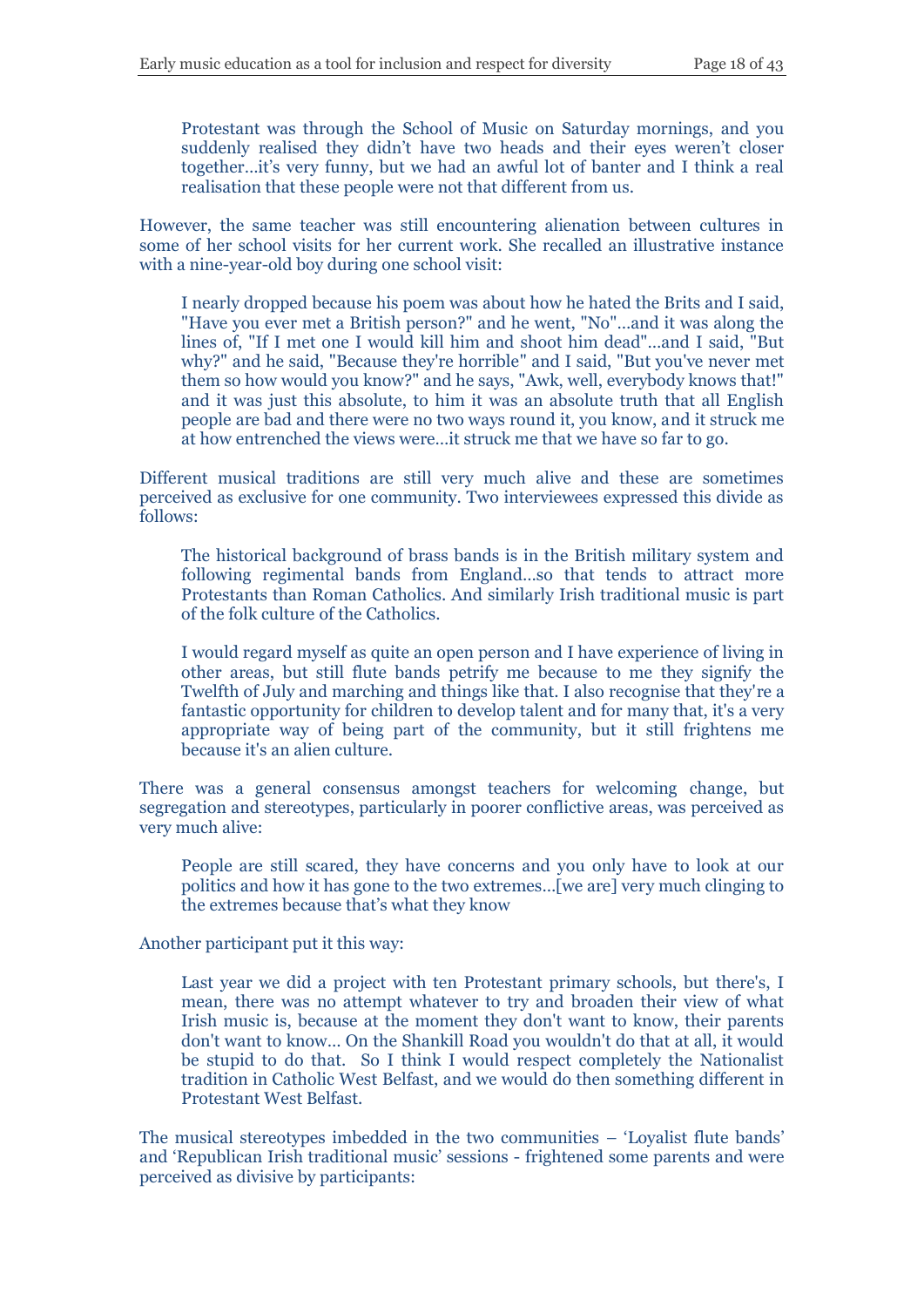In this country music can be used as a flag or an emblem…it's like gang mentality, it's like this tag or that tag, so, you know, as a classic stereotype, you have Protestants, you know, loyalist flute bands, Twelfth of July marching bands, all that stuff. As another stereotype you have Catholic, republicans, Irish traditional music sessions. And those are the two stereotypes. Of course they, you see that, it's like any stereotype, once you start to dig into it, you see that that's not the case, but music has been used as a weapon to sort of define communities, define things.

Flute bands would be quite strong particularly in working class areas, housing estates and so forth, in the Protestant tradition, and that would recruit quite a number of males, and the kind of marching band tradition, and again that's a strong Unionist, Loyalist cultural identifier.

#### **3.2.4 Views on social and economic factors**

Interviewees acknowledged that their views were probably influenced by their particular upbringing. They felt 'fortunate' to have 'professional parents' or 'a middle class background where there was more tolerance', and also to have mixed with music students across the divide whose 'parents were professionals too':

If I had grown up on a housing estate here I might have had a different view.

The apparent low segregation in more affluent areas brought with it a wealth of (*de facto* cross-community) music and music education activities:

Quite often people would have come together for operatic, you know, operatic societies and choral groups and, again from a variety of traditions, there would have been a pool of performers…I would have freely attended different churches to perform a particular musical work. But again, I suppose, I would be speaking from a very sort of middle class perspective.

It works on the professional level and the leafy green suburbs within education, I think it works to a certain extent in grammar schools.

But cultural alienation remained in poorer areas, where the sort of music which people identified with would reflect socio-economic differences:

There is a social element to classical music in that well-to-do families will identify with classical music and children from disadvantaged areas cannot identify with classical music at all, so there's a major problem there…And I'm genuinely worried that because the funding for music has been decreased, in the last three years in particular, that we have had to increase our fees significantly and therefore we are discouraging children from areas of social need…So the only division that I see on a regular basis is nothing to do with religion or politics, it's got to do with social status.

A teacher educator observed that the 'distinction between Catholic and Protestant' was over-simplistic:

I think the socio-economic differences are more problematic…The 11+ [comprehensive testing of students aged 10-11] which actually results in probably more affluent middle class children going to grammar school education and more working class children going towards vocational education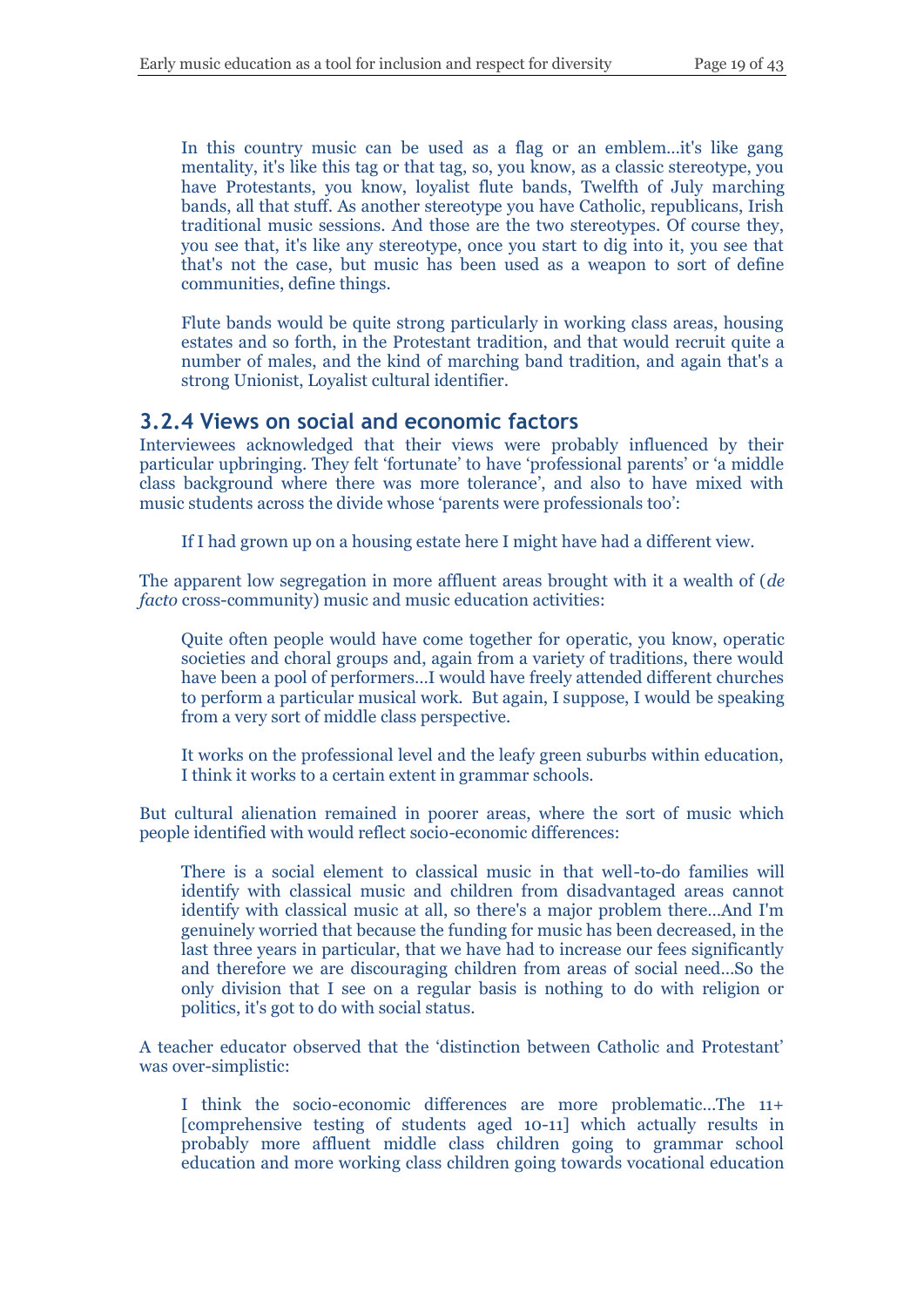has resulted in a divide that is much more profound than the religious and political divide and so probably exacerbates the divide.

#### **3.2.5 Project advice: what works and what doesn't**

In terms of activities, singing and composing were regarded as ideal to engage young children. Specifically hands-on activities that children could easily relate to:

The kids love…practical activities, that's when they get interested…when they're getting involved in actually doing rather than listening or just watching.

A nursery teacher observed that this type of activities had to consider the attention span of children of this age. Nevertheless, she explained that children were totally immersed in musical activities whenever they had a music specialist visiting the school. During a cross-community project her school was paired with another nursery school from across the divide. The project included visits to each other's school, accompanied with the mothers, in which the children's learning activities would start with basic observation of similarities between buildings and classrooms and then they would move onto joint musical activities:

We just say, you know, "We're going to a different nursery today to make friends and play with some friends"…we always take a group of mothers with us, so they have the benefit of meeting [and] they always make it a very social occasion, have tea and coffee and scones.

Music is something that goes down so well with that age group…[When the music specialist came] we did quite a cross section of rhymes and songs and then she told a story…and then used the instruments for parts of the story… it was very good, they sat really well and listened and then she asked different ones to come up, we always put their names on them when a visitor comes in…and she did mix the children, they were sitting very informally on the floor together and she called up different ones to do different things and they just had such fun and laughed and she did some action rhymes, you know, large movements with them as well.

In terms of repertoire the general consensus amongst interviewees was to ignore any type of music that could be related to one of the two main communities. The exceptions to the rule were Integrated schools (less than 1 in 10) and some denomination schools in affluent areas with an open ethos, where they would for instance teach traditional music (in both cases parents would fully support the school activities). Everywhere else it was felt that the most appropriate way to run successful music education activities was to avoid anything that had 'a political overlay or what might be perceived as a political overlay'.

The composer/workshop leader observed that 'all children are the same' and that he was just 'providing the opportunity for young people to be involved in something that they wouldn't necessarily have the opportunity to be involved with':

The important thing is that the young people have the experience that they enjoy, irrespective of where they're from. So we basically just ignore [the musical traditions], just ignore all those differences.

Some participants were involved in a project that every year facilitated children from over forty primary schools the preparation of a few songs and a related new composition inspired on a given theme (at the time of data collection it was 'Trains: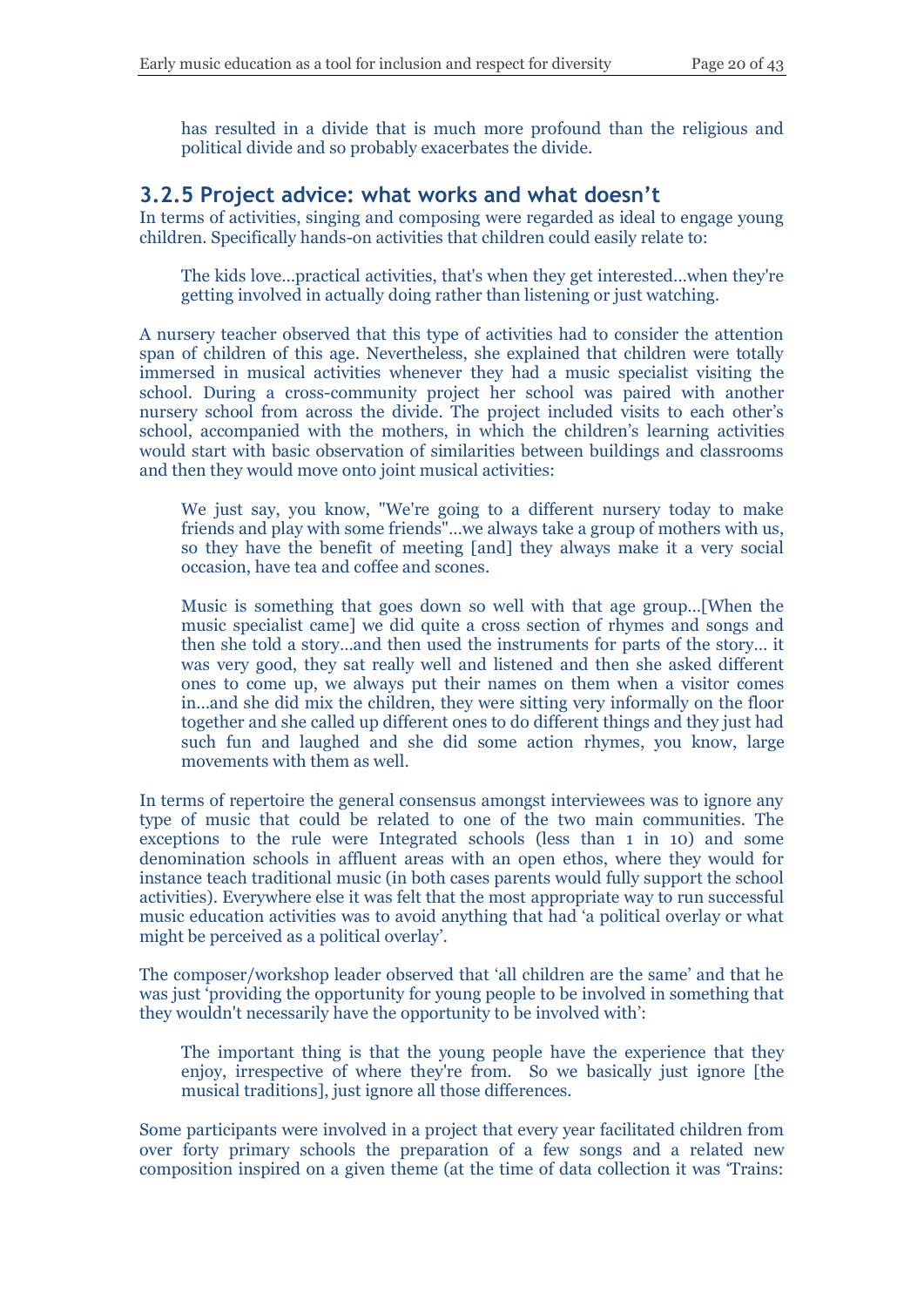to create a sound poem on a train theme'). This project, called *Music Makers*, brought together in consecutive days groups of up to six Catholic and Protestant schools, as well as non-denominational Special Education Needs schools for collaborative final performances and music workshops – see picture below.

In this project, and in similar ones involving several schools, one of the keys for success was to make clear from the outset that it was not a competition:

We really stress the importance that it's not competitive...it's very much to give the children an opportunity to get up and to show off what they have done and it's to encourage the children to be creative and to encourage the teachers not to be frightened of creativity.



**A Special Education Needs school and five other schools form both main communities participating in a music workshop.**

In fact, the primary school teachers' insecurities were listed as one of the obstacles for participation in cross-community music education activities, as well as the 'extra work' involved in this activities and the insufficient funding to pay for music coordinators or buses to transport children. An additional obstacle, apart from the obvious reluctance of parents observed in more polarised neighbourhoods, was the school principals:

Unfortunately…it's down to the value the Principal puts on music, you know…A number of principals do not understand the value of music [they] see it as getting in the way of teaching English, Maths and Science, and it's holding the teachers back, they don't sort of understand the value that children will get out of it.

### **3.2.6. The potential of music education activities**

Conversely, certain schools were described as having a good reputation for music and were known to attract parents regardless of their religious background. A clear example of this was perceived to be a post-primary education institution of Protestant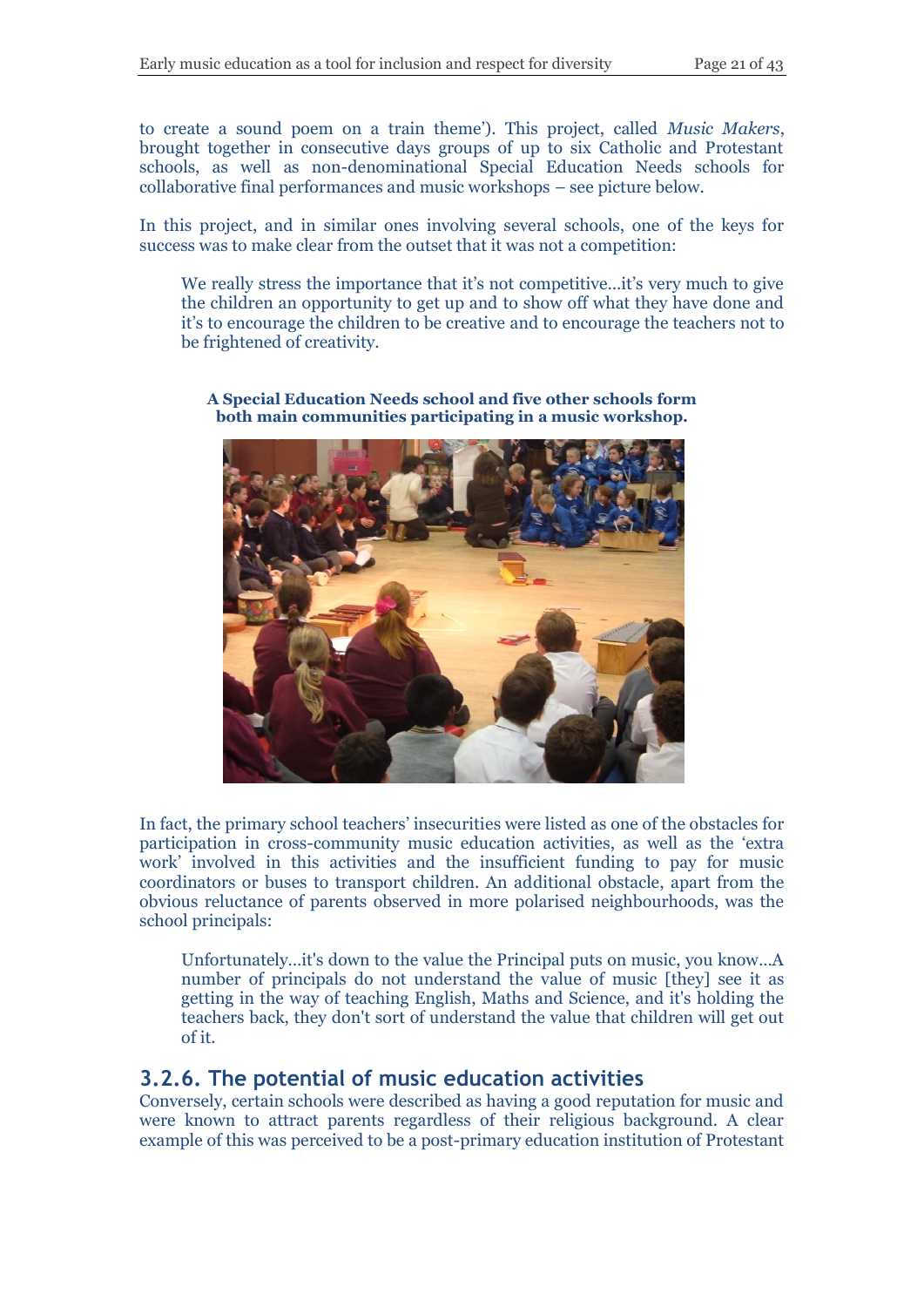denomination located in the university quarter that had a variety of choirs, orchestras, brass bands and Irish traditional music groups:

Certain schools will have a strong musical tradition…a strongly led department or somebody with significant expertise in music, and quite often parents and other older children will elect to go regardless of denomination to the particular school for the sheer musical experience…Issues regarding identity quite often just fall by the wayside. You would find that in Belfast with [this institution] for example, which has a very strong musical tradition, that Catholic children and particularly their parents, if they found that they have a particular leaning towards music, would want them to have the very best education in that and may send them [there] regardless of religion.

It could be argued again that these were not the parents that lived in the polarised neighbourhoods. Nevertheless, the potential to develop music skills while brining children from both communities together regardless of their area was acknowledged by the participants' many positive experiences in their own education and current work with children:

Kids are equipped with the enthusiasm and passion and energy, they can inspire people like no other group of people can.

[Music] is a superb tool for encouraging children to work together, I think they get so much out of it and I think we totally underestimate what children can do with music, I think that...one of the greatest challenges we have is encouraging teachers to allow children to have a go…I've got to the stage now where I can see children not being aware of their cultural background and if you give them a task to do that involves percussion instruments and music and movement, they will throw themselves into it wholeheartedly and are quite prepared to work with other people in doing that.

There was scope for exploring other activities such as song-writing and bringing professional musicians into nursery and lower primary classes, due to the perceived impact that this type of activities had on young children, but additional resources were required for some of these activities. One teacher from an Integrated school made the following observation:

One of the greatest things that inspire children is to actually see musicians, have musicians come in from different cultures. And when they hear good live music played, that's something to kick start their interest. But there's a cost to musicians coming in, if there's going to be cut backs anywhere it's usually these creative areas… I think sometimes music can cut through barriers that all the great visual displays and wonderful things you have around you will not communicate. Music can cut through and communicate in a way that the spoken language and visual imagery maybe doesn't. It would be good to try and use music a little bit more to tackle the bigger issues, you know? Maybe song writing, in Irish tradition especially you have the whole song writing tradition, people put into words what they were feeling about their country or their strong passions and maybe there'd be a way of trying to bring that back in again.

Other ideas that were perceived as having great potential for integrated early music education were bringing more World Music into the schools (recordings, songs, musicians) and organising a network of school music teachers, specialist and nonspecialist, to share resources and good practice: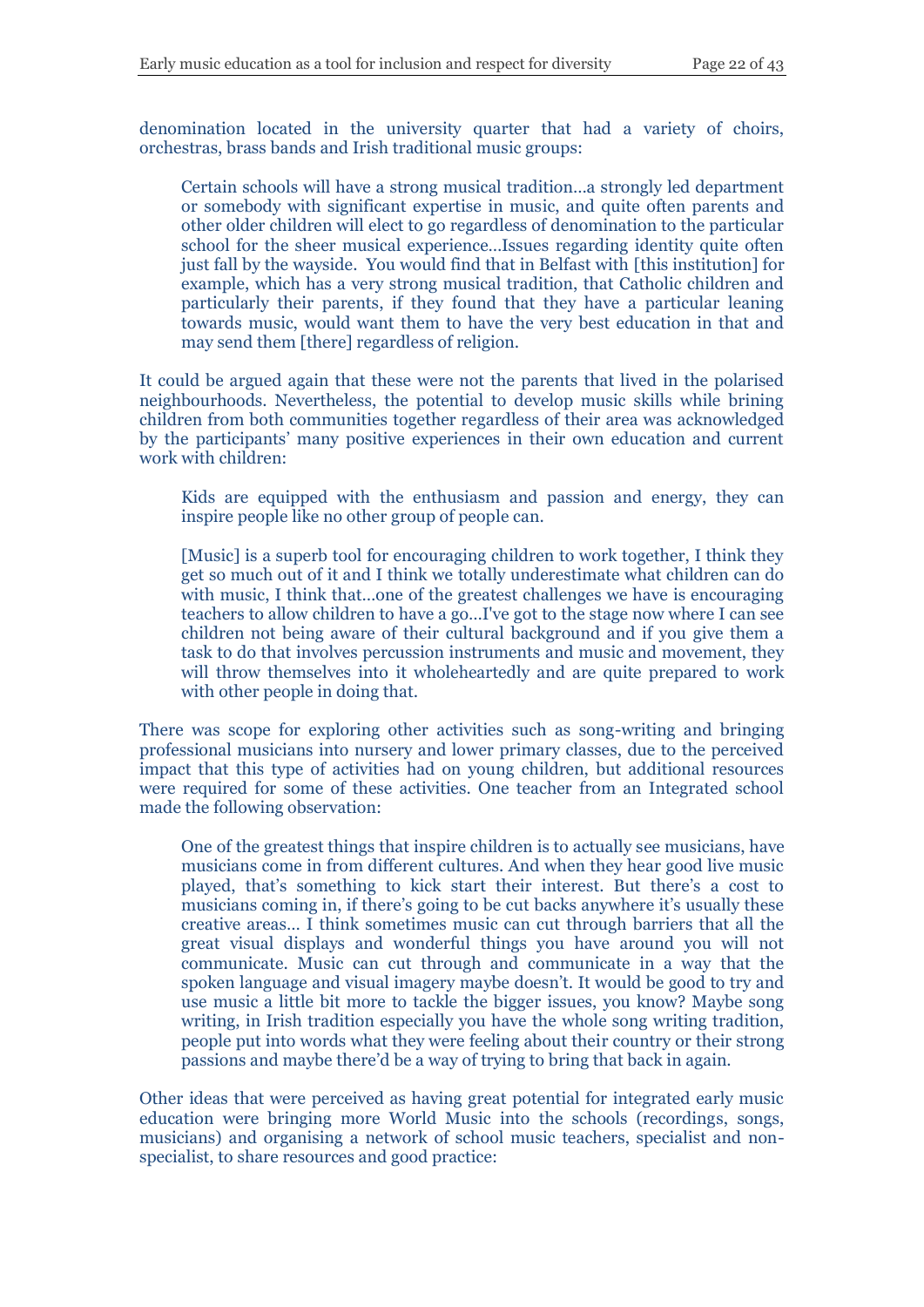It would be great to see if we could get a group of musicians together that could communicate music from different cultures and that could be something that could tour around the integrated sector and help maybe link in with some of our history or some of the other aspects of the curriculum.

## **3.3 Findings from the focus groups with children**

### **3.3.1 Methodology**

An emergent framework for assessing pupil views, based on Article 12 of the United Nations Convention on the Rights of the Child (UNCRC, 1989), was used to explore the ways in music activities were used in cross-community settings. Article 12 of the Convention gives children the right to express their views as follows:

*States Parties shall assure to the child who is capable of forming his or her own views the right to express those views freely in all matters affecting the child, the views of the child being given due weight in accordance with the age and maturity of the child.*

This framework conceptualises with four interrelated themes the children's rights to express views and to have their views given due weight (Lundy, in Leitch *et al*., 2007a):

- Space: children must be given the opportunity to express a view.
- Voice: children must be facilitated to express their views.
- Audience: the view must be listened to.
- Influence: the view must be acted upon as appropriate.

Five focus groups were carried out with children from nursery and lower primary integrated classrooms, ranging from 4 to 8 and a half years of age. Thirty children participated in total, six in each focus group. The focus groups were arranged by two teachers working in the Integrated sector, and were carried out alongside school staff who were familiar with the children. This process assured that the interaction with the children and the information gathered was genuine, and not just repeated from what the other children said. The study was carried out following the research design and protocol approved by the Ethics Committee at Queen's University Belfast. The requirements of the protocol included: using stickers with invented names during focus groups (with the children who could write); arranging the school visits with the teachers weeks in advance; carrying out the focus groups alongside a member of school staff; obtaining police clearance to work with children; and careful consideration to the British Educational Research Association's ethical guidelines (BERA, 2004) when collecting data and disseminating the results.

All the pupils attended general music classes or, in the case of nursery children, they had regular music activities every week. The children's views on music activities inand out-of-school were explored by means of creative research methods that empathetically engaged and stimulated participants to observe and analyse their experiences, and give meaning to them. These methods, which had been used in other projects, include classroom observation, participants' drawings of classroom experiences, and the use of the drawings during focus groups to facilitate the eliciting of thinking (Miller *et al*., 2008; Odena, Miller & Kehoe, 2009).

Focus groups lasted 12-20 minutes, the final length depending on the children's age. During the first 3-5 minutes they were provided with pencils and A4 sheets of paper and asked to individually draw *'how do you feel when you are in a music class with*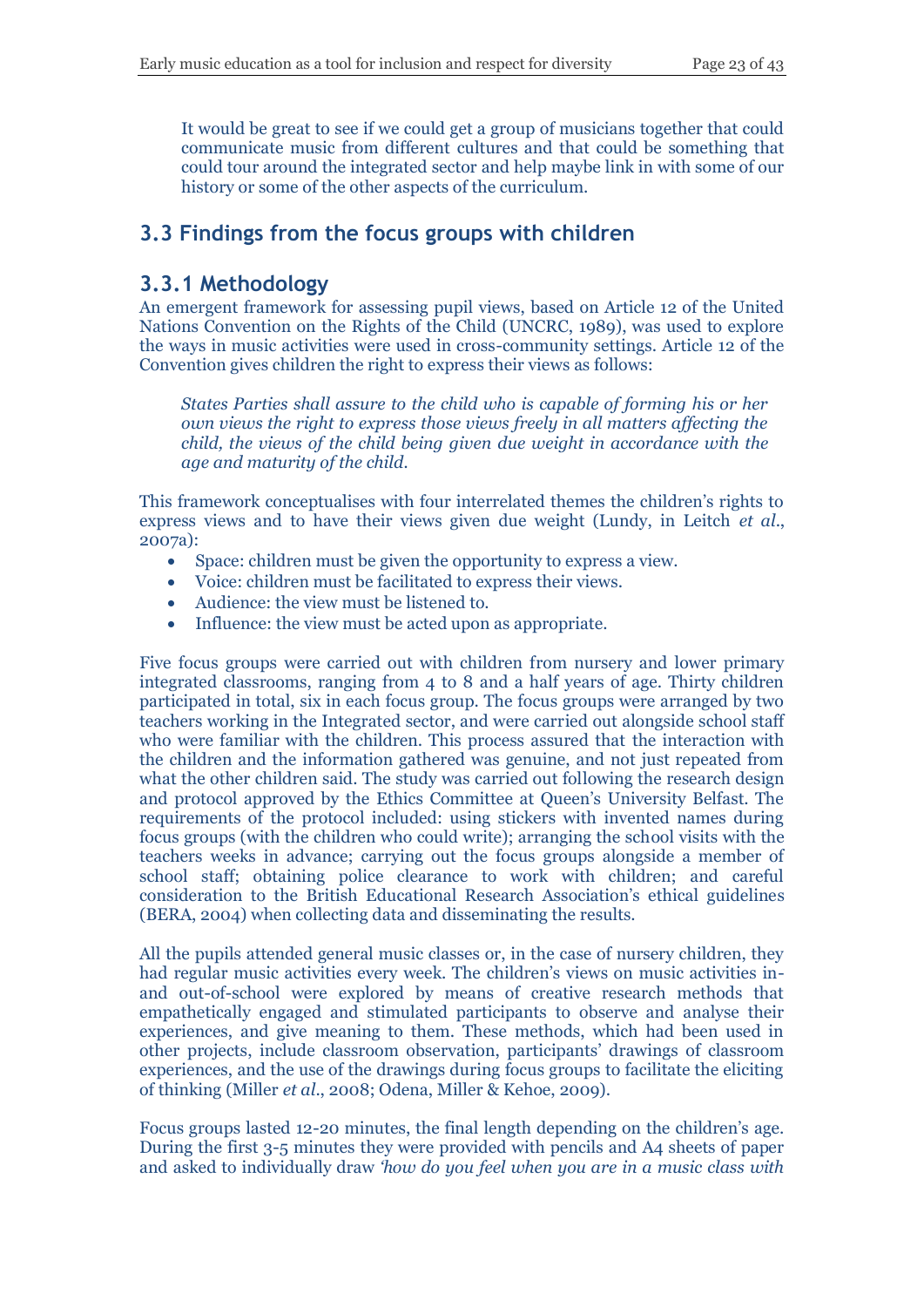*your teacher'*. After 3-5 minutes, even if the drawings were not completed, children were asked a number of questions, allowing for interaction between participants (see examples of questions in Appendix I). The next sections include the results of the thematic analysis of the full transcripts of the focus groups, which were analysed manually due to the relative size of the dataset.

## **3.3.2 Discussion of results**

Following analyses, the most relevant emerging themes to illustrate the topic of this study are *Children's views on music in integrated classrooms* and *Children's preferences and personal uses of music.* These will be discussed in the following two sub-sections.

### **3.3.3 Children's views on music in integrated classrooms**

Children appeared not to be concerned about the background of their friends during music education activities and observed they liked participatory activities, where everybody was included, for example signing or playing percussion instruments:



#### **Music activity in a Primary 1 class drawn by a four-year-old child**

**Pupils playing percussion instruments together, drawn by a six-year-old child**



They also liked playing other instruments in the school, such as the guitar, piano or drums, sometimes because they also had these instruments at home: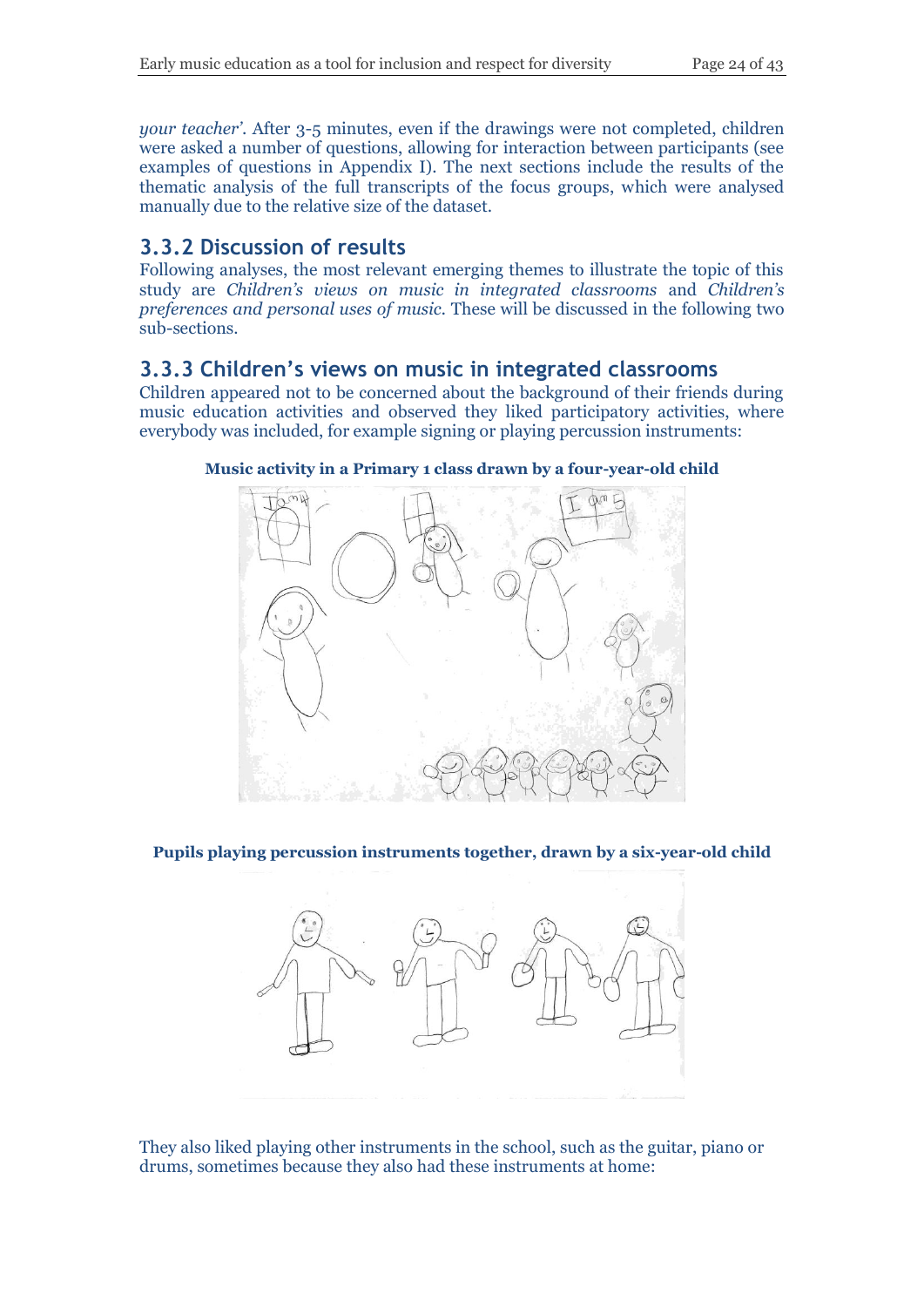I've got a Hannah Montana keyboard [at home] and I play it.

[Child 1, five and a half] I like guitars more because I've got a guitar at home. My daddy plays it all the time…

[Interviewer] What does he play?

[Child 1] He plays kind of [indistinct] music and makes noise. He always jumps and he makes us sing as well, he shakes the whole house.

[Child 2] See my Dad, he plays my drums so much, he plays them so loud that the house nearly collapses.

#### **Pupils singing together in a music class, drawn by a five year old child.**



End of term festivals and concerts were a highlight for pupils. Most children seemed to be looking forward to them and thoroughly enjoyed concerts and playing in front of other children and family members. The following drawing shows a public performance in the school:

#### **Six-year-old child's drawing of the end of term concert, with herself singing on stage**

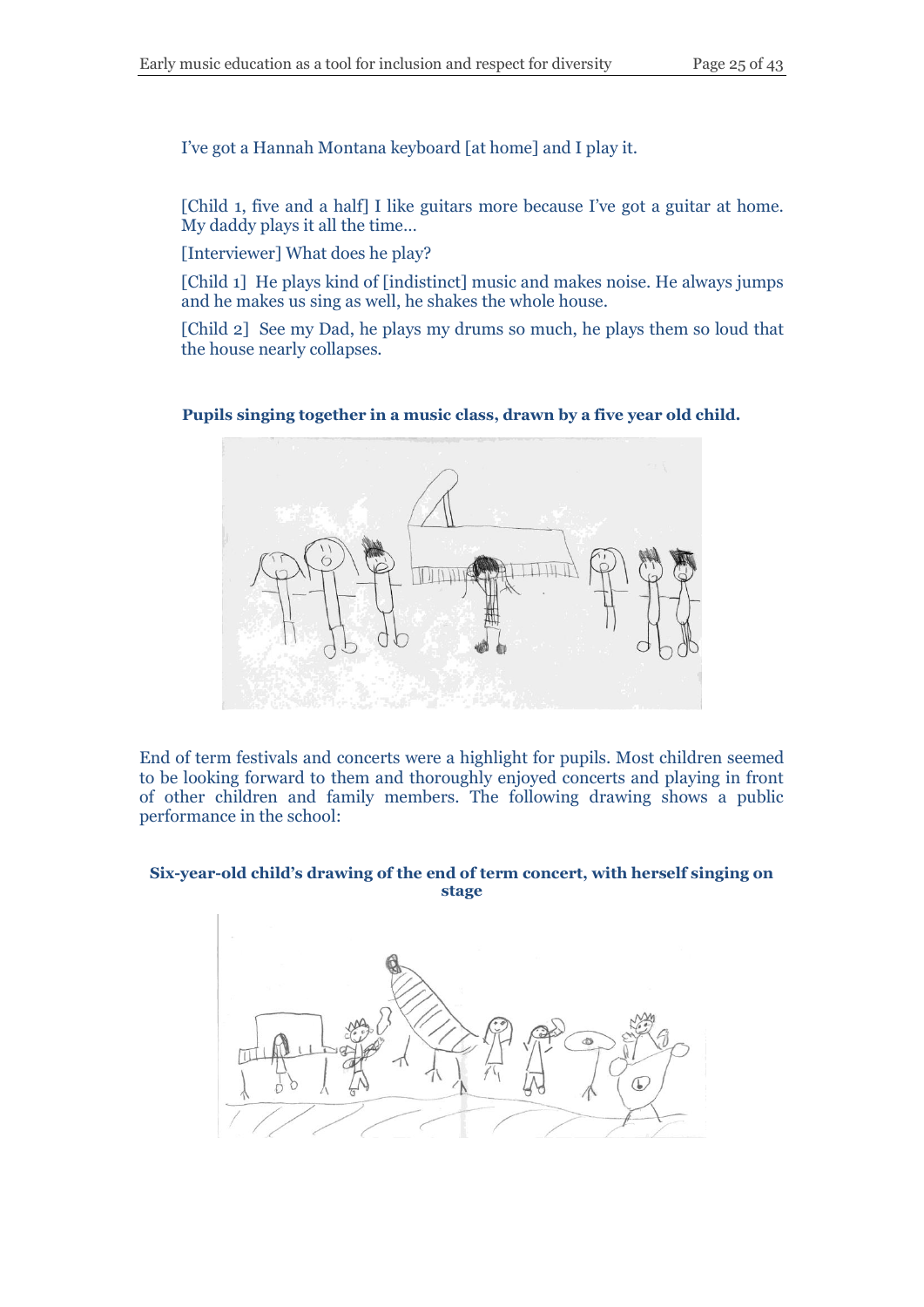#### **3.3.4 Children's preferences and personal uses of music**

Children participating in the focus groups, particularly older ones, reported using music at home for entertainment, enjoyment and sometimes because there was nothing else to do:

[Interviewer] When you listen to music, is it a particular time during the day?

[Child 3, six and a half] Sometimes I listen to it the whole day, like on Saturdays or Sundays.

[Child 4] Sometimes I have to listen to it when my mum's away out shopping. My Daddy's in the house, so I can stay at the house.

[Child 5, seven and a half] I think music's really fun if like it's raining someday then you still have something to do if you're bored and like you have a musical instrument and it's very fun to learn.

[Interviewer] And you say you sometimes listen to music maybe when you're at home?

[Child 5] Yeah I've loads of CD's.

[Interviewer] Ok, what time would you listen to music, or what would you use it for?

[Child 5] I kind of listen to it like if maybe I'm bored or maybe transfer [it] onto my phone or something.

[Interviewer] Anybody else uses music at home?

[Child 6] Yeah I do. Most of the time when I'm sleeping I don't have very nice dreams so my Mum she gets me Roald Dahl CD's…so then I can listen to Roald Dahl when I'm sleeping so I don't have any nightmares.

Some of the children observed they liked playing instruments for the sheer enjoyment of 'making big sounds', and also liked playing in front of their families. Two 7 and a half year olds studying trombone explained this as follows:

[Child 7] I like reading the notes and making big sounds with the trombone.

[Child 8] I like making songs for my family.

[Child 7] Yes, I always do that.

[Interviewer] Do they like it when you play in front of them?

[Child 8] Yes, they do.

[Child 7] Sometimes they make me do it twice or three times just to perfect it.

[Interviewer] How important is music for you?

[Child 7] Very important for me, I think, because I really like my trombone and my Mum knows it. In fact you have to play very well to get your Trombone next year so you always have to practice. Sometimes I forget to practice.

The most articulate children observed they liked a variety of music styles, sometimes because their parents liked them too. As may be expected, their musical knowledge in terms of music styles, instruments, and music concepts increased with their age. Their developing knowledge is exemplified in the level of detail included in their drawings: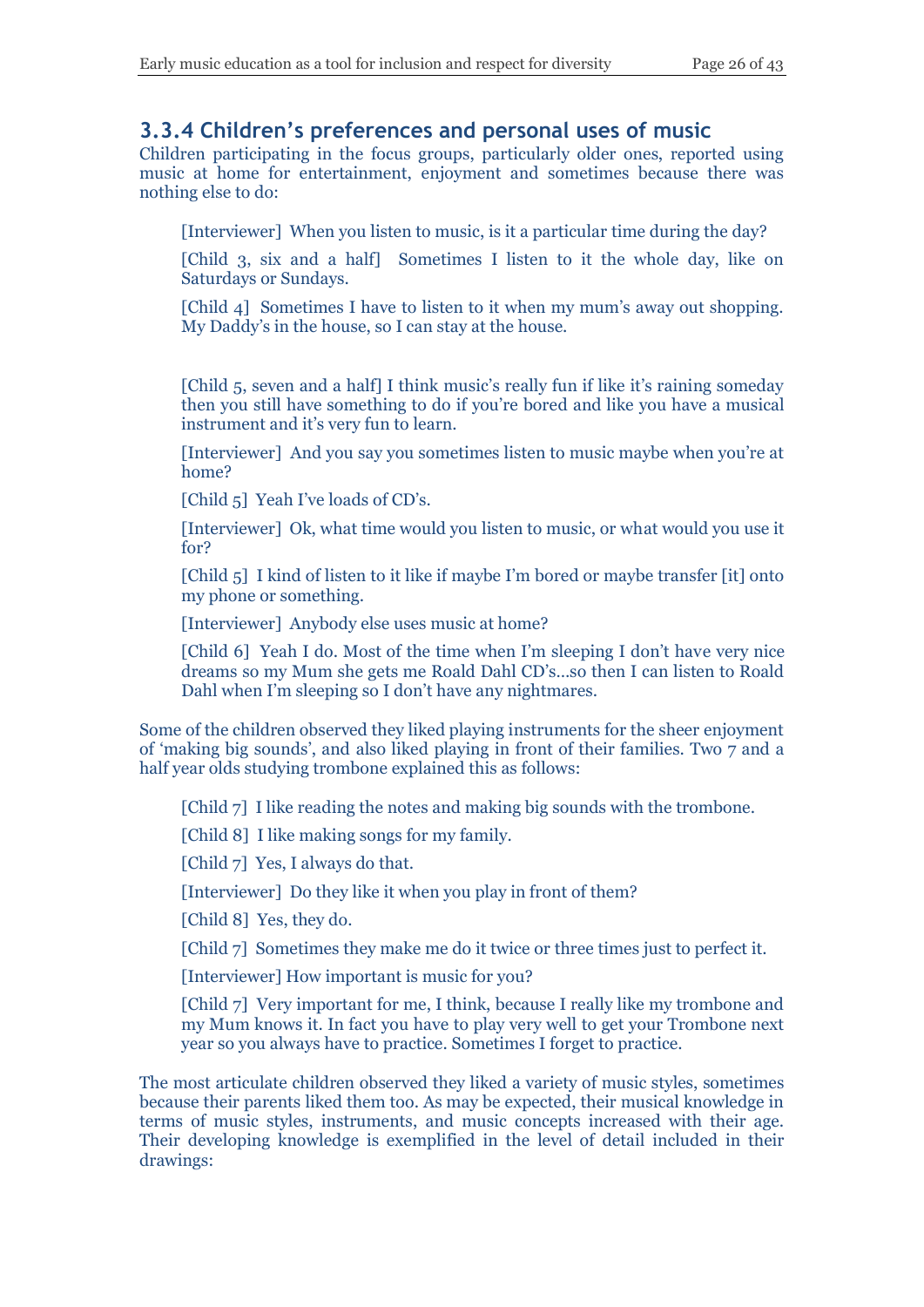#### **Drawing made by a six and a half year old child, incorporating the names of the instruments**



**Drawing of instruments incorporating pitch names (made by a seven and a half year old child)**



Overall, children participating in the focus groups expressed appreciation to the variety of school musical activities and liked music from different cultures and styles, and many of them were using music at home. Nevertheless, these children were attending integrated classrooms, which are currently only 6% of the total school settings and are generally located outside the most deprived areas. In this sense, these children's circumstances and views are an example of what can be achieved with children under eight years of age, rather than an illustration of the average nursery or lower-primary classroom in Northern Ireland. One of the teachers working in the Integrated sector made the following observation, which exemplifies the type of parental support for integration encountered in these schools:

Because it's an integrated setting, some Catholic children take first communion, so as a [school] choir we would sing and provide the music for that. That means that a lot of our children from Protestant traditions would be part of the choir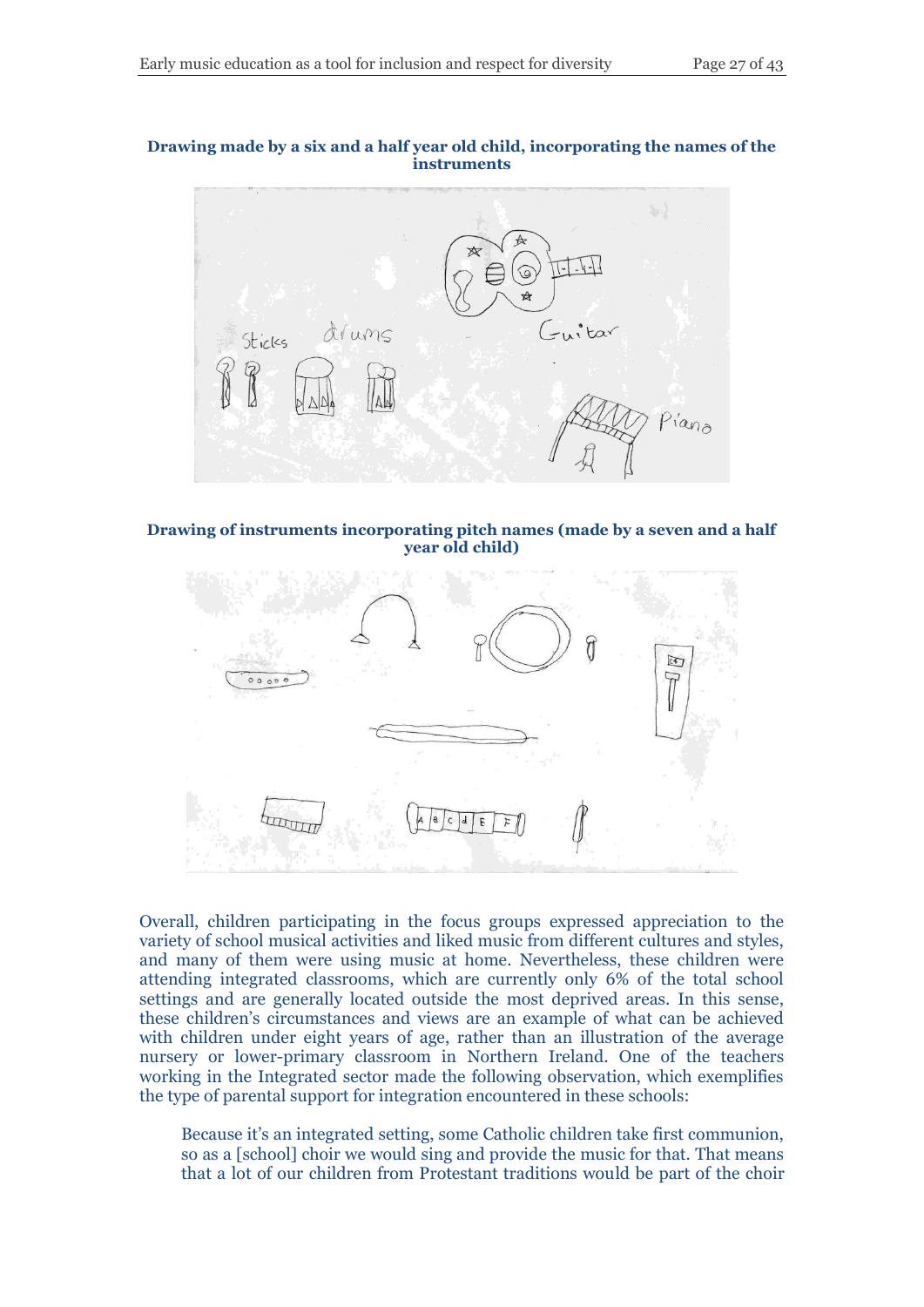that would partake in that service….And their parents are obviously on the whole willing to allow them to come in to a different religious environment to sing in the choir. And I always find that that is actually probably one of our main if you like cross-community or integrated events, because children who would never really ever be inside a Catholic church, Protestant children, would then be inside the chapel and singing, which I think is actually a very positive signal within the integrated sector. That's something we do every year. Those songs would be quite religious in a sense because they're for a mass. But in general the children don't complain about it or the parents don't have any objection to it and it's positive that they're part of it.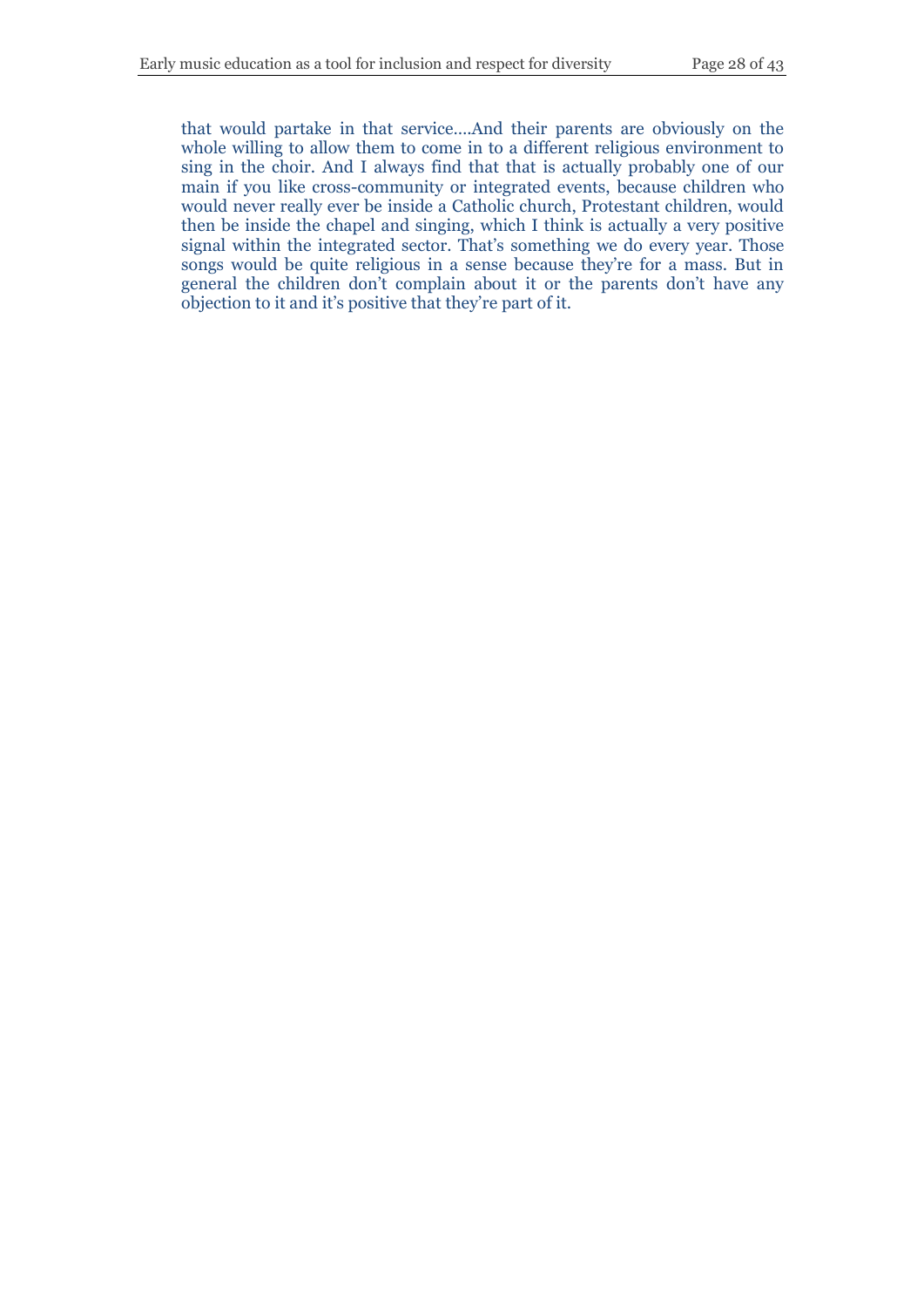# **4. Conclusions**

## **4.1 Implications for the design and implementation of early music education activities as a way to address social inclusion and respect for diversity**

In the contexts described by participants there were different aims and approaches to cross-community early music education activities. An implication from this study is that such activities appeared to be successful as long as they were led by confident facilitators able to engage all the children. Variable interpretation of the approaches ranged from avoiding any potentially contentious issues, to the study of the different musical traditions (for example in integrated schools and in contexts outside 'hot spots' and with recognised musical expertise). As observed earlier, Pettigrew (1998) proposes a sequential model to reduce conflict between communities containing three stages, which can help to understand the participants' experiences:

- (a) First, the initial contact, where inter-personal interaction is emphasised in an effort to 'de-categorise' the individual;
- (b) Second, the stage when contact is well established, which affords an optimal situation with less anxiety in which the old salient categorization of belonging to a particular group is highlighted;
- (c) And a third and final stage in which, after extended contact, individuals begin to think of themselves as part of a redefined new larger group.

Many music education activities recalled by teachers would fall within the first stage, that is, ignoring any type of music that could be related to one of the two main communities, hence de-categorising the individuals and the environment. Experiences of cross-community musical activities such as Saturday rehearsals of youth orchestras facilitated this 'neutral' environment in which young people could build friendships beyond their group (first stage). Meeting regularly would lead to a more relaxed context where group belonging was informally highlighted and prejudices weakened (second stage): '*we had an awful lot of banter and…a real realisation that these people were not that different from us*'. Some of the adults interviewed could be located within a redefined new larger group (third stage), arguably, thanks to the opportunities they had while growing up, but this stage could not be extended to all their students.

For the early childhood and lower-primary school sector a clear implication from this study is that music in integrated contexts was effective as long as the activities were engaging all children and were led by confident teachers/facilitators. One of the recommendations outlined below is for new projects to focus on schools in deprived areas. In a study of inter-group contact in two Arab-Israeli schools, Hughes (2007) found that although the schoolwork facilitated prejudice reduction between children, there were countervailing forces including the social inequalities in the wider Israeli society. The challenge for the schools was how to develop attitudes that could then be generalised within a wider societal context that Arabs perceived as highly discriminatory towards them.

The situation in Northern Ireland is clearly not the same, but the political and social baggage of many people living in polarised neighbourhoods could have a similar effect. Paraphrasing Hughes (2007: 435), the challenge that some schools and nurseries face is how cross-community music projects can improve attitudes that are generalisable beyond the educational setting within the wider context of the school's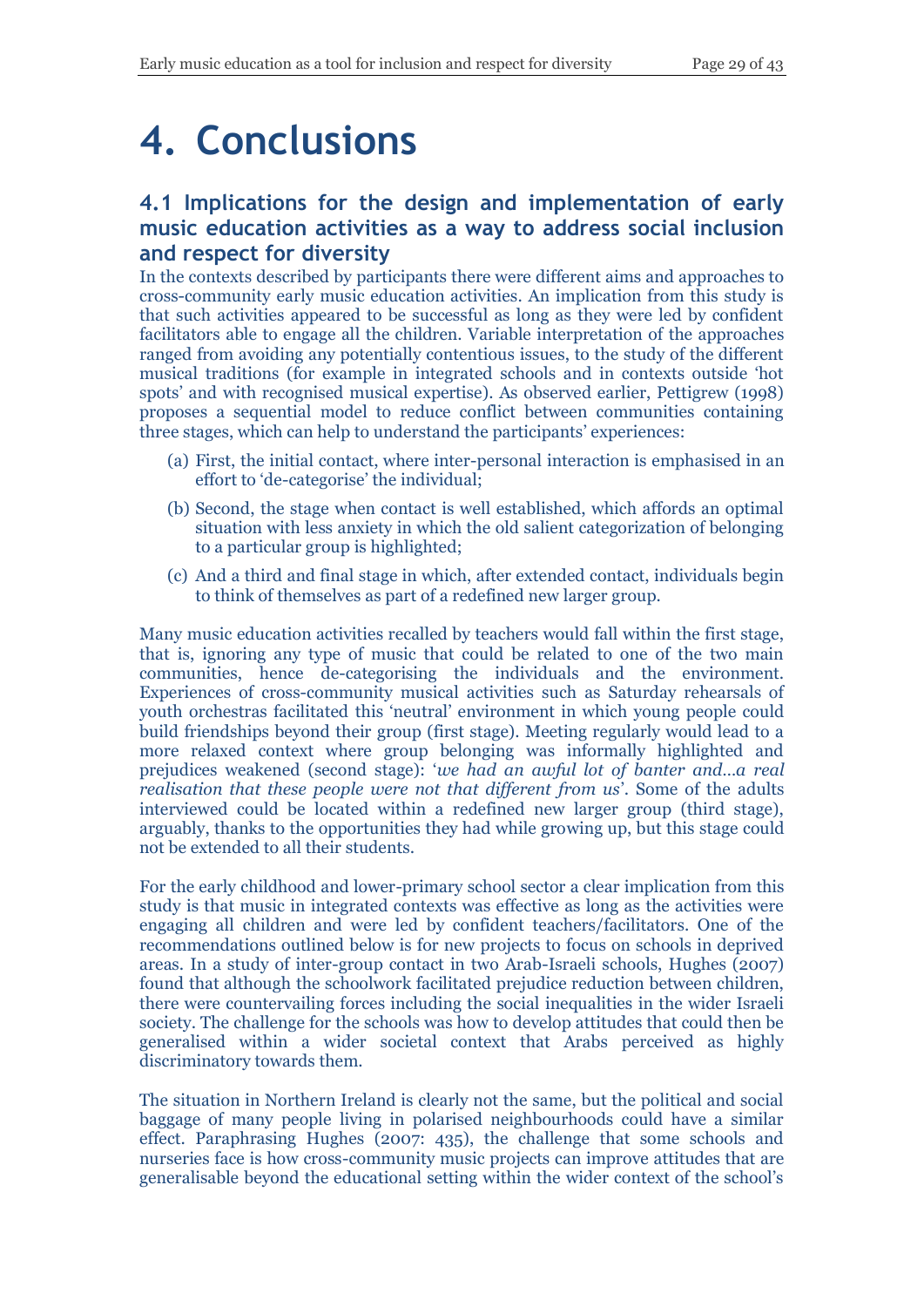polarised neighbourhood, where most people perceive the other community as a threat ('*On the Shankill Road you wouldn't do that at all, it would be stupid to do that*'). A recent ten year longitudinal study of social attitudes to community relations highlights that 73% of Catholics believe that Protestants are treated better and that Protestants have an increasing 'desire to live and work in isolation from the other community' (Hughes & Donnelly, 2001: 19).

Finally, an important implication is to focus potential projects on younger children and their parents, as this appears to maximise their impact, including the children's musical development and the contact opportunities for the parents themselves. In a meta-analysis of previous research Kenworthy *et al.* (2005) observe that the intergroup anxiety, which stems from the anticipation of negative consequences of cross-community contact, is likely to be increased by minimal prior contact. Therefore, not doing anything during early childhood can be counterproductive: the sooner the contact is made the better.

### **4.2 Recommendations**

From the key practitioners' experiences it seems that progress is being made in the breaking down of barriers, and this might bring more opportunities for crosscommunity music education. As noted, remaining prejudices combined with socioeconomic factors in deprived areas do pose a challenge. Nevertheless, a number of recommendations for practice can be elucidated from this study. These recommendations apply to Northern Ireland but readers may also like to consider them when designing activities and projects in inter-group settings elsewhere:

- It is apparent that in successful cross-community activities, teachers, schools and nurseries participate on a voluntary basis. If hesitant schools are to be involved in future projects, they may like to be involved in their design. As observed in the literature successful inter-group activity includes co-operative work towards a commonly agreed goal.
- For small localised projects the initial implementation drive may have to come from organisations rather than individuals (for instance, Lloyd (2009) found that half of 130 young males interviewed for a study of their experiences of conflict in Northern Ireland reported benefiting from cross-community activities but that none of the young males interviewed contributed in setting up the activities);
- In large multi-site projects the outcomes and processes would need to be agreed with the local schools/nurseries and may benefit from being implemented with the collaboration of local organisations (see for example the after-school clubs run by the Childhood Development Initiative in Tallaght West, Dublin, [http://connect.southdublin.ie/cdi/index.php\)](http://connect.southdublin.ie/cdi/index.php);
- It would appear that the approach more appropriate to carry out such projects is a collaborative action research, where aims and activities are set and periodically reviewed through individual and collaborative work and reflection<sup>5</sup>;

 $\overline{a}$ <sup>5</sup> For examples of this approach see, for instance: Cabrera, Lluna & Odena (2006), Cain (2008), Odena & Cabrera (2006), Odena (2007c, 2007d) and Pine (2009). For a more comprehensive research-based volume refer to *The SAGE Handbook of Action Research. Participative Inquiry and Practice* (Reason & Bradbury, 2008).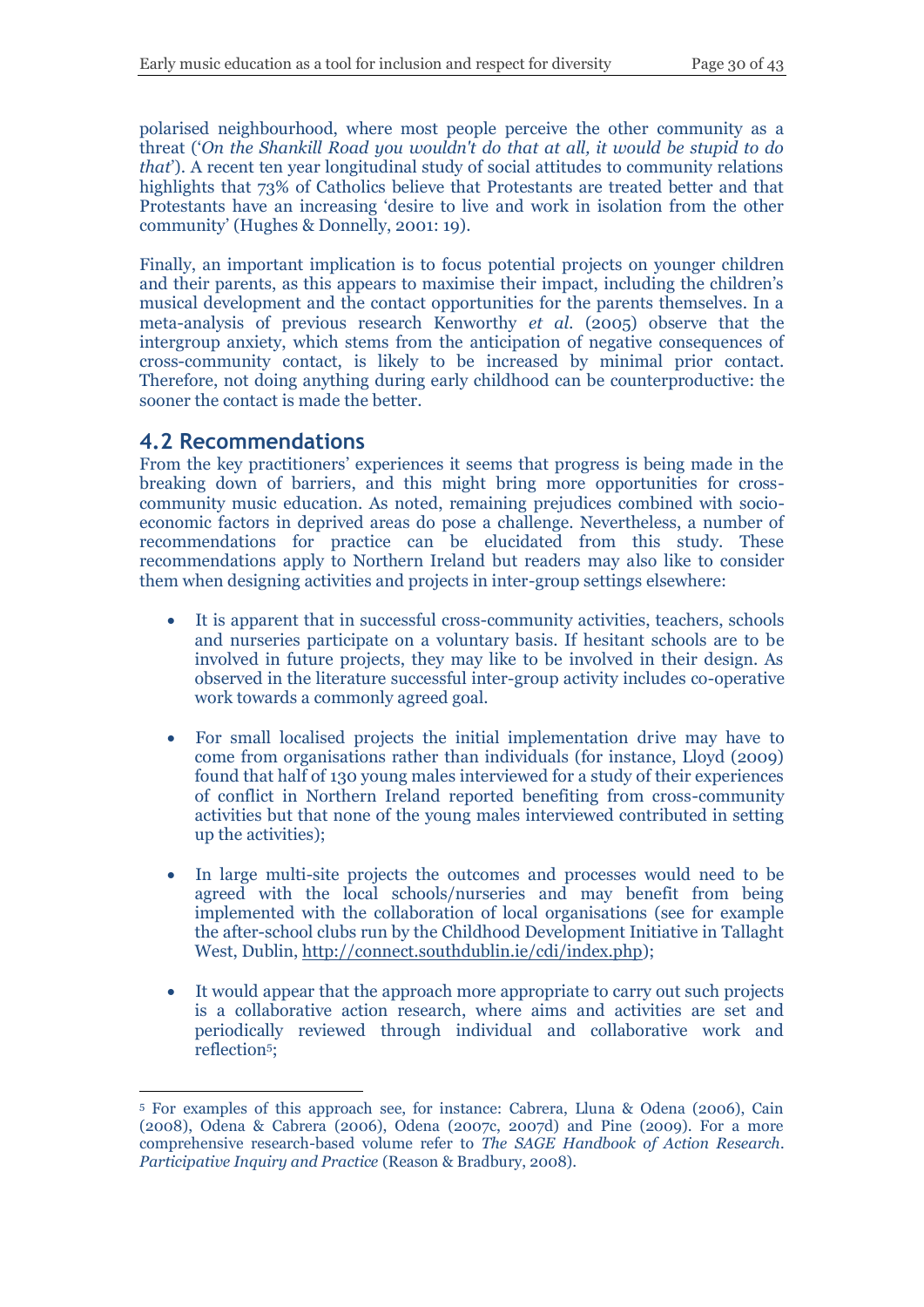- Teachers would need to be provided with support in the form of training and development, especially nursery and generalist primary school teachers who might feel insecure implementing creative musical activities;
- Cross-community contact should be sustained in order to develop greater attitudinal change (other key issues regarding the type of contact include the need to promote activities in a range of contexts to maximise generalization to other situations);
- There is a need for intervention programmes to be rigorously evaluated (Connolly, 2007b), including not only the assessment of attitudes but also the assessment of the 'societal indicators of success' such as shifts in friendship patterns (Hughes, 2009);
- Teachers need time and space to develop an understanding of their own values to avoid reinforcing 'the psychological barriers which sustain division' particularly as curriculum implementation is down to the individual teacher (Donnelly, 2004: 263). As Smith (2001: 138) noted in his investigation of schools as institutions for peace, teachers are all product of their environment: it is 'very easy to pass on preconceived social-political ideas' that children are quick to pick up on;
- Schools in affluent areas appear to have lower levels of segregation than those in poorer areas and seem to come together for collaborative projects when they wish to do so. Therefore new projects would need to focus on schools in deprived areas;
- Potential projects would maximise their impact if focussed on younger children, alongside their parents when feasible. This is supported by the literature (Connolly, 2007b; Tafuri, 2008) and the discussion of the interviews;
- Lastly, projects would need to offer something that entices children (fun), parents (quality) and schools (status), focussing on engaging musical experiences for all participants.

### **4.3 Questions for further study**

A longitudinal study comprising the children's transitions to primary and later to post-primary schools would facilitate an exploration of any long-term effects of crosscommunity activities developed from the above recommendations. Other research approaches that could be utilised in future studies are comparative designs between countries, and also between ethnically divided contexts with and without violent conflict (the differentiation between 'ethnic conflict' and 'ethnic division' is used by *Una Global* - formerly known as the Joint Learning Initiative on Children and Ethnic Diversity - when considering best practice for '*early childhood programs with a particular focus on the specific challenges and problems that arise from doing this in regions that are either experiencing significant armed conflict and/or emerging out of armed conflict'*, [www.jliced.org\)](http://www.jliced.org/).

As observed in the literature (Niens & Cairns: 342) more research is needed to explore 'the most beneficial sequence in which cross-community contact needs to be introduced in different contexts'. In particular, how the level of intergroup tension affects this sequence and the scope to introduce activities that directly discuss issues about 'the other' community at an earlier stage. In contrast to the wealth of literature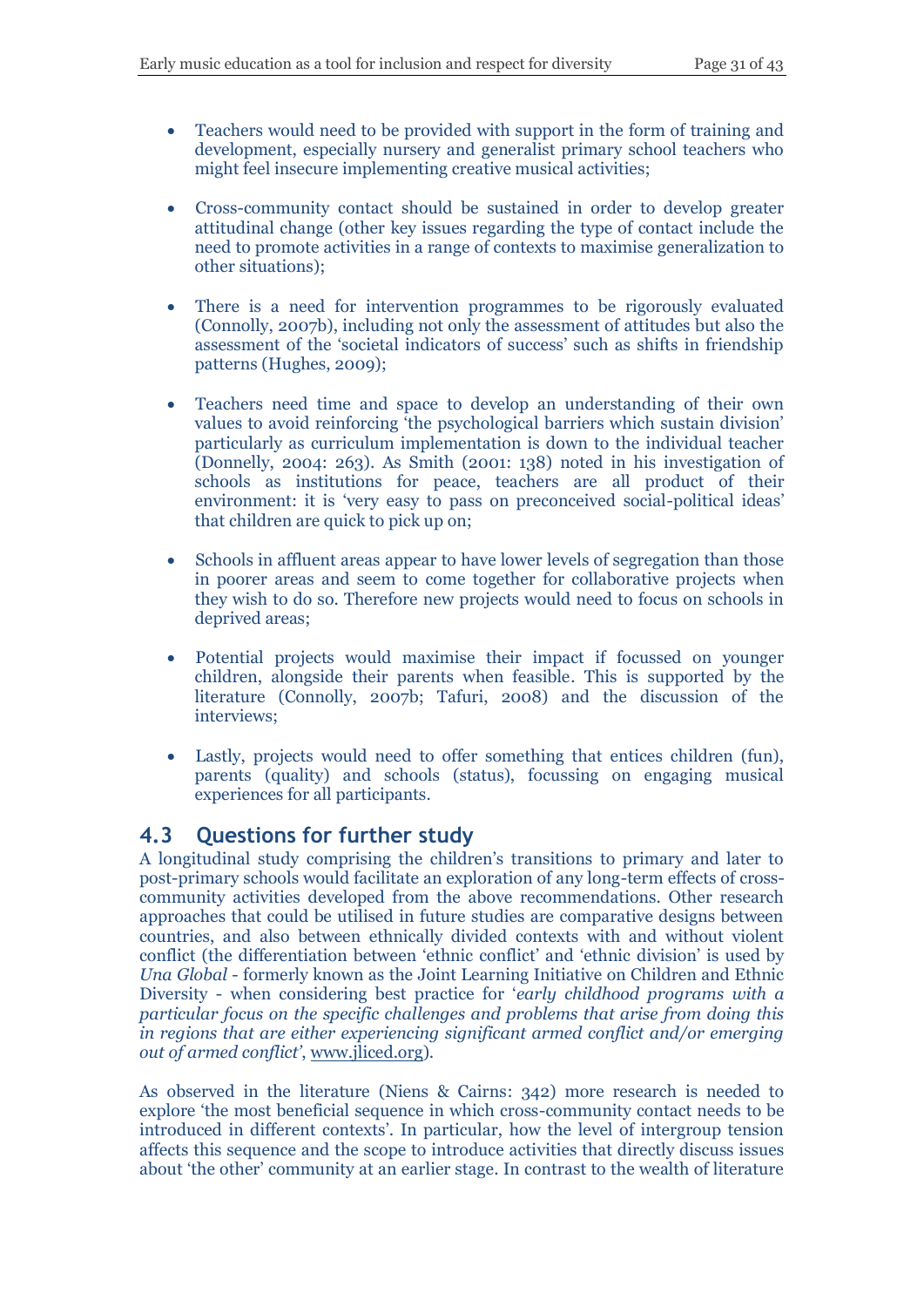on developmental music psychology, there is little information available on how intergroup early childhood music education efforts actually affect children (this lack of information resonates with the multicultural early childhood education area, see for example Ramsey, 2006: 294-295). Questions for further study include:

- The mid and long-term effects of intergroup early childhood music education activities on the children's development of identity and civic values.
- The effectiveness of such activities and the research approach most appropriate to explore it (see for instance the instruments used for an evaluation of the effectiveness of a diversity programme with young children in Connolly, 2007a).
- The mid and long-term effects of the teachers' and student teachers' involvement in cross-community musical activities as part of their professional development.
- The children's (and their teachers') uses of music throughout the children's transitions from nursery to primary and post-primary classes.
- The significance of music in the children's, student teachers' and teacher's lives and in the formation of their identities.
- The degree of transferability of projects and ideas across different countries/regions/contexts.
- The differences in project design and implementation between contexts emerging out of armed conflict, and contexts without armed conflict characterised by ethnic divisions.
- The adults and children's understandings of the terminology used in this area ('inclusion', 'diversity', 'ethnicity', 'race').

To study the above questions we would need comprehensive enquiries that look for quantitative and qualitative data and engage all actors involved, including the children (Leitch *et al*., 2007; Ramsey, 2006). This may provide a fuller picture of the overall impact as well as the more subtle effects of intergroup musical activities and programs.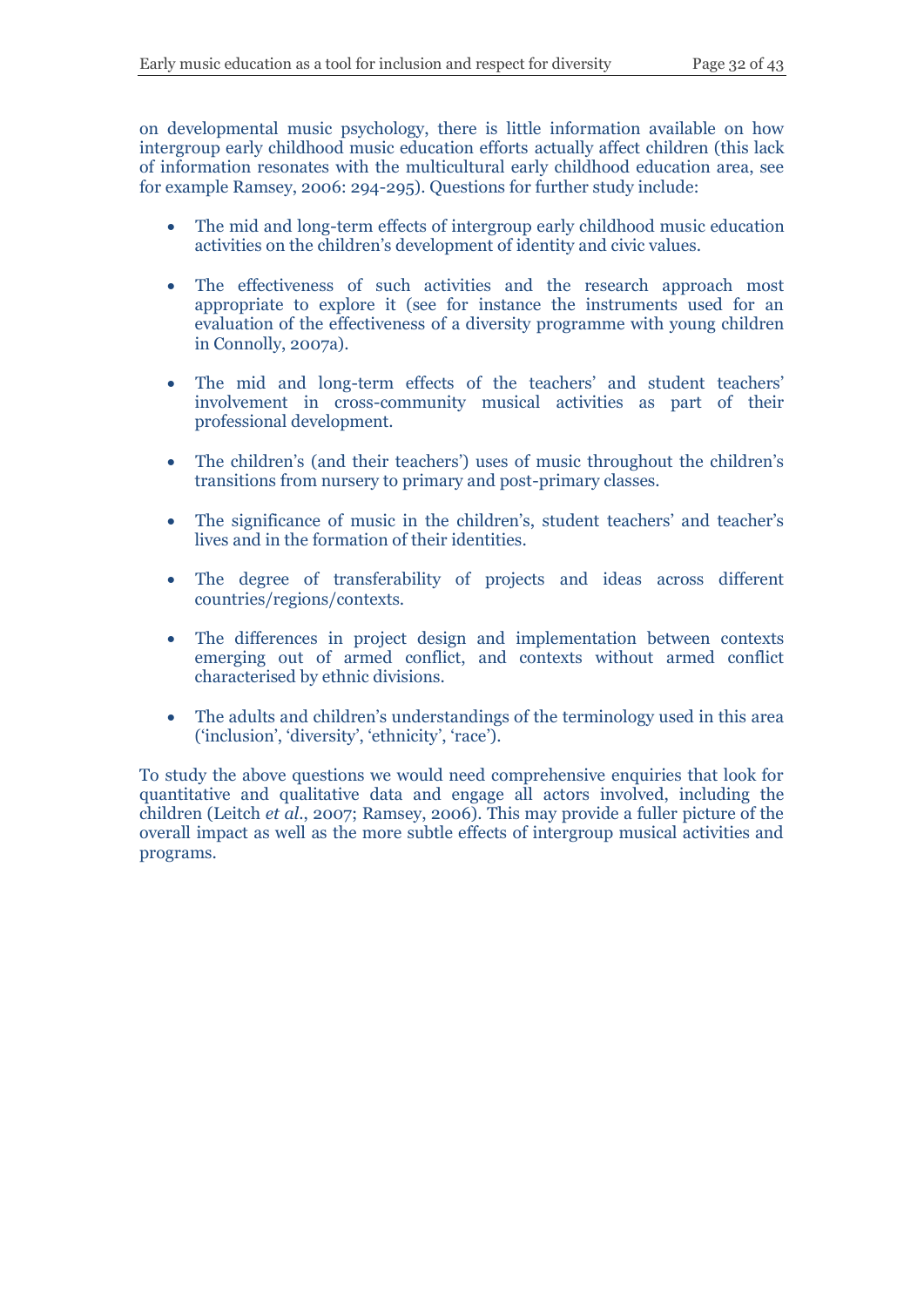### **References**

- Allport, G. W. (1954). *The Nature of Prejudice*. Reading, MA: Addison-Wesley Publishing Company.
- Almau, A. (2005). Music is why we come to school. *Improving Schools, 8*(2), 193-197.
- Alsina, P. (2002). *El Área de Educación Musical. Propuestas Para Aplicar en el Aula,* 5th edition [The Music Education Area. Proposals for Classroom Practice. Original in Spanish]. Barcelona: Graó.
- Anderson, G. (2007). 'Welcome to the zoo…' In *The Belfast Telegraph*. Weekender (p.16). Saturday, 11 August.
- Bernard van Leer Foundation (2009). *Issue Area Framework Summary. Social Inclusion and Respect for Diversity*. Available at [www.bernardvanleer.org/files/frameworks/diversity.pdf](http://www.bernardvanleer.org/files/frameworks/diversity.pdf) [last accessed 30] October 2009]
- Bonal, E., Casas, M., & Casas, N. (2005). *Diversita't: Cançons, Danses,...Activitats i Recursos per a la Convivència en la Diversitat* [Diverenjoy Yourself: Songs, Dances,…Activities and Resources for Living Together within Diversity. Original in Catalan]. Barcelona: Generalitat de Catalunya & Fundació Jaume Bofill.
- Brenman, M. (2007). *MEmorabele MOmenten. Summary Document* (personal communication). Amsterdam, The Netherlands: Stiching Memorabele Momenten.
- British Educational Research Association (2004). *Revised Ethical Guidelines for Educational Research*. Southwell, Notts: British Educational Research Association.
- Bunt, L. (2006). Music therapy for children. In G. McPherson (ed.) *The Child as Musician. A Handbook of Musical Development* (pp. 273-288). Oxford: Oxford University Press.
- Burgess, R. G. (1988). Conversations with a purpose: the ethnographic interview in educational research. In R. G. Burgess (ed.) *Studies in Qualitative Methodology: A Research Annual, Vol. 1* (pp. 137-155). London: JAI Press Ltd.
- Burnard, P. (2008). A phenomenological study of music teachers' approaches to inclusive Education practices among disaffected youth. *Research Studies in Music Education, 30*(1), 59-75.
- Burnard, P., Dillon, S., & Ballantyne, J. (2008). Guest editorial. Special issue: pedagogies of inclusion in music education: international perspectives. *Research Studies in Music Education, 30*(1), 5-7.
- Cabrera, L., Lluna, J., & Odena, O. (2006). Teatralizar la partitura para aprender mejor. Un estudio sobre 'La Flauta Mágica' como imagen interpretativa del concierto de clarinete de Mozart [Dramatizing the score to improve learning. A study of 'The Magic Flute' as performance image of Mozart's Clarinet Concerto. Original in Spanish]. *Eufonía. Didáctica de la Música, 36*, 113-123.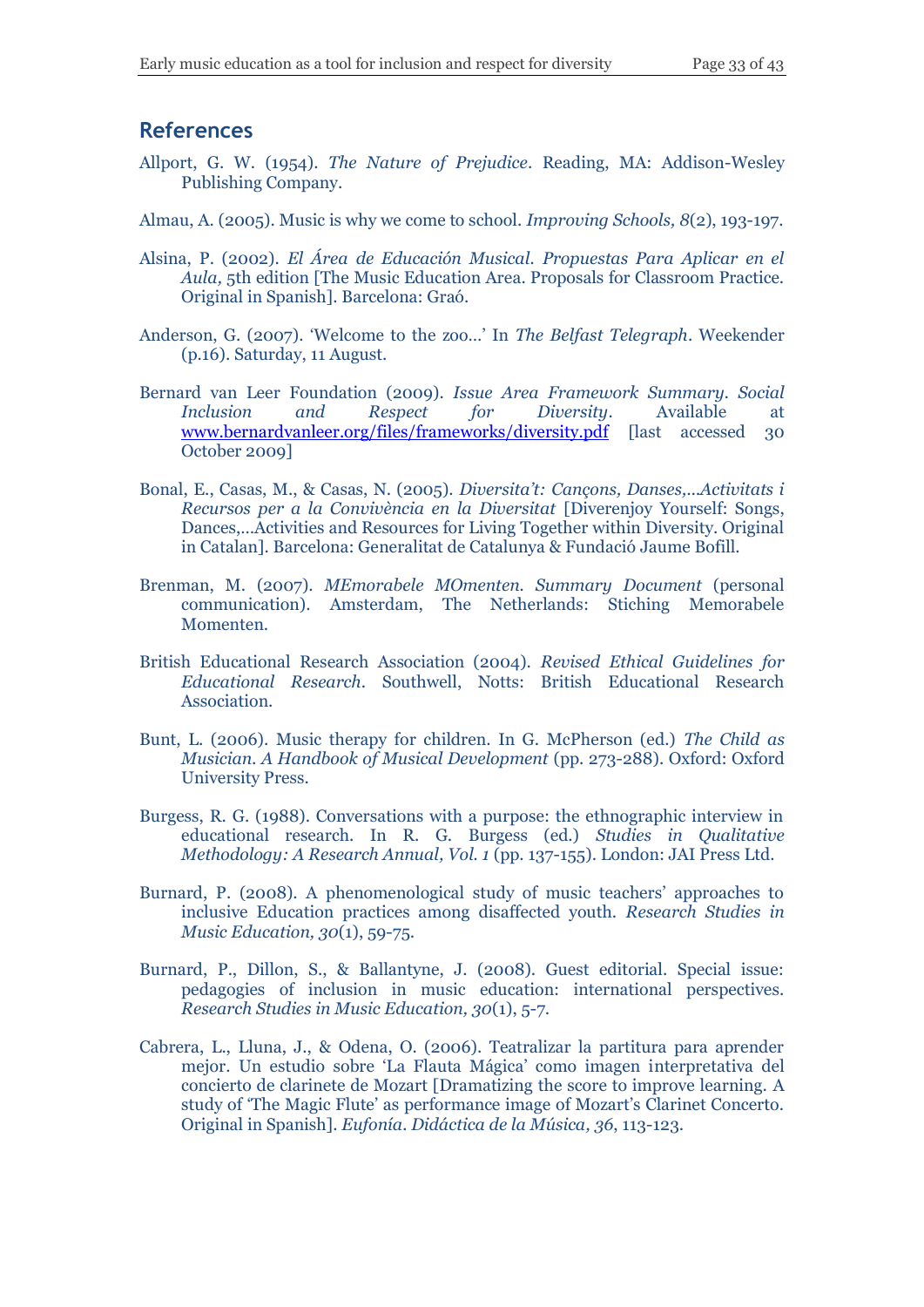- Cain, T. (2008). The characteristics of action research in music education. *British Journal of Music Education, 25*, 283-313.
- Cairns, E. (2007). The Social Psychology of inter-group contact: implication for education in Northern Ireland. Paper presented at the *School of Education Lunchtime Research Seminar Series*, Queen's University Belfast, 9 November.
- Campbell, P. S. (2004). *Teaching Music Globally*. New York: Oxford University Press.
- Campbell, P. S. (2008). *Musician and Teacher. An Orientation to Music Education*. New York: W. W. Norton.
- Carlisle, K. (2007). Challenges for educational research in post-conflict NI. *Research Intelligence, 98*, 10-11.
- Cohen, L., Manion, L., & Morrison, K. (2000). *Research Methods in Education*, 5th edition. London: RoutledgeFalmer.
- Connolly, P. (1998). *Racism, Gender Identities and Young Children. Social Relations in a Multi-Ethnic, Inner-City Primary School*. London: Routledge.
- Connolly, P. (2007a). It may look good but does it actually work? A critical race perspective on evaluating the effects of diversity education programs on young children's racial attitudes. Paper presented at the *American Educational Research Association Annual Conference*, Chicago, 9-13 April.
- Connolly, P. (2007b). Promoting positive attitudes to ethnic diversity among young children: the role of research. *Early Childhood Matters, 108*, 50-54. Available at [www.bernardvanleer.org/publications](http://www.bernardvanleer.org/publications) [last accessed 30 October 2009]
- Connolly, P. (2009) *Developing Programmes to Promote Ethnic Diversity in Early Childhood: Lessons from Northern Ireland*. Working Paper No. 52. The Hague, The Netherlands: Bernard van Leer Foundation. Available at [www.bernardvanleer.org/publication\\_store/publication\\_store\\_publications/de](http://www.bernardvanleer.org/publication_store/publication_store_publications/developing_programmes_to_promote_ethnic_diversity_in_early_childhood_lessons_from_northern_ireland/file) [veloping\\_programmes\\_to\\_promote\\_ethnic\\_diversity\\_in\\_early\\_childhood\\_les](http://www.bernardvanleer.org/publication_store/publication_store_publications/developing_programmes_to_promote_ethnic_diversity_in_early_childhood_lessons_from_northern_ireland/file) [sons\\_from\\_northern\\_ireland/file](http://www.bernardvanleer.org/publication_store/publication_store_publications/developing_programmes_to_promote_ethnic_diversity_in_early_childhood_lessons_from_northern_ireland/file) [last accessed 30 October 2009]
- Connolly, P., & Hayden, J., with Levin, D. (Eds) (2007). *From Conflict to Peace Building: The Power of Early Childhood Initiatives – Lessons from Around the World*. Redmond, WA: World Forum Foundation.
- Connolly, P., & Healy, J. (2004). *Children and the Conflict in Northern Ireland: The Experiences and Perspectives of 3-11 Years Olds*. Belfast: Office of the First Minister and Deputy First Minister.
- Connolly, P., Fitzpatrick, S., Gallagher, T., & Harris, P. (2006). Addressing diversity and inclusion in the early years in conflict-affected societies: a case study of the Media Initiative for Children – Northern Ireland. *International Journal for Early Years Education, 14*(3), 263-278.
- Cox, G. (1999). Secondary school music teachers talking. *Music Education Research, 1*(1), 37-45.

Darnley-Smith, R., & Patey, H.M. (2003). *Music Therapy*. London: Sage.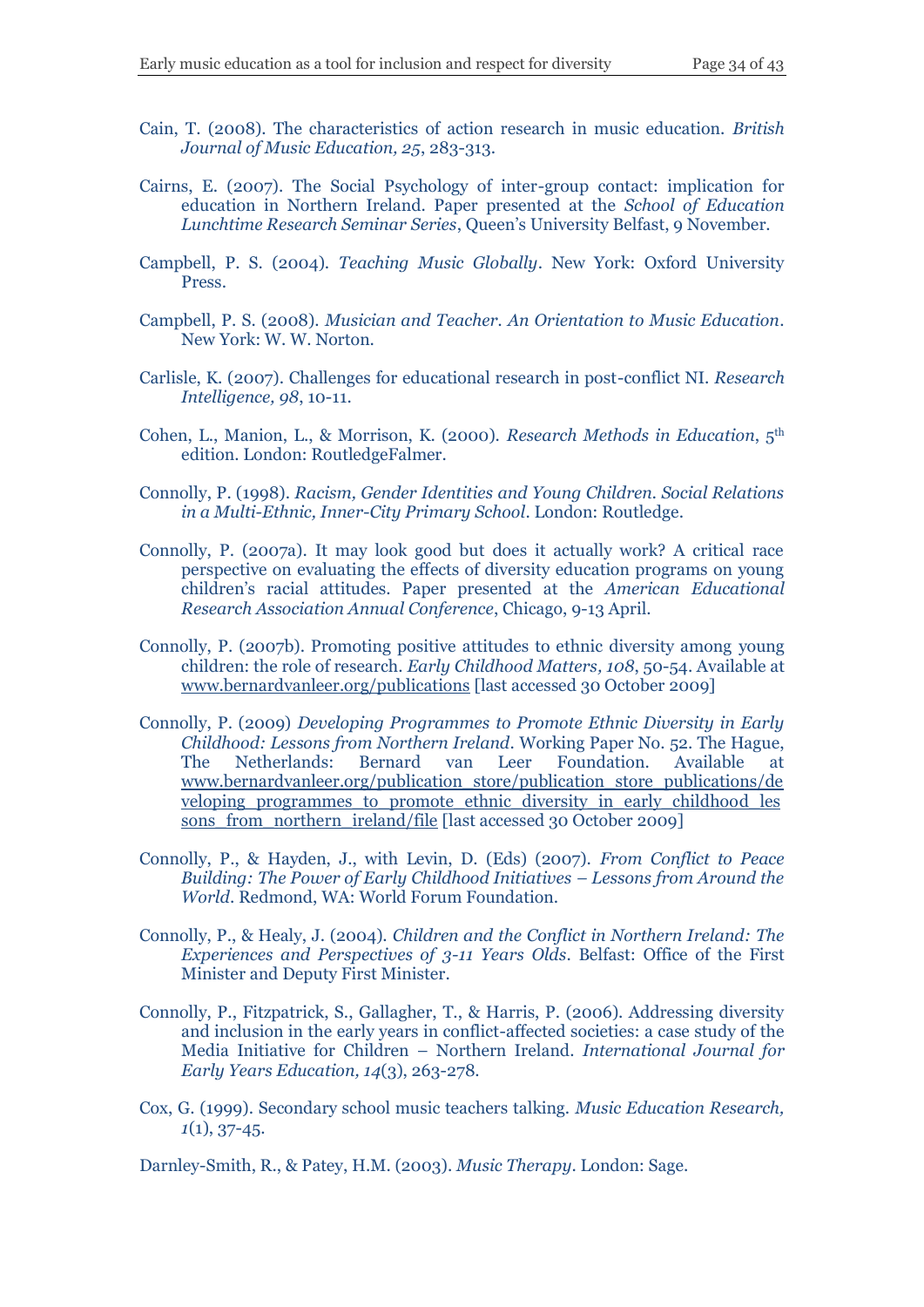- Deliège, I., & Sloboda, J. A. (1996). *Musical Beginnings*. Oxford: Oxford University Press.
- Department of Education (2005a). *The Northern Ireland Curriculum*, Briefing/1256. Available at www.deni.gov.uk/the\_northern ireland curriculum -[\\_amended\\_05-2.pdf](http://www.deni.gov.uk/the_northern__ireland__curriculum_-_amended_05-2.pdf) [last accessed 30 October 2009]
- Department of Education (2005b). *Educational (Cross-Curricular) Themes*. Available at [www.deni.gov.uk/cct\\_1.pdf](http://www.deni.gov.uk/cct_1.pdf) [last accessed 30 October 2009]
- Department of Education (2007). *Northern Ireland Revised Curriculum*. Available at [www.nicurriculum.org.uk](http://www.nicurriculum.org.uk/) [last accessed 30 October 2009]
- Dontsa, L. (2008). From the museum to the music classroom: teaching the *umrhubhe* as an ensemble instrument. *International Journal of Music Education, 26*(2), 177-190.
- Donnelly, C. (2004). Constructing the ethos of tolerance and respect in an integrated school: the role of teachers. *British Educational Research Journal, 30*(2), 263- 278.
- Drummond, B. (1999). Classroom music teachers and the post-primary curriculum: the implications of recent research in Northern Ireland. *British Journal of Music Education, 16*(1), 21-38.
- Eisner, E. (1991). *The Enlightened Eye: Qualitative Inquiry and the Enhancement of Educational Practice*. New York: Macmillan Publishing Company.
- Feeney, B. (2004). *Pocket History of The Troubles.* Dublin: The O'Brien Press.
- Forker, M. (2002). *A Diagnostic Profile of Art Understanding and Social Attributions Based on Written Responses to Conflict Imagery*. Chapter 2, 'Myth – The narrative and dramatisation of national identity. Musical mythomoteur' (pp. 60-70). Unpublished PhD thesis. Faculty of Legal, Social and Educational Sciences, Queen's University Belfast.
- Gallagher, A. M. (2003). Education and equality in Northern Ireland. In O. Hargie and D. Dickson (Eds) *Researching the Troubles: Social Science Perspectives on the Northern Ireland Conflict* (pp. 38-59). Edinburgh: Mainstream Publishing Ltd.
- Gallagher, A. M. (2004a). After the war comes peace? An examination of the impact of the Northern Ireland conflict on young people. *Journal of Social Issues, 60*(3), 629-642.
- Gallagher, A. M. (2004b). *Education in Divided Societies*. London: Palgrave/Macmillan.
- Gallagher, A. M. (2007). The development of education in Northern Ireland. *PGCE General Lecture Series 2007/08: Lecture Notes for University Tutors*. School of Education, Queen's University Belfast.
- Gibbs, G. (2002). *Qualitative Data Analysis: Explorations with NVivo*. London: Open University Press.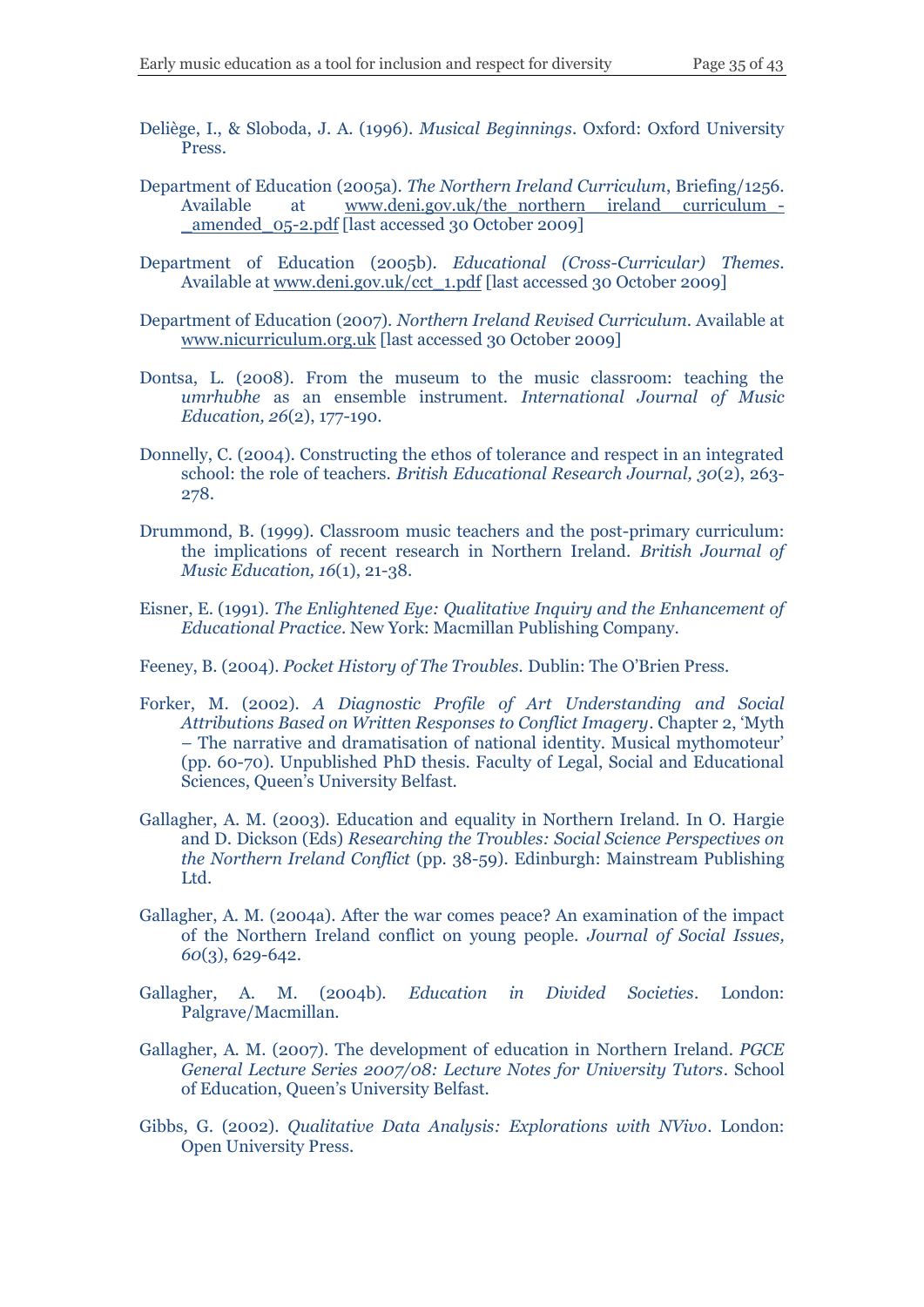Hallam, S. (2001). *The Power of Music*. London: The Performing Rights Society.

- Hallam, S., Cross, I., & Thaut, M. (Eds) (2009). *The Oxford Handbook of Music Psychology*. Oxford: Oxford University Press.
- Hargreaves, D. J., North, A., & Tarrant, M. (2006). Musical preference and taste in childhood and adolescence. In G. McPherson (ed.) *The Child as Musician. A Handbook of Musical Development* (pp. 135-154). Oxford: Oxford University Press.
- Harris, D. (2006). *Music Education and Muslims*. Stoke-on-Trent: Trentham Books.
- Hastings, G. (2003). *With Fife & Drum. Music, Memories and Customs of an Irish Tradition.* Belfast: Blackstaff Press Ltd.
- Hayden, J., & Odena, O. (2008). Social Inclusion and Respect for Diversity. A framework for Early Childhood programmes. *Education-line*. Available at [www.leeds.ac.uk/educol/documents/170682.htm](http://www.leeds.ac.uk/educol/documents/170682.htm) [last accessed 30 October 2009]
- Hughes, J. & Donnelly, C. (2001) *The Years of Social Attitudes to Community Relations in Northern Ireland.* Northern Ireland Life and Times Survey Occasional Paper 1. Newtownabbey, Co. Antrim: School of Policy Studies, University of Ulster. Available at [www.ark.ac.uk/nilt/results/comrelres.html](http://www.ark.ac.uk/nilt/results/comrelres.html) [last accessed 30 October 2009]
- Hughes, J. (2007). Mediating and moderating effects of inter-group contact: case studies from bilingual/bi-national schools in Israel. *Journal of Ethnic and Migration Studies, 33*(3), 419-437.
- Hughes, J. (2009). Peace, reconciliation and a *shared future*: a policy shift or more of the same?. *Community Development Journal, 44*(1), 22-37.
- Integrated Education Fund (2007). *History: Northern Ireland – A Divided Society*. Section of the home page of the Integrated Education Fund, a financial foundation for the development and growth of Integrated Education in Northern Ireland. Available a[t www.ief.org.uk](http://www.ief.org.uk/) [last accessed 30 October 2009]
- Jarvis, R. S. (1990). Teacher training for the future: a Northern Ireland perspective. *British Journal of Music Education, 7*(3), 269-278.
- Johnson, D. W., & Johnson, R. T. (2000). The Three Cs of Reducing Prejudice and Discrimination. In S. Oskamp (ed.) *Reducing Prejudice and Discrimination* (pp. 239-268). London: Lawrence Erlbaum Associates.
- Kenworhty, J., Turner, R. N., & Hewstone, M. (2005). Intergroup contact: when does it work and why? In J. V. Dovidio, P. Glick, and L. A. Rudman (Eds) *On the Nature of Prejudice.* Oxford: Blackwell.
- Kilpatrick, R., & Leitch, R. (2004). Teachers' and pupils' educational experiences and school-based responses to the conflict in Northern Ireland. *Journal of Social Issues, 60*(3), 563-586.
- King, B. (2004). *Music Therapy. Another Path to Learning and Communication for Children on the Autism Spectrum*. Arlington, Texas: Future Horizons.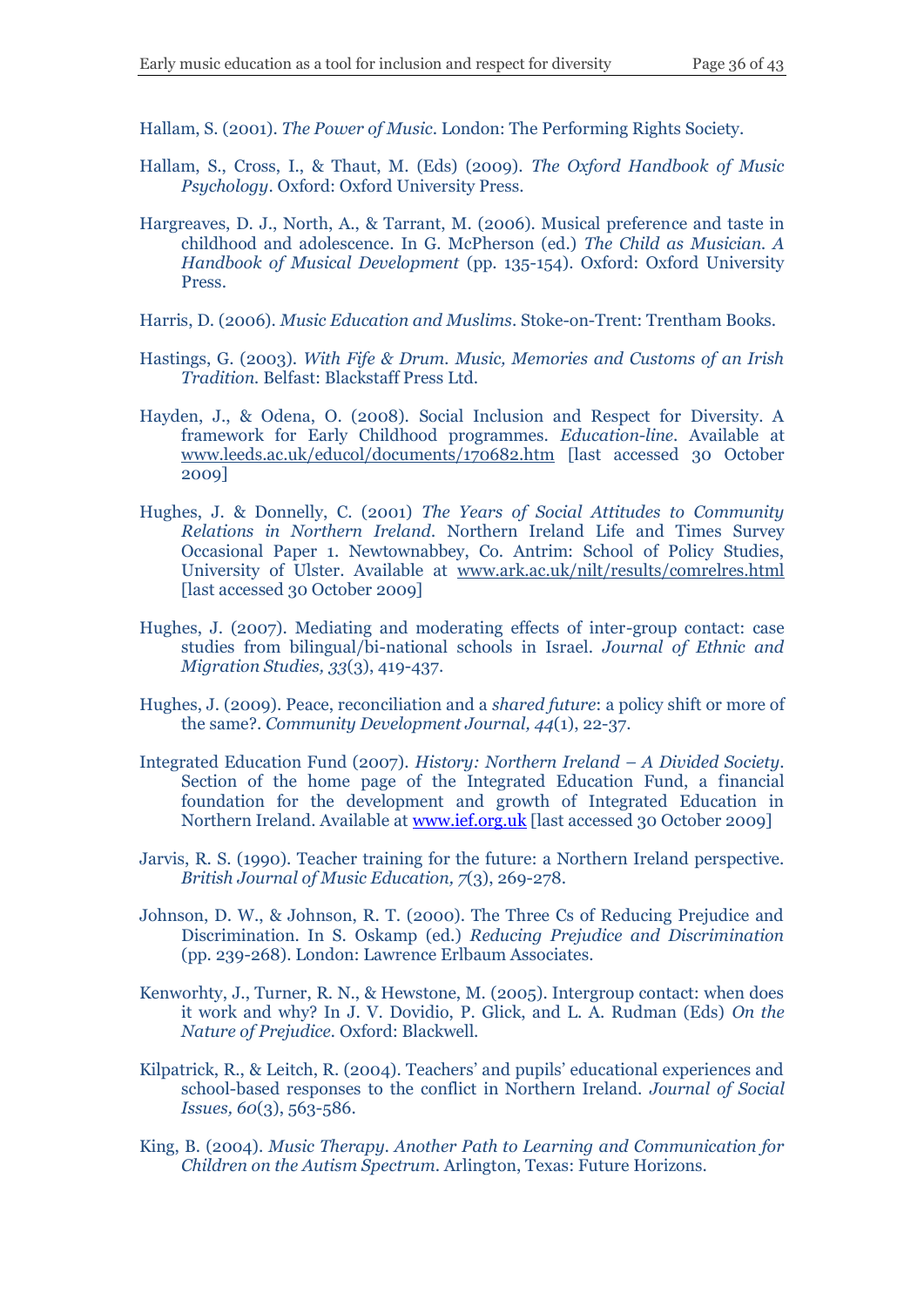- Kvale, S. (1996). *Interviews: An Introduction to Qualitative Research Interviewing.* London: Sage.
- Kwami, R. (1995). A framework for teaching African music in schools and colleges. *British Journal of Music Education, 12*(3), 225-245.
- Kwami, R. (1998). *African Songs for School and Community. A Selection from Ghana.* London: Schott.
- Kwami, R. (2001). Music education in and for a pluralist society. In Ch. Philpott and Ch. Plummeridge (Eds) *Issues in Music Teaching* (pp. 142-155). London: RoutledgeFalmer.
- Leitch, R., Gardner, J., Lundy, L., Clough, P., Odena, O., Mitchell, S., & Galanouli, D. (2008a). *Consulting Pupils on the Assessment of their Learning - TLRP Research Briefing 36*. London: Economic and Social Research Council – Teaching and Learning Research Programme.
- Leitch, R., Gardner, J., Lundy, L., Odena, O., Galanouli, D., Clough, P. (2008b). *Putting pupils at the heart of assessment. Children's rights in practice. CPAL Project Outcomes.* London: Economic and Social Research Council – Teaching and Learning Research Programme. Available at [www.tlrp.org/proj/leitch.html](http://www.tlrp.org/proj/leitch.html) [last accessed 30 October 2009]
- Leitch, R., Gardner, J., Mitchell, S., Lundy, L., Clough, P., Galanouli, D., & Odena, O. (2006). Researching creatively with pupils in Assessment for Learning (AfL) classrooms on experiences of participation and consultation. Paper presented at the *European Conference on Educational Research*, University of Geneva, Switzerland, 13-15 September. Available in *Education-line* at [www.leeds.ac.uk/educol/documents/157844.htm](http://www.leeds.ac.uk/educol/documents/157844.htm) [last accessed 30 October 2009]
- Leitch, R., Gardner, J., Mitchell, S., Lundy, L., Odena, O., Galanouli, D., & Clough, P. (2007a). Consulting Pupils in Assessment for Learning classrooms: the twists and turns of working with students as co-researchers. *Educational Action Research, 15*(3), 459-478.
- Leitch, R., Gardner, J., Odena, O., Lundy, L., Mitchell, S., Galanouli, D., & Clough, P. (2007b). Consulting Secondary school students on increasing participation in their own assessment in Northern Ireland. Paper presented at the *European Conference on Educational Research*, University of Ghent, Flanders, Belgium, 19-21 September. Available at [www.tlrp.org/proj/leitch.html](http://www.tlrp.org/proj/leitch.html) [last accessed 30 October 2009]
- Lichman, S. (2006). Perception and Experience: The Application of Folklore to Coexistence Education in Israeli and Palestinian School-Communities. *School of Education Research Seminar Series*, Queen's University Belfast, 6 October.
- Lichman, S., & Sullivan, K. (2000). Harnessing folklore and traditional creativity to promote better understanding between Jewish and Arab children in Israel. In M. Leicester, S. Modgil and C. Modgil (Eds) *Education, Culture and Values, Vol 6. Politics, Education and Citizenship* (pp. 66-77). London and Washington, D.C.: The Falmer Press.

Lincoln, Y. S., & Guba, E. G. (1985). *Naturalistic Inquiry.* London: Sage Publications.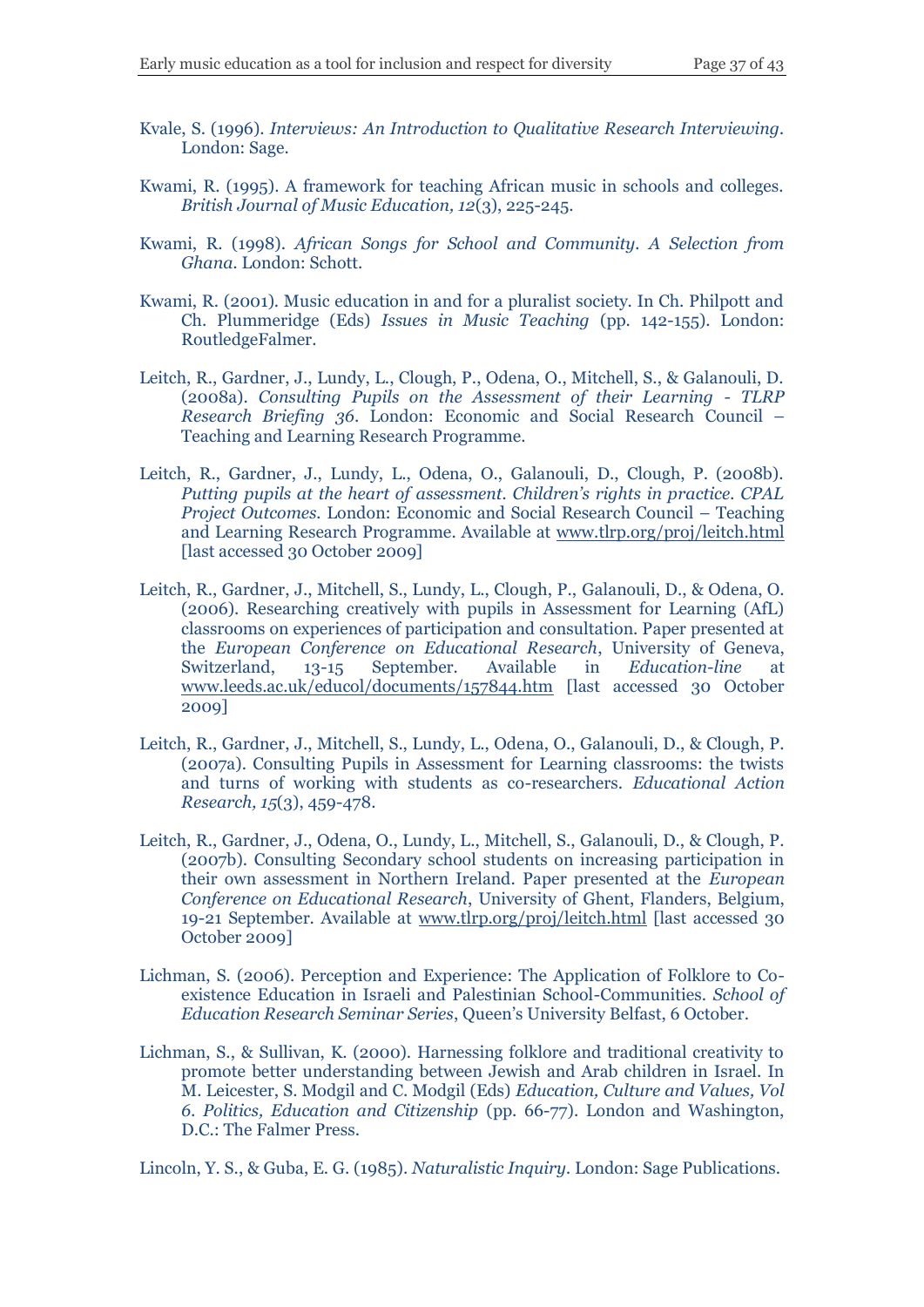- Lloyd, T. (2009) *Stuck in the Middle. Some Young Men's Attitudes and Experience of Violence, Conflict and Safety*. Londonderry: Centre for Young Men's Studies at the University of Ulster, Magee Campus. Available at [www.incore.ulst.ac.uk/about/specialist/cyms](http://www.incore.ulst.ac.uk/about/specialist/cyms) [last accessed 30 October 2009]
- MacDonald, R., Hargreaves, D., & Miell, D. (2002). *Musical Identities.* Oxford: Oxford University Press.
- Malbrán, S., & Mota, G. (Eds) (2008). *Proceedings of the 22nd International Seminar on Research in Music Education*. Porto, Portugal: International Society for Music Education (ISME) Research Commission.
- McCarthy, M. (1997). The role of ISME in the promotion of multicultural music education, 1953-96. *International Journal of Music Education, 29*, 81-93.
- McClenahan, C., Irwing, P., Stringer, M., Giles, M., & Wilson, R. (2003). Educational differences in self-perceptions of adolescents in Northern Ireland. *International Journal of Behavioral Development, 27*(6), 513-518.
- McEvoy, L., McEvoy, K., & McConnachie, K. (2006). Reconciliation as dirty word: conflict, community relations and education in Northern Ireland. *Journal of International Affairs, 60*(1), 81-106.
- McKittrick, D., Kelters, S., Feeney, B., Thornton, Ch., & McVea, D. (2007). *Lost Lives. The Stories of the Men, Women and Children who Died as a Result of the Northern Ireland Troubles* (2007 edition). Edinburgh: Mainstream Publishing.
- McPherson, G. (ed.) (2006). *The Child as Musician. A Handbook of Musical Development*. Oxford: Oxford University Press.
- McPherson, G., & Welch, G. (Eds) (forthcoming) *The Oxford Handbook of Music Education.* Oxford: Oxford University Press.
- Miller, S., Connolly, P., Odena, O., & Styles, B. (2008). *Evaluation of the Business in the Community 'Time to Read' Mentoring Programme.* Belfast: Centre for Effective Education, Queen's University Belfast. Available at [www.qub.ac.uk/schools/SchoolofEducation/CentreforEffectiveEducation/Publi](http://www.qub.ac.uk/schools/SchoolofEducation/CentreforEffectiveEducation/Publications) [cations](http://www.qub.ac.uk/schools/SchoolofEducation/CentreforEffectiveEducation/Publications) [last accessed 30 October 2009]
- Minott, M. (2008). Using rap and Jamaican dance hall music in the secondary music classroom. *International Journal of Music Education, 26*(2), 137-145.
- Muldoon, O. T. (2004). Children of the troubles: the impact of political violence in Northern Ireland. *Journal of Social Issues, 60*(3), 453-468.
- Myers, K. (2006). *Watching the Door. A Memoir 1971-1978*. Dublin: The Lilliput Press.
- Niens, U., & Cairns, E. (2005). Conflict, contact, and education in Northern Ireland. *Theory into Practice, 44*(4), 337-344.
- North, A. C., Hargreaves, D. J., & O'Neill, S. A. (2000). The importance of music to adolescents. *British Journal of Educational Psychology, 70*, 255-272.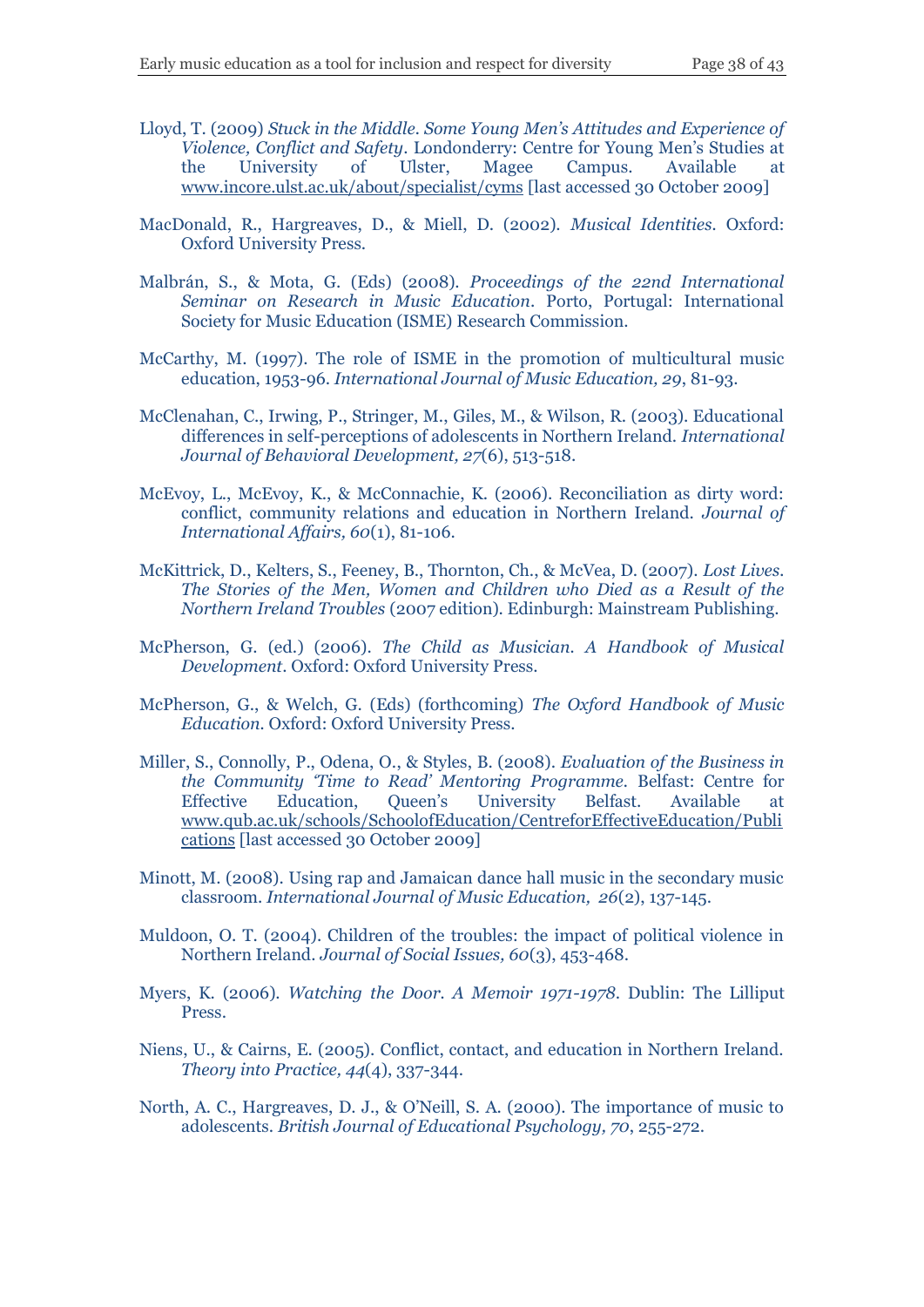- Northern Ireland Statistics & Research Agency (2005). *Northern Ireland Multiple Deprivation Measure 2005*. Belfast: Northern Ireland Statistics & Research Agency. Available at the series of the series at a series at a series at a series at a series at a series at a [www.nisra.gov.uk/archive/deprivation/NIMDM2005FullReport.pdf](http://www.nisra.gov.uk/archive/deprivation/NIMDM2005FullReport.pdf) [last] accessed 30 October 2009]
- Odena, O. (2001). The construction of creativity: using video to explore secondary school music teachers' views. *Educate~*, *1*(1), 104-122. Available at [www.educatejournal.org](http://www.educatejournal.org/) [last accessed 30 October 2009]
- Odena, O. (2005). Creatividad en la educación musical. Teoría y percepciones docentes [Creativity in music education. Theory and teachers' perceptions. Original in Spanish], *Eufonía. Didáctica de la Música, 35*, 82-94.
- Odena, O. (2006). Creativitat musical a secundària. Un estudi del pensament del professorat sobre activitats de composició i improvisació a l'educació secundària anglesa [Musical creativity at secondary school level. A study of teachers' thinking on composing and improvising activities in England. Original in Catalan]. *Temps d'Educació, 31*, 225-240. Available at [www.raco.cat/index.php/TempsEducacio/article/view/126456/176909](http://www.raco.cat/index.php/TempsEducacio/article/view/126456/176909) [last] accessed 30 October 2009]
- Odena, O. (2007a). *Music as a Way to Address Social Inclusion and Respect for Diversity in Early Childhood*. Belfast: National Foundation for Educational Research at Queen's Centre for Educational Research, School of Education, Queen's University Belfast.
- Odena, O. (2007b). Using specialist software for qualitative data analysis. *Educationline.* Available at [www.leeds.ac.uk/educol/documents/165945.htm](http://www.leeds.ac.uk/educol/documents/165945.htm) and in *Access to Research Resources for Teachers (ARRT) Space* at <http://gtcni.openrepository.com/gtcni/handle/2428/13863> [last accessed 30 October 2009]
- Odena, O. (2007c). Recitar suonando [Enacting a story when performing. Original in Italian]. *Musica Domani, 142*, 17-21.
- Odena, O. (2007d). Experiencias de un estudio del pensamiento del profesorado sobre creatividad musical en escuelas de secundaria de Inglaterra. Implicaciones educativas [Experiences from a study of secondary schoolteachers' thinking on musical creativity in England. Educational implications. Original in Spanish]. In M. Díaz-Gómez and M. E. Riaño-Galán (Eds) *Creatividad en Educación Musical* [*Creativity in Music Education*] (pp. 61-70). Santander, Spain: Universidad de Cantabria.
- Odena, O. (2008). El significado del término 'instrumentos en la educación musical' [What does 'instruments in music education' mean? Original in Spanish]. *Música y Educación, 73*, 40-46.
- Odena, O. (advance on-line publication, 24 April 2009). Practitioners' views on crosscommunity music education projects in Northern Ireland: alienation, socioeconomic factors and educational potential. *British Educational Research Journal*. **Available** at the state at the state at the state at the state at the state at the state at the state at the state at the state at  $\alpha$ [www.informaworld.com/smpp/content~db=all~content=a910700499](http://www.informaworld.com/smpp/content~db=all~content=a910700499) [last] accessed 30 October 2009]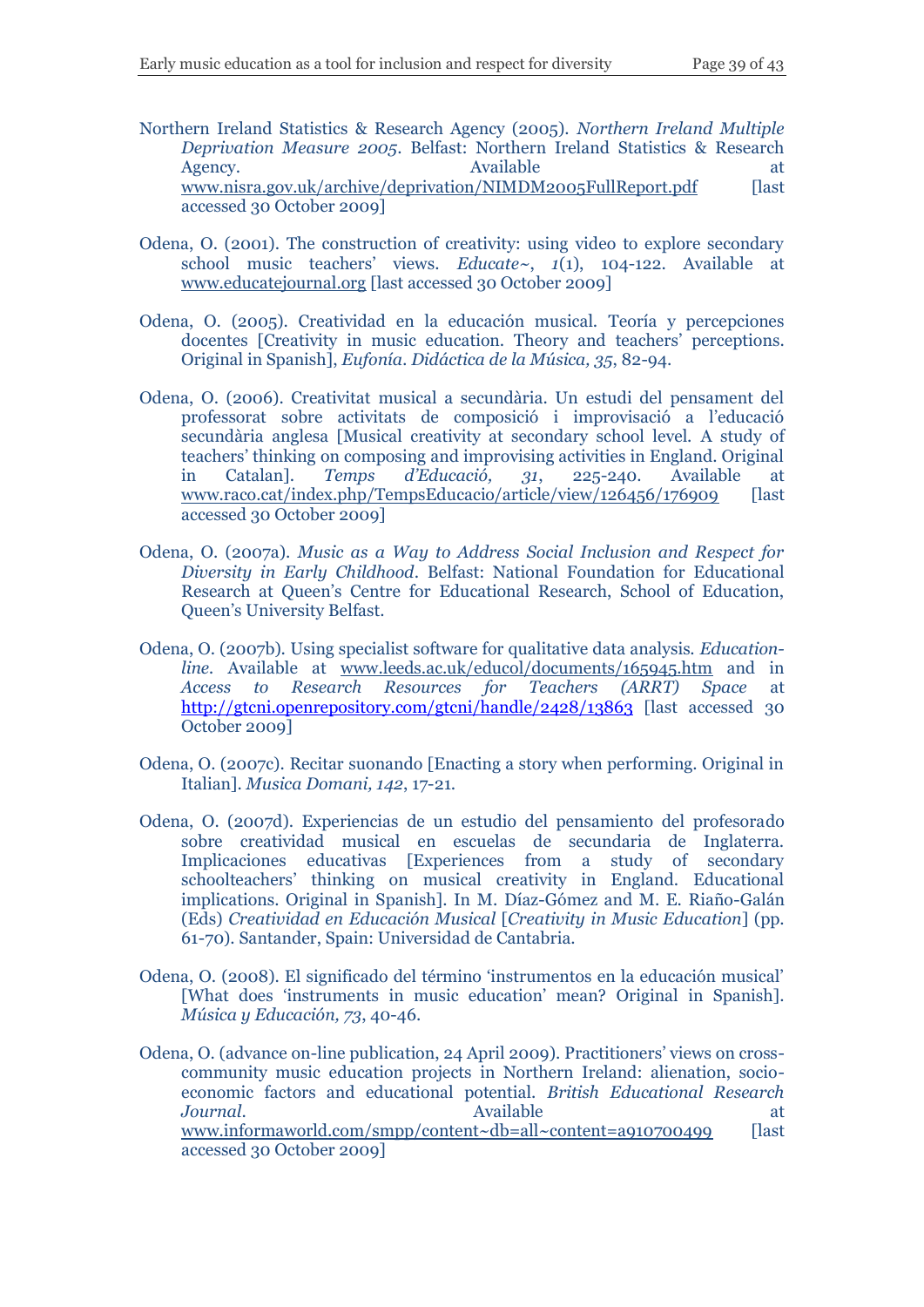- Odena, O., & Cabrera, L. (2006). Dramatising the score. An action-research investigation of the use of Mozart's Magic Flute as performance guide for his clarinet Concerto. In The Society for Music Perception & Cognition (SMPC) and European Society for the Cognitive Sciences of Music (ESCOM) *Proceedings of the 9th International Conference on Music Perception & Cognition*, CD (pp. 706-709). Bologna, Italy: SMPC & ESCOM.
- Odena, O., Miller, S., & Kehoe, S. (2009). A qualitative evaluation of a mentoring reading programme for 9-10 year olds in Northern Ireland. *Education-line.*  Available at [www.leeds.ac.uk/educol/documents/184822.pdf](http://www.leeds.ac.uk/educol/documents/184822.pdf) [last accessed 30 October 2009]
- Odena, O., & Welch, G. (2007). The influence of teachers' backgrounds on their perceptions of musical creativity. A qualitative study with secondary school music teachers. *Research Studies in Music Education, 28*, 71-81.
- Odena, O., & Welch, G. (2009). A generative model of teachers' thinking on musical creativity. *Psychology of Music, 37*(4), 416-442.
- Odena, O., Plummeridge, Ch., & Welch, G. (2005). Towards an understanding of creativity in Music Education: a qualitative exploration of data from English Secondary schools. *Bulletin of the Council for Research in Music Education, 163*, 9-18.
- Pine, G. J. (2009). *Teacher Action Research. Building Knowledge Democracies*. London: Sage.
- Pettigrew, T. F. (1998). Intergroup contact theory. *Annual Review of Psychology, 49*, 65-85.
- Pettigrew, T. F., & Tropp, L. R. (2000). Does intergroup contact reduce prejudice?: Recent meta-analytic findings. In S. Oskamp (ed.) (2000). *Reducing prejudice and discrimination. The Claremont Symposium on Applied Social Psychology* (pp. 93-114). Mahwah, NJ: Lawrence Erlbaum Associates.
- Pettigrew, T. F. & Tropp, L. R. (2006). A meta-analytic test of intergroup contact theory. *Journal of Personality and Social Psychology, 90*(5), 751-783.
- Parncutt, R. (2006). Prenatal Development. In G. McPherson (ed.) *The Child as Musician. A Handbook of Musical Development* (pp. 1-31). Oxford: Oxford University Press.
- Prescott, J., Li, S., & Lei, M. (2008). Traditional Chinese instrumental music: importing diversity into Midwestern America. *International Journal of Music Education, 26*(4), 374-384.
- Ramsey, G. (2003). Blurred boundaries. Art music, folk music and Irish identities. In A. Reily (coordinator) *Music Making in Belfast Project*, interactive website. School of Anthropological Studies, QUB. Available at [www.qub.ac.uk/sa](http://www.qub.ac.uk/sa-old/resources/Belfast_Project/S_Reily/index1.html)[old/resources/Belfast\\_Project/S\\_Reily/index1.html](http://www.qub.ac.uk/sa-old/resources/Belfast_Project/S_Reily/index1.html) [last accessed 30 October 2009]
- Ramsey, P. G. (2006). Early childhood multicultural education. In B. Spodek and O. N. Saracho (Eds) *Handbook of Research on the Education of Young Children*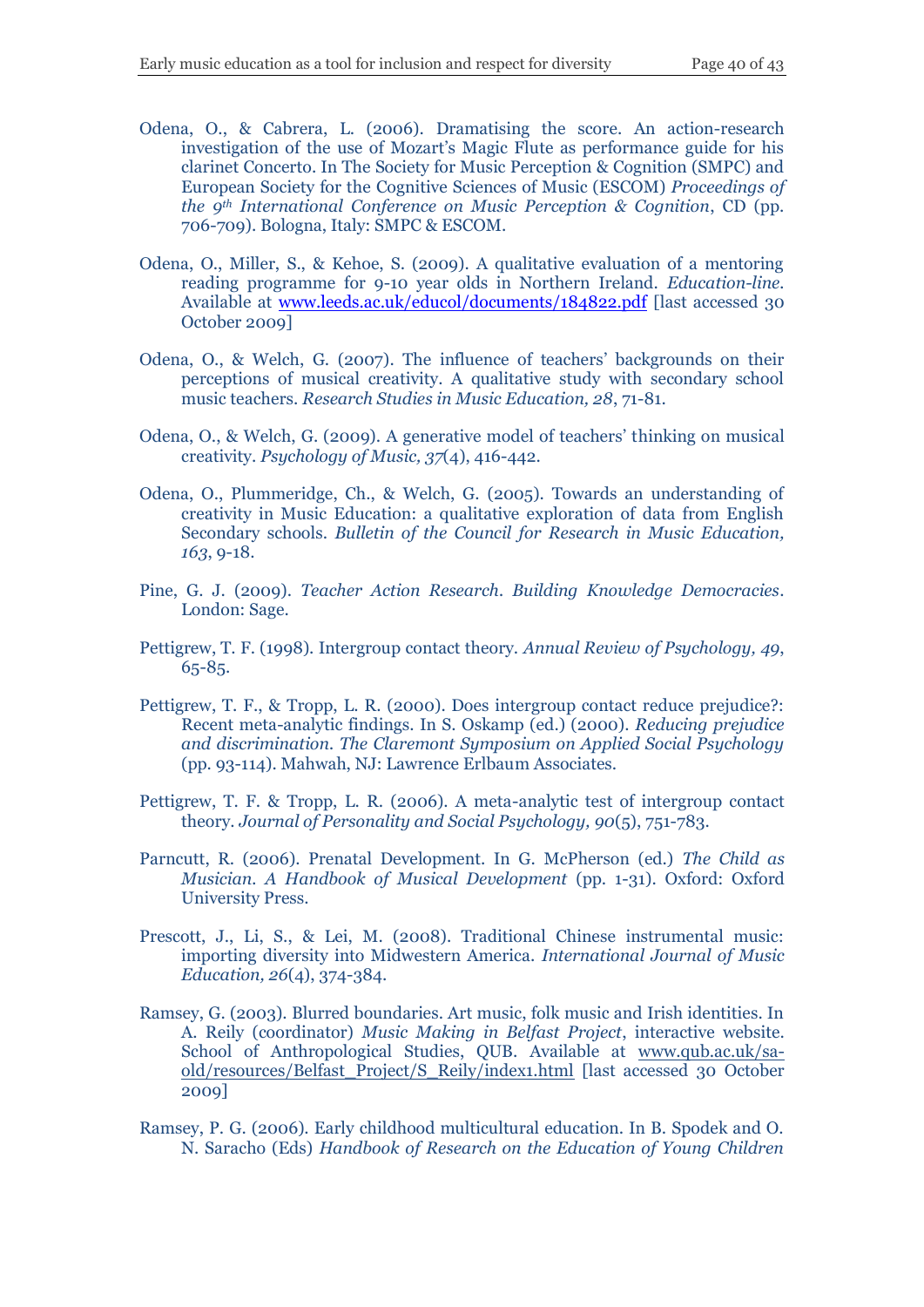(2nd edition, pp. 279-301). Mahwah, NJ, US: Lawrence Erlbaum Associates Publishers.

- Reason, P., & Bradbury, H. (Eds) (2008). *The SAGE Handbook of Action Research. Participative Inquiry and Practice*, 2nd edition. London: Sage.
- Reily, A. (coordinator) (2006). *Music Making in Belfast Project*, interactive website. School of Anthropological Studies, Ethnomusicology Programme, Queen's University Belfast. Available at [www.qub.ac.uk/sa](http://www.qub.ac.uk/sa-old/resources/Belfast_Project/S_Reily/index1.html)[old/resources/Belfast\\_Project/S\\_Reily/index1.html](http://www.qub.ac.uk/sa-old/resources/Belfast_Project/S_Reily/index1.html) [last accessed 30 October 2009]
- Rusinek, G. (2008). Disaffected learners and school musical culture: an opportunity for inclusion. *Research Studies in Music Education, 30*(1), 9-23.
- Smith, R. A. L. (2001). Schools as institutions for peace in Northern Ireland: pupils', parents' and teachers' perspectives on the community relations dimension. *Educate~*, *1*(1), 123-153. Available at [www.educatejournal.org](http://www.educatejournal.org/) [last accessed 30 October 2009]
- Tafuri, J. (2008). *Infant Musicality. New Research for Educators and Parents*. Farnham: Ashgate.
- Tausch, N., Kenworthy, J. B., & Hewstone, M. (2005). The Role of intergroup contact in prejudiced reduction and the improvement of intergroup relations. In M. Fitzduff and C. E. Stout (Eds) *Psychological Approaches to Dealing With Conflict and War, Vol. 2: Group and Social Factors*. Westport, CT: Praeger.
- UK Office for National Statistics (2004). *Communities in Northern Ireland*. Available at [www.statistics.gov.uk/cci/nugget.asp?id=980](http://www.statistics.gov.uk/cci/nugget.asp?id=980) [last accessed 30 October 2009]
- Ulster Orchestra (2007). *A Marvellous Medicine – Special Project*. Available at [www.ulster-orchestra.org.uk/education/special\\_projects.html](http://www.ulster-orchestra.org.uk/education/special_projects.html) [last accessed 1 December 2008]
- UNCRC (United Nations Committee on the Rights of the Child) (1989). *Convention on the Rights of the Child*. New York: United Nations. Available at [www.unhchr.ch/html/menu3/b/k2crc.htm](http://www.unhchr.ch/html/menu3/b/k2crc.htm) [last accessed 24 June 2009]
- Van Ausdale, D. & Feagin, J.R. (2001). *The First R. How Children Learn Race and Racism*. Lanham, Maryland: Rowman & Littlefield Publishers Inc.
- Veblen, K., & Olsson, B. (2002). Community music: toward an international overview. In R. Colwell and C. Richardson (Eds) *The New Handbook of Research on Music Teaching and Learning* (pp. 730-753). Oxford: MENC and Oxford University Press.
- Warwick, P. (2006). Hearing students' voices: the adoption of an action research approach to the implementation of Citizenship Education. Paper presented at the *Collaborative Action Research Network (CARN) 30th Anniversary Conference*, University of Nottingham, UK, 10-12 November.
- Welch, G. (2006). The musical development and education of young children. In B. Spodek and O. N. Saracho (Eds) *Handbook of Research on the Education of*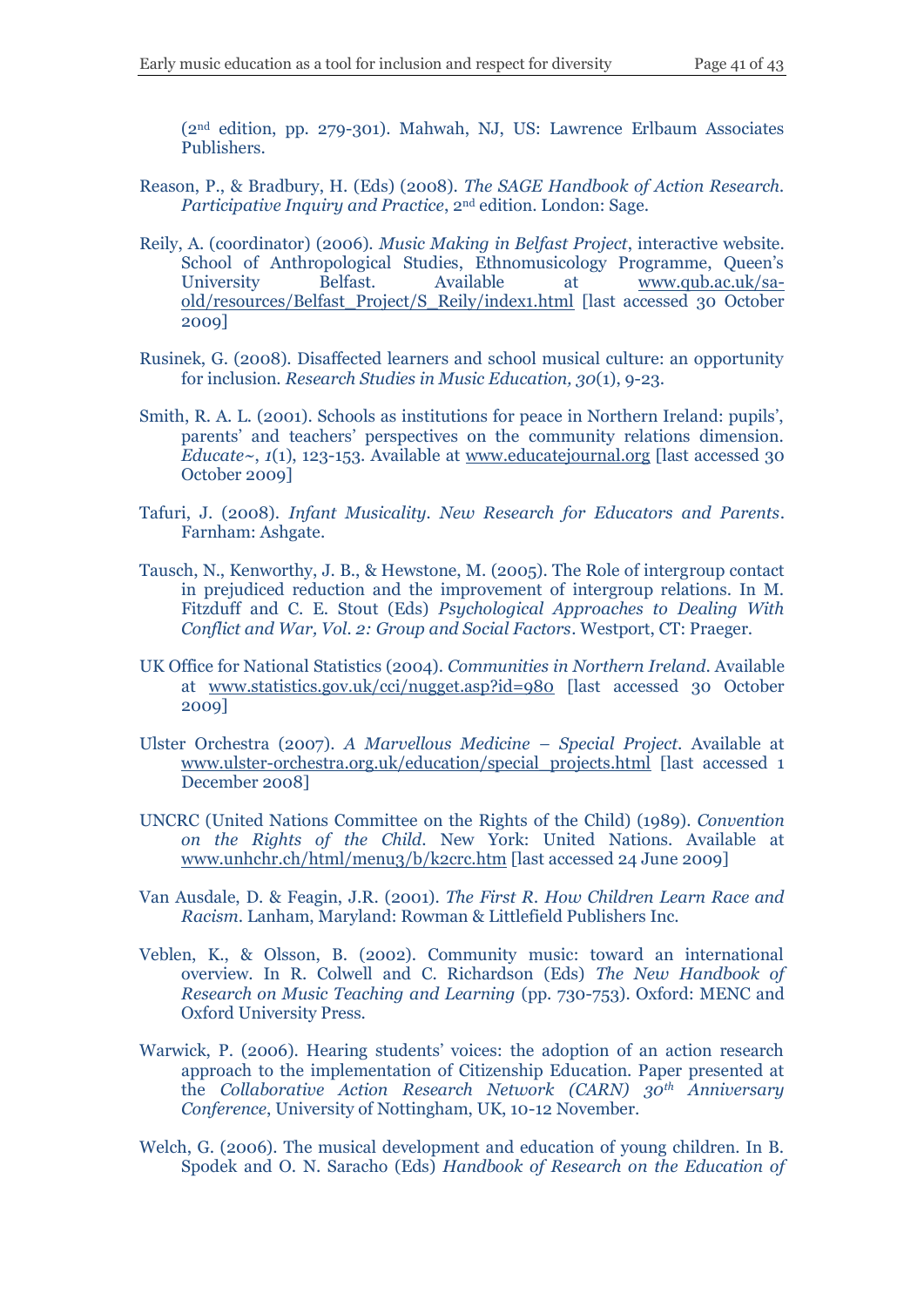*Young Children* (2nd edition, pp. 251-267). Mahwah, NJ, US: Lawrence Erlbaum Associates Publishers.

Welch, G., & Adams, P. (2003). *How is Music Learning Celebrated and Developed?*  A Professional User Review of UK and related international research undertaken for the British Educational Research Association. Southwell, Notts: British Educational Research Association. Available at [www.bera.ac.uk](http://www.bera.ac.uk/) [last accessed 30 October 2009]